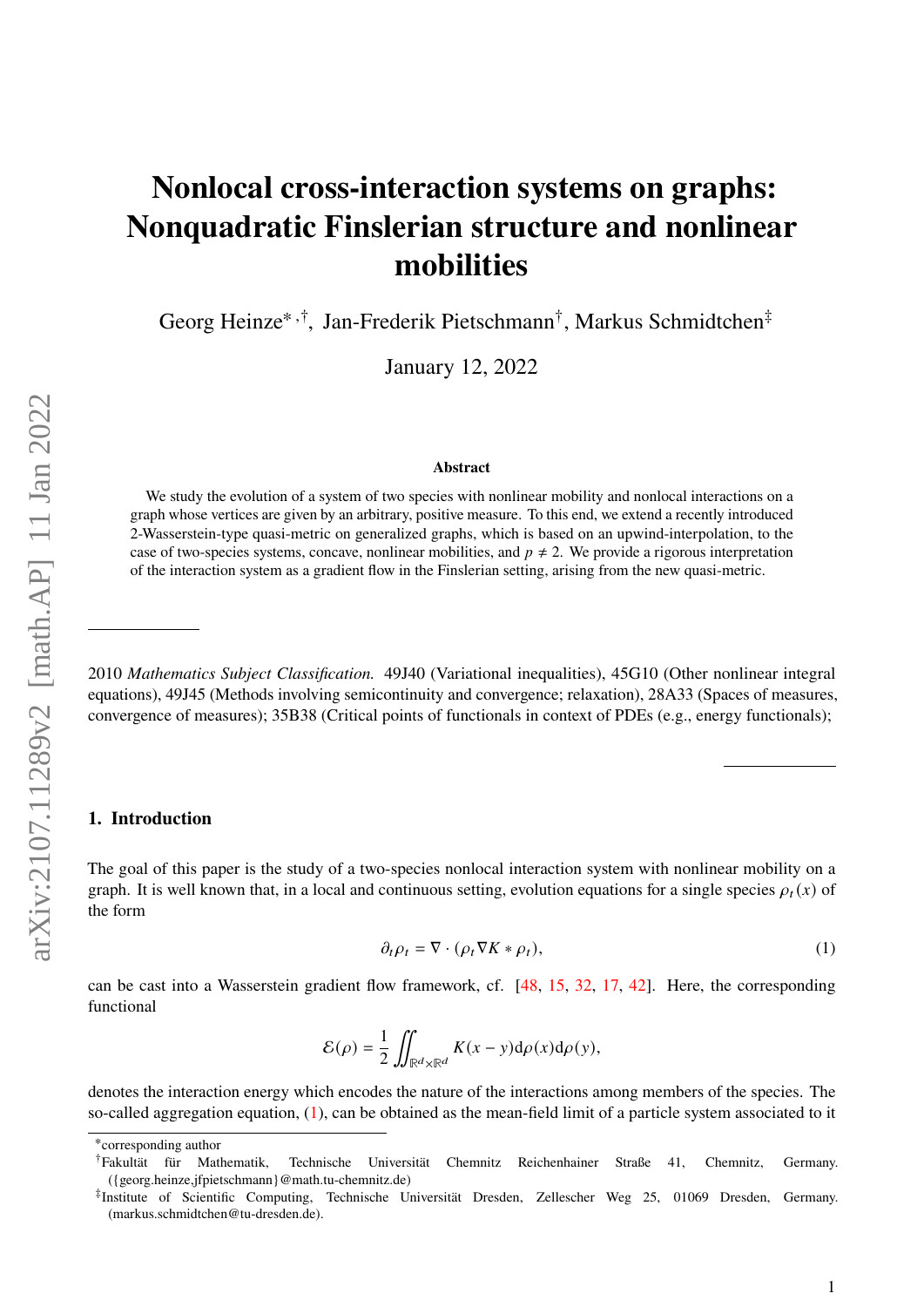by letting the number of particles, N, tend to infinity  $[30, 44, 38, 12]$  $[30, 44, 38, 12]$  $[30, 44, 38, 12]$  $[30, 44, 38, 12]$  $[30, 44, 38, 12]$  $[30, 44, 38, 12]$  $[30, 44, 38, 12]$ . It is straightforward to introduce a second species to the dynamics such that the energy functional becomes

<span id="page-1-1"></span>
$$
\mathcal{E}(\rho) = \frac{1}{2} \sum_{i,k=1}^{2} \iint_{\mathbb{R}^d \times \mathbb{R}^d} K^{(ik)}(x, y) \, d\rho^{(i)}(x) \, d\rho^{(k)}(y),\tag{2}
$$

where  $\rho = (\rho^{(1)}, \rho^{(2)})$  and  $\rho^{(i)} \in \mathcal{P}(\mathbb{R}^d)$ , with  $i = 1, 2$ , denote the two species. Throughout we refer to  $K^{(11)}$ ,  $K^{(22)}$  as the *self-interaction* potentials and we call  $K^{(12)}$ ,  $K^{(21)}$  the *cross-interaction* potentials, respectively. It is worthwhile to highlight that, under the condition that  $K^{(12)} = \beta K^{(21)}$ , for some  $\beta > 0$ , the two-species interaction energy gives rise to a Wasserstein gradient flow on the product space and the evolution of the two densities is governed by the equations

$$
\partial_t \rho_t^{(i)} = \nabla \cdot \left( \rho_t^{(i)} \nabla \left( K^{(i1)} * \rho_t^{(1)} + K^{(i2)} * \rho_t^{(2)} \right) \right),\tag{3}
$$

with  $i = 1, 2$ , cf. [\[37,](#page-36-6) [29,](#page-36-7) [28,](#page-35-3) [22,](#page-35-4) [26\]](#page-35-5). For a suitable product space metric, the system is the epitome of interaction models found in many applied contexts for instance in cell-cell adhesion models [\[4,](#page-34-0) [45,](#page-36-8) [20,](#page-35-6) [8\]](#page-34-1), chromatophore interactions in the skin of zebrafish [\[50,](#page-37-0) [51,](#page-37-1) [49\]](#page-36-9), and multi-species systems with volume exclusion effects that result in cross-diffusion interaction systems, [\[10,](#page-34-2) [18,](#page-35-7) [27,](#page-35-8) [13\]](#page-35-9).

## **1.1. Graph setting, non-linear mobility, and**  $p \neq 2$

While the space-time continuous dynamics and the Wasserstein gradient flow structure are well-understood, the situation is much more delicate when considering the flow of two densities, one per species, on graphs. In our work, we extend the recent work by Esposito et al. [\[35\]](#page-36-10), which has established a graph analog of the aggregation equation. Their work shows that an appropriate definition of the geometry of the underlying space allows to understand a class of interaction equations on graphs as gradient flows, albeit in a Finslerian framework rather than the usual Riemannian setting.

The starting point is the dynamic formulation of the 2-Wasserstein distance due to [\[9\]](#page-34-3). There it was shown that the 2-Wasserstein distance can be characterized equivalently by minimizing (twice) the kinetic energy over all connecting paths

<span id="page-1-0"></span>
$$
W_2^2(\mathbf{Q}_0, \mathbf{Q}_1) = \inf_{(\rho_t, j_t)_t} \int_0^1 \int_{\mathbb{R}^d} \frac{j_t^2}{\rho_t} \, \mathrm{d}\mu \mathrm{d}t,\tag{4}
$$

where  $\mu \in \mathcal{M}^+(\mathbb{R}^d)$  is a suitable reference measure and the infimum is taken over all pairs  $(\rho_t, j_t)_{t \in [0,1]}, \mu$ -a.e. satisfying

$$
\partial_t \rho_t + \nabla \cdot j_t = 0,
$$

as well as  $\rho_0 = \rho_0$ , and  $\rho_1 = \rho_1$ . While developed with numerical applications in mind, [\(4\)](#page-1-0) turned out to be a starting point for various adaptations and generalizations of the classical Wasserstein distance. Many of these Wasserstein-type distances modify the action density  $\mathcal{A}(\rho, j) := \int_{\mathbb{R}^d} |j|^2 / \rho \ d\mu$  that appears inside the time integral in [\(4\)](#page-1-0), introducing nonlinear mobilities [\[31\]](#page-36-11), reaction terms that allow for initial and final measures having different masses [\[24\]](#page-35-10) or even different actions in the interior and on the boundary of a given domain [\[43\]](#page-36-12). Of particular interest here are the works which identify nonlocal equations such as the nonlocal heat equation [\[41\]](#page-36-13), nonlocal adaptations of the Fokker-Planck equation [\[25\]](#page-35-11) and a nonlocal porous medium equation [\[34\]](#page-36-14) on finite graphs or finite Markov chains as gradient flows for suitable Wasserstein-type metrics. Also an extension to treat the nonlocal heat equation on  $(\mathbb{R}^d, \mu)$  for some Radon measure  $\mu$  was considered in [\[33\]](#page-36-15). An important challenge faced when transferring the notion of a gradient flow to the setting of graphs is the need to compare fluxes or velocities (edge-based quantities) with densities (vertex-based quantities). This difficulty can be remedied by introducing a weight function  $\theta$ :  $[0, \infty) \times [0, \infty) \to [0, \infty)$ , which acts as an interpolation of quantities defined on connected vertices. More precisely, if  $\rho(x)$  and  $\rho(y)$  denote the densities on the vertices x and y, respectively, which share a connecting edge, then we shall think of  $\theta(\rho(x), \rho(y))$ , as the edge density. This definition allows for an adaptation of the action density to the graph setting [\[35\]](#page-36-10), i.e.,

$$
\mathcal{A}(\rho, j) = \iint_G \frac{|j(x, y)|^2}{\theta(\rho(x), \rho(y))} \mathrm{d}\mu(x) \mathrm{d}\mu(y),
$$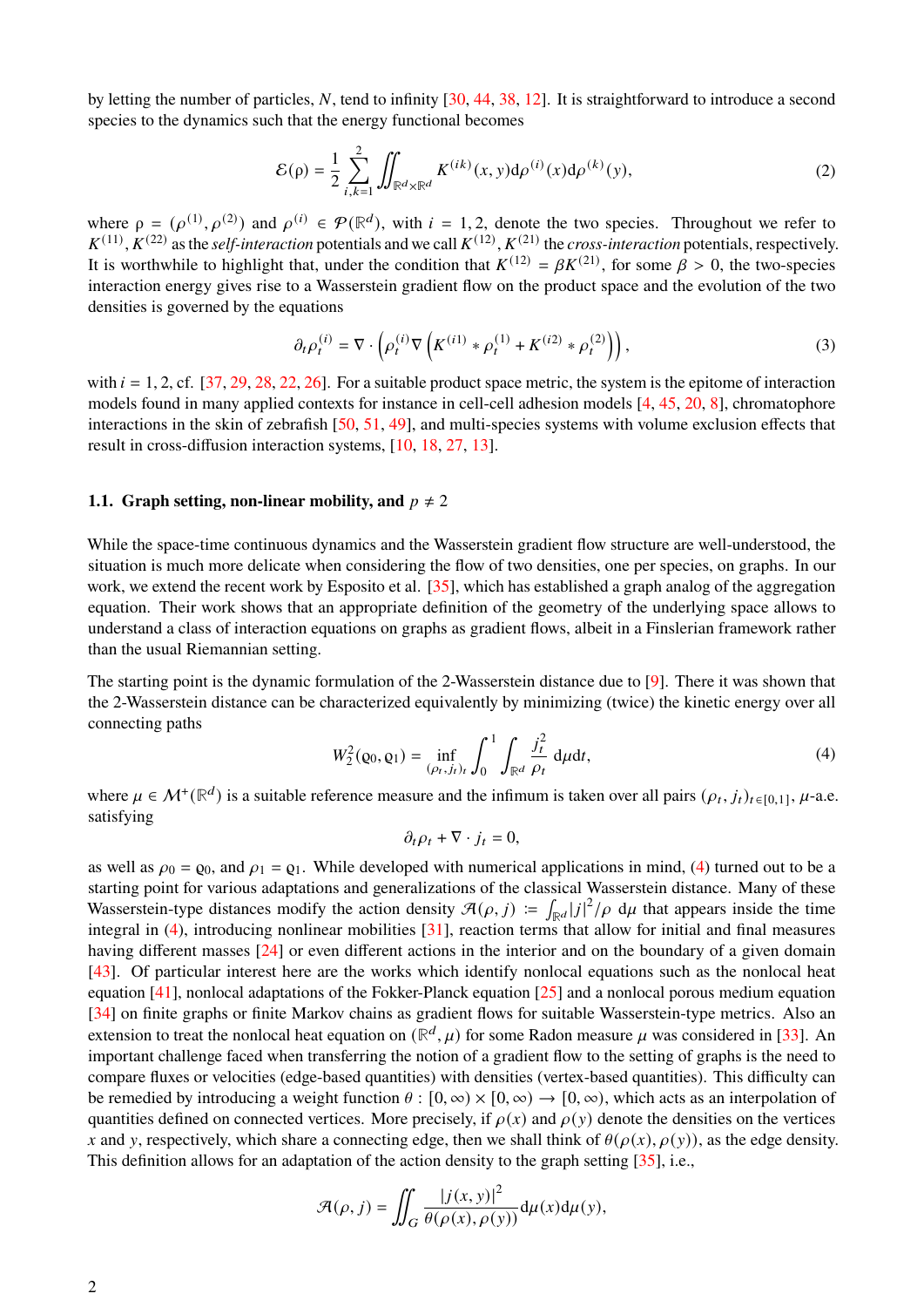where G is the set of edges and  $\mu \in \mathcal{M}^+(G)$  is again a reference measure, which, is arbitrary if  $\theta$  is 1-homogeneous. There are different choices for  $\theta$  that all seem reasonable but have a strong impact on the metric structure derived from A. In [\[41\]](#page-36-13) and [\[25\]](#page-35-11) the logarithmic mean  $\theta_1(r, s) = \frac{r-s}{\log r - h}$  $\frac{r-s}{\log r - \log s}$  is shown to be a suitable choice for equations involving diffusive terms as it allows for a discrete chain rule, a fact that has already been observed and used in the finite volume community, cf. [\[23,](#page-35-12) [46,](#page-36-16) [16\]](#page-35-13). However, as was pointed out in [\[35\]](#page-36-10), this choice does not allow for an increase of the support of the solution in the absence of diffusion. Thus, a different choice must be made to obtain physically reasonable solutions. Similar problems occur with the geometric mean  $\theta_g(r, s) = \sqrt{rs}$ , while dynamics using the arithmetic mean  $\theta_a(r, s) = \frac{r+s}{2}$  $\frac{+s}{2}$  as an interpolation function may lead to negative densities and is therefore also not a reasonable choice. However, it is known that for transport equations, upwind schemes yield stable and structure-preserving discretizations, which motivates the choice

$$
\theta_j(r,s) = r \mathbb{1}_{\{j>0\}}(r,s) + s \mathbb{1}_{\{j<0\}}(r,s)
$$

as an interpolation function. This comes at the price of losing the antisymmetry of the action density, obtaining a Finslerian structure instead of a Riemannian structure. Yet, this structure is sufficient to define a notion of gradient flows as curves of maximal slope on graphs and leads to stability of gradient flows under narrow convergence, obtaining the existence of gradient flows for a large set of base measures  $\mu$  via approximation with finite graphs, [\[35\]](#page-36-10).

In the context of finite volume discretizations, this upwinding has plenty of precedent, cf. [\[36\]](#page-36-17), and references therein. In particular, for equations exhibiting an entropy-dissipation structure, it has been observed that certain finite volume discretizations can be used to preserve the structure at the discrete level, cf. [\[11\]](#page-35-14) for a general class of drift-diffusion equations, [\[21,](#page-35-15) [5,](#page-34-4) [7,](#page-34-5) [47,](#page-36-18) [19,](#page-35-16) [6\]](#page-34-6) for extensions to nonlocal drift-diffusion equations. The strategy was then extended to systems of cross-interaction species in [\[18,](#page-35-7) [16,](#page-35-13) [6,](#page-34-6) [40\]](#page-36-19).

Even though cross-interactions between opposing species introduce a coupling in the velocity fields, using this upwinding, we can show that the evolution on the graph is, indeed, a gradient flow in the set of probability measures with respect to an appropriately defined Finsler product metric for the interaction energy

$$
\mathcal{E}(\rho) = \frac{1}{2} \sum_{i,k=1}^{2} \iint_{\mathbb{R}^d \times \mathbb{R}^d} K^{(ik)}(x,y) \, d\rho^{(i)}(x) \, d\rho^{(k)}(y). \tag{2) revisited}
$$

The interpretation of the dynamics as a gradient flow on a graph is established by noting that the quasi metric in the two species case decomposes into the sum of two instances of the metric for the single species, introduced in [\[35\]](#page-36-10) — in analogy with the strategy for the continuous dynamics in [\[37\]](#page-36-6).

A formal Finslerian structure also naturally appears in the space-time continuous setting when studying the p-Wasserstein distance  $W_p$ , see [\[1\]](#page-34-7). The dynamic formulation of  $W_p$  is given as

<span id="page-2-0"></span>
$$
W_p^p(\mathbf{Q}_0, \mathbf{Q}_1) = \inf_{(\rho_t, j_t)_t} \int_0^1 \int_{\mathbb{R}^d} \frac{|j_t|^p}{(\rho_t)^{p-1}} \, \mathrm{d}\mu \mathrm{d}t. \tag{5}
$$

Agueh still provides a norm in this setting, yet not an inner product. This allows to define the differential and gradient of functions on the set of probability measures with this distance, giving rise to a notion of gradient flows in this space.

Moreover, [\(5\)](#page-2-0) can be generalized to the case  $p \neq 2$ , [\[31\]](#page-36-11) studied generalizations of (5) including unbounded, concave mobilities, see also  $[14]$ . These nonlinear mobilities give rise to evolution equations of the form

$$
\partial_t \rho = \nabla \cdot (m(\rho) \nabla K * \rho).
$$

Depending on the specific choice of the mobility, it becomes necessary to add recession terms to the action functional to ensure its lower semicontinuity. Finally, [\[39\]](#page-36-20) extended this study to bounded mobilities, which naturally appear in models with volume filling.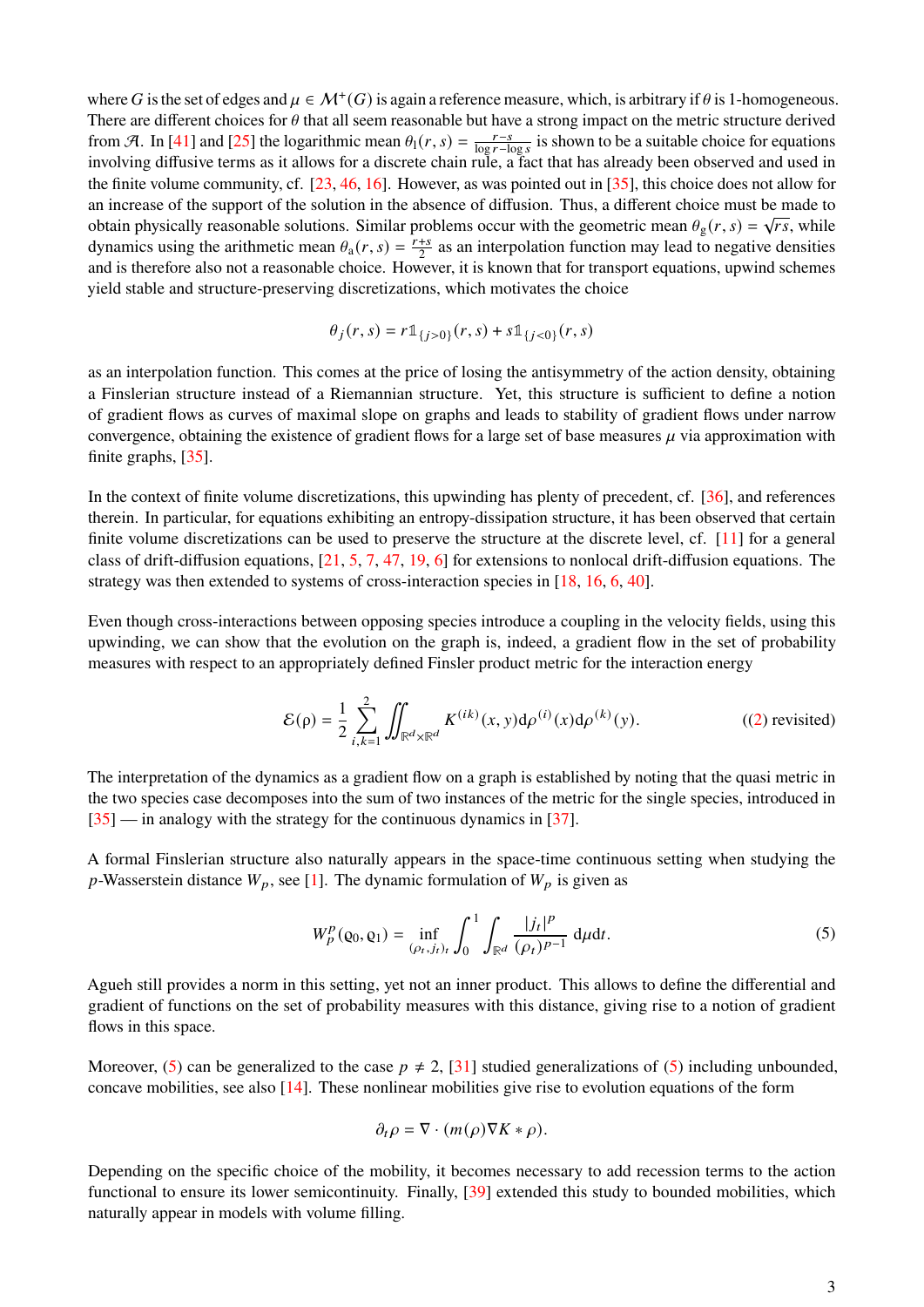## **1.2. Our contribution**

In this paper, we show that the setting of [\[35\]](#page-36-10) can be carried over to systems of two (or potentially multiple) interacting species with a non-linear mobility and remains valid in the case  $p \neq 2$ . This way, we derive a corresponding two-species interaction equation as a gradient flow. It is given by

<span id="page-3-5"></span>
$$
\partial_t \rho_t^{(i)}(x) = -(\overline{\nabla} \cdot j_t^{(i)})(x),
$$
\n
$$
j_t^{(i)}(x, y) = \left[ m(\rho_t^{(i)}(x), \rho_t^{(i)}(y)) (v_t^{(i)})_+(x, y) \right]^{\frac{1}{p-1}} - \left[ m(\rho_t^{(i)}(y), \rho_t^{(i)}(x)) ((v_t^{(i)})_-(x, y) \right]^{\frac{1}{p-1}},
$$
\n
$$
v_t^{(i)}(x, y) = -\overline{\nabla} \left[ \left( K^{(i1)} * \rho_t^{(1)} \right) (x, y) + \left( K^{(i2)} * \rho_t^{(2)} \right) (x, y) \right],
$$
\n(6)

where  $p \in (1, \infty)$ ,  $i = 1, 2, x, y \in \mathbb{R}^d$  and  $t \ge 0$ . Here, the quantities  $\mu$  and  $\eta$  encode the structure of the graph, m is a concave mobility, and the operators  $\overline{\nabla}$  and  $\overline{\nabla}$  are discrete analogues of gradient and divergence. Precise definitions will be given in Section [2](#page-3-0) below.

The core novelties of our work are:

- Introduction of an action functional, which incorporates an upwind structure and a concave (un)bounded mobility.
- Extension of the Finslerian structure from [\[35\]](#page-36-10) to the case  $p \in (1, \infty)$ , weakening the notion of Finsler metric, in the spirit of [\[1\]](#page-34-7), and employing the notion of the metric gradient.
- Derivation of all the core results from [\[35\]](#page-36-10) in the generalized framework, in particular a chain rule, a stability result for gradient flows, and an existence result beyond finite graphs.
- Extension of our framework to multiple species and derivation of a gradient flow structure for energies with symmetric cross-interaction.

The remainder of the paper is organized as follows. In section [2,](#page-3-0) we define the graph setting and introduce the notion of action functional and continuity equation, as well as the induced quasimetric. In Section [3](#page-16-0) we discuss the Finsler geometry, give the interpretation of our system as a gradient flow using a suitable variational characterization and provide existence and stability results.

# <span id="page-3-0"></span>**2. Analytical setting of the two species graph structure**

This section provides the necessary extension of the dynamic 2-Wasserstein distance [\(4\)](#page-1-0) to the graph setting, including a nonlinear mobility and for  $p \neq 2$ . To this end, we give a precise definition of the corresponding action functional and study some of its properties. Then, after introducing a notion of generalized continuity equations, we can define and analyze the corresponding quasimetric.

We start by introducing the graph setting. Throughout,  $M(X)$  ( $M_{+}(X)$ ) denotes the space of (nonnegative) Radon measures on the space X. The vertices of our graph are defined by the base measure  $\mu \in \mathcal{M}^+(\mathbb{R}^d)$ . We define a nonnegative weight function  $\eta : \mathbb{R}^d \times \mathbb{R}^d \to [0, \infty)$  and thereby the edges of the undirected graph as

<span id="page-3-4"></span><span id="page-3-3"></span><span id="page-3-2"></span><span id="page-3-1"></span>
$$
G \coloneqq \{ (x, y) \in \mathbb{R}^d \times \mathbb{R}^d : x \neq y, \eta(x, y) > 0 \}.
$$

Setting  $1 < p = q/(q - 1) < \infty$ , throughout we shall make use of the following set of technical assumptions on  $\mu$  and the  $\eta$ :

(continuous symmetric weight) 
$$
\eta|_G \in C(G, [0, \infty)), \forall x, y \in \mathbb{R}^d
$$
 it holds  $\eta(x, y) = \eta(y, x)$ , (W)

(individual moment bound) 
$$
\int_{\mathbb{R}^d} (1+|x|^p) d\mu(x) \le C_\mu, \quad \text{(MB1)}
$$

(joint moment bound) 
$$
\sup_{x \in \mathbb{R}^d} \int_{\mathbb{R}^d} |x - y|^q \vee |x - y|^{pq} \eta(x, y) d\mu(y) \le C_\eta, \quad (MB2)
$$

(local blow-up control) 
$$
\lim_{\varepsilon \to 0} \sup_{x \in \mathbb{R}^d} \int_{B_{\varepsilon}(x) \setminus \{x\}} |x - y|^q \eta(x, y) d\mu(y) = 0,
$$
 (BC)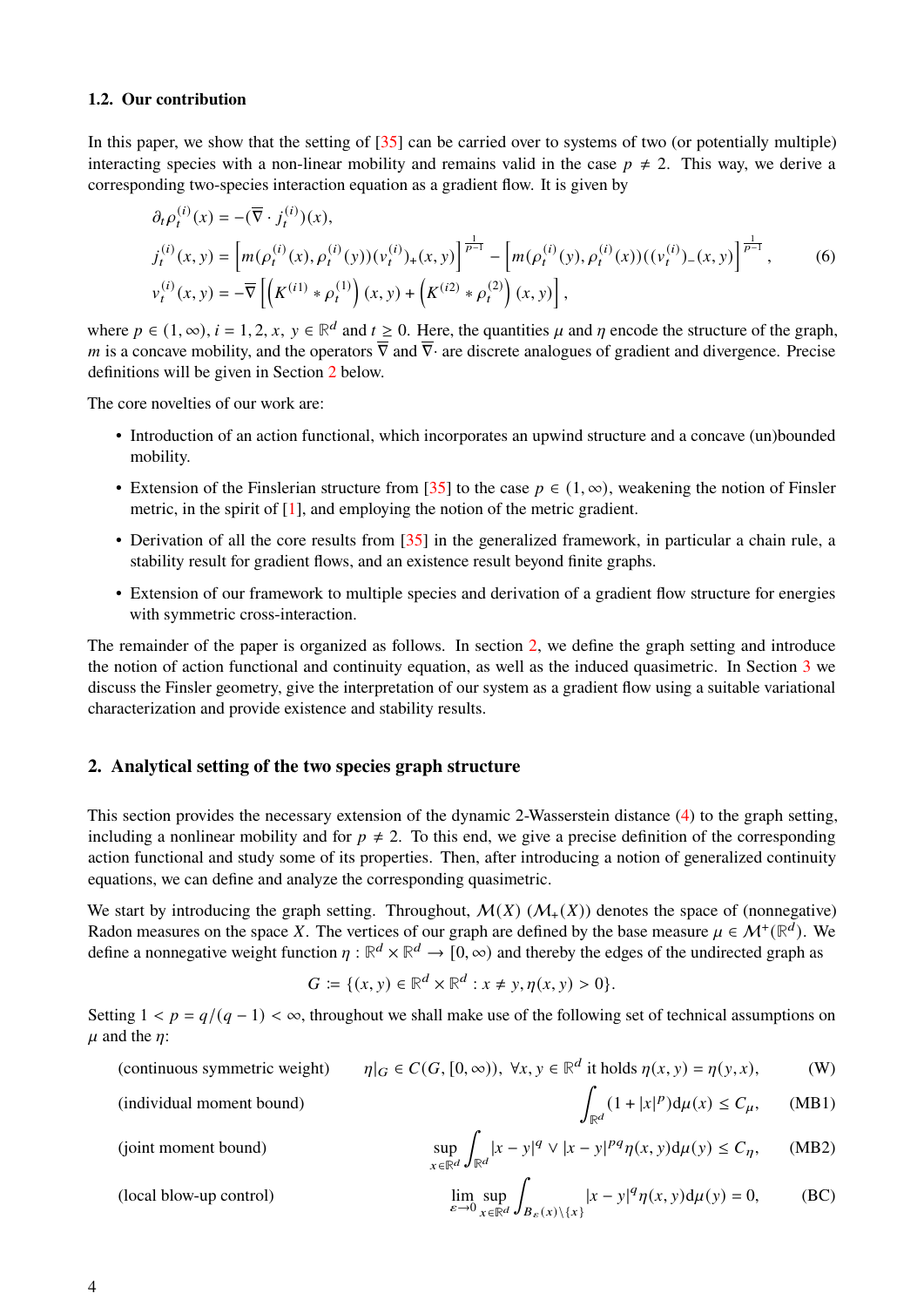for some constants  $C_n, C_\mu > 0$  and where  $B_\varepsilon(x) := \{ y \in \mathbb{R}^d : |x - y| < \varepsilon \}.$ 

**Remark 2.1.** *While the assumptions* [\(W\)](#page-3-1)*,* [\(BC\)](#page-3-2) *and* [\(MB2\)](#page-3-3) *are similar to the assumptions in [\[35\]](#page-36-10),* [\(MB1\)](#page-3-4) *is a new assumption required due to the added nonlinear mobilities. It is needed, whenever we apply Lemma [2.14](#page-8-0) in the sequel. However, for a large class of mobilities Lemma [2.14](#page-8-0) can be refined to allow dropping assumption* [\(MB1\)](#page-3-4)*. More details on this will be given in Remark [2.15.](#page-9-0)*

Next, we establish nonlocal analogues for the gradient and the divergence as foreshadowed in the introduction.

**Definition 2.2** (Nonlocal gradient and nonlocal divergence). Given  $\varphi : \mathbb{R}^d \to \mathbb{R}$ *, we define the nonlocal gradient*  $\nabla \varphi$  *by* 

$$
\overline{\nabla}\varphi(x,y) \coloneqq \varphi(y) - \varphi(x).
$$

*Given*  $j \in \mathcal{M}(\mathbb{R}^d)$  *we define the nonlocal divergence*  $\overline{\nabla} \cdot j$  *by* 

$$
\int_{\mathbb{R}^d} \varphi(x) \mathrm{d} \overline{\nabla} \cdot j(x) \coloneqq -\frac{1}{2} \iint_G \overline{\nabla} \varphi(x, y) \eta(x, y) \mathrm{d} j(x, y) \quad \forall \varphi : \mathbb{R}^d \to \mathbb{R}.
$$

## **2.1. Definition of the action functional**

**Definition 2.3** (Mobility and density functions). *Given two thresholds*  $R, S \in (0, \infty]$ *, we define a* mobility function  $m \in C([0, R) \times [0, S))$ *, which is concave and strictly positive in*  $(0, R) \times (0, S)$ *. For*  $(r, s) \in [0, R) \times [0, S)$ *we denote*  $m(r, S) = \lim_{s\to S} m(r, s)$  *and*  $m(R, s) = \lim_{r\to R} m(r, s)$ *. We call such a mobility m* upwindadmissible *if for every*  $s \geq 0$  *we have*  $m(0, s) = 0$ *. Furthermore, if*  $R = S = \infty$ *, which implies that m* is *nondecreasing, we set*

$$
m_{\infty}(r,s) \coloneqq \lim_{\lambda \to \infty} \frac{1}{\lambda} m(\lambda r, \lambda s). \tag{7}
$$

*We say that the growth of m is uniformly sublinear, if*  $m_{\infty} \equiv 0$ *.* 

*Given a mobility m and an exponent*  $p \in (1, \infty)$ , we define the convex, lsc. density function  $\alpha : \mathbb{R}^3 \to [0, \infty]$  by

<span id="page-4-0"></span>
$$
\alpha_m(j,r,s) := \begin{cases} \frac{(j_+)^p}{m^{p-1}(r,s)}, & (r,s) \in [0,R] \times [0,S],\\ \infty, & \text{otherwise}, \end{cases}
$$
(8)

*where we use the conventions*

$$
a/b = \begin{cases} 0, & \text{if } a = b = 0, \\ \infty, & \text{if } a \neq b = 0. \end{cases}
$$

*In the case*  $R = S = \infty$ *, we define the recession function* 

$$
\alpha_{m_{\infty}}(j,r,s) \coloneqq \lim_{\lambda \to \infty} \frac{1}{\lambda} \alpha_m(\lambda j, \lambda r, \lambda s) = \frac{(j_+)^p}{m_{\infty}^{p-1}(r,s)}.
$$
\n(9)

- **Remark 2.4.** *(i) Observe that* [\(8\)](#page-4-0) *encodes an upwind structure as only the positive part of the flux enters the definition.*
	- (*ii*) By definition,  $m_{\infty}$ , and thus  $\alpha_{m_{\infty}}$ , are positively 1-homogeneous. In particular, for  $r > 0$  we have  $m_{\infty}(r, s) = rm_{\infty}(1, s/r)$  and for  $s > 0$  we have  $sm_{\infty}(r/s, 1)$ .
- *(iii)* The assumption  $m(0, s) = 0$  is crucial as it ensures the non-negativity of  $\rho$  when the action is finite. *However, note that this assumption excludes, among others, the choice*  $m \equiv 1$ *.*
- *(iv) If m is an upwind-admissible mobility, the homogeneity implies*  $m_{\infty}(0, s) = 0$ *.*
- (*v*) If  $m_{\infty}(r, s) = 0$ , then  $\alpha_{m_{\infty}}(j, r, s) = \infty$  for every  $j \neq 0$ . In particular,  $\alpha_{m_{\infty}}(j, r, s)$  is the convex indicator *of the set*  $\{j = 0\}$  *(it is zero if*  $j = 0$  *and infinite otherwise), if the growth of m is uniformly sublinear.*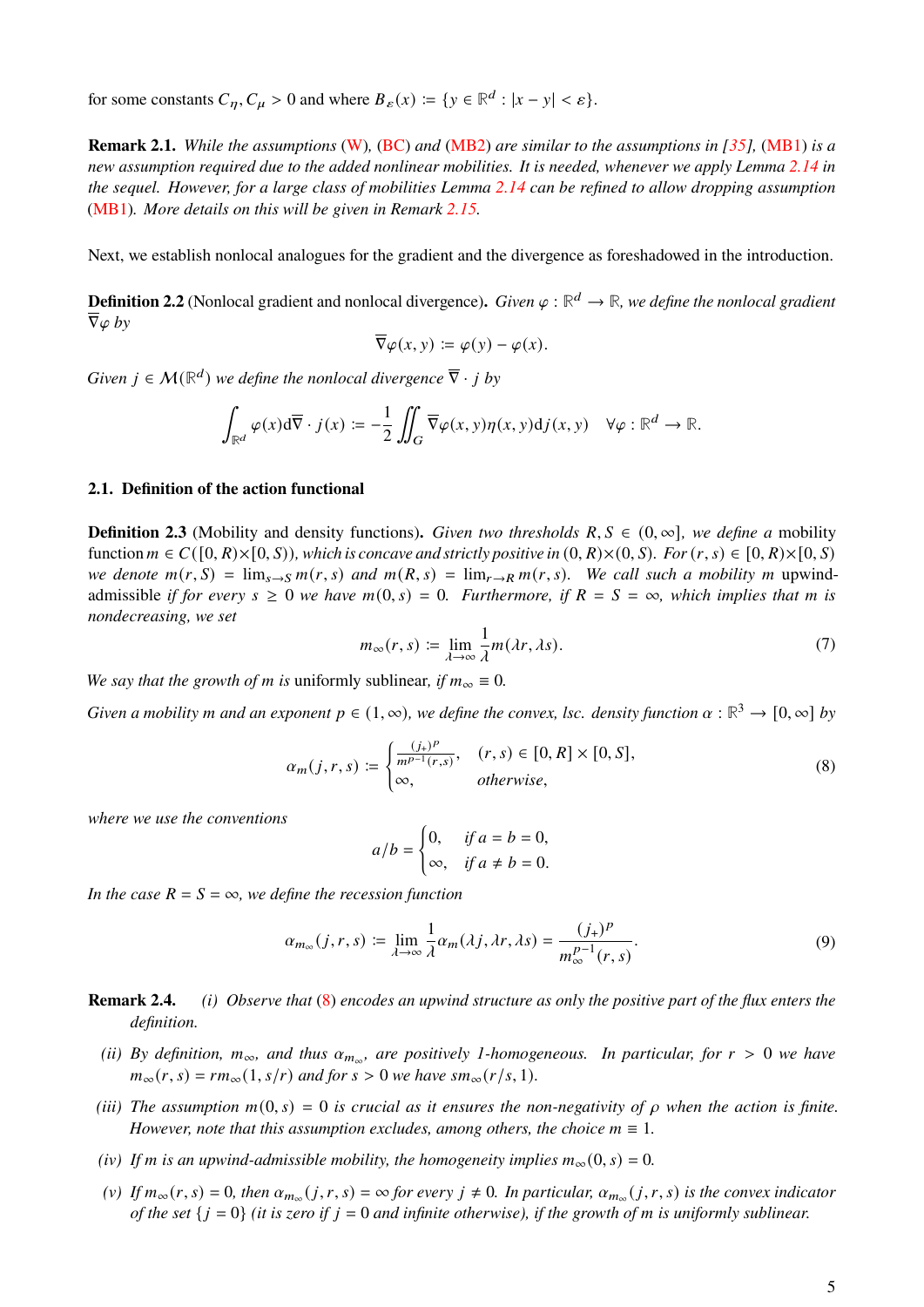To define the action density functional, we introduce the following notation.

**Definition 2.5.** The transpose of a Borel set  $B \in \mathcal{B}(\mathbb{R}^d \times \mathbb{R}^d)$  is denoted by  $B^{\top} \coloneqq \{(y, x) \in \mathbb{R}^d \times \mathbb{R}^d : (x, y) \in \mathbb{R}^d\}$ *B*}. The transpose of a measure  $v \in M(\mathbb{R}^d \times \mathbb{R}^d)$  is then defined as  $(v)^\top(B) \coloneqq v(B^\top)$ .

*Given a pair of probability measures*  $\rho = (\rho^{(1)}, \rho^{(2)}) \in (\mathcal{P}(\mathbb{R}^d))^2$ , *abusing notation, we denote the Lebesgue*  $decomposition \ d\rho^{(i)} = d\rho^{(i)\mu} + d\rho^{(i)\perp} = \rho^{(i)}d\mu + d\rho^{(i)\perp}$  *for*  $i = 1, 2$ *. Similarly, given a pair of fluxes*  $j \in (M(G))^{2}$ , for  $i = 1, 2$  *we denote*  $dj^{(i)} = dj^{(i)\mu} + dj^{(i)\perp} = j^{(i)}d(\mu \otimes \mu) + dj^{(i)\perp}$ .

We emphasize that from now on, we always use non-italic, upright letters such as j, ρ, β etc. to indicate pairs of quantities indexed by superscript (*i*), e.g.  $j = (j^{(1)}, j^{(2)})$ .

<span id="page-5-1"></span>**Definition 2.6** (Single species action density functional). Let  $\mu \in M^+(\mathbb{R}^d)$ ,  $\eta$  satisfy [\(W\)](#page-3-1). Now, given  $p \in (1, \infty)$ and an upwind-admissible m, for any  $(\rho, j) \in \mathcal{P}(\mathbb{R}^d) \times \mathcal{M}(G)$ , we define the single-species action density *functional*  $\bar{A}_m$  *as follows:* 

*1. If*  $R = S = \infty$ , for any  $\sigma \in M^+(\mathbb{R}^d \times \mathbb{R}^d)$  such that  $\sigma = \sigma^{\top}$ ,  $d(\rho^{\perp} \otimes \mu) = \rho^{\perp} \otimes \tilde{\mu} d\sigma$ ,  $d(\mu \otimes \rho^{\perp}) = \tilde{\mu} \otimes \rho^{\perp} d\sigma$ and  $dj^{\perp} = j^{\perp}d\sigma$ , we define

<span id="page-5-0"></span>
$$
\bar{\mathcal{A}}_m(\mu;\rho,j) \coloneqq \frac{1}{2} \iint_G \left[ \alpha_m(j,\rho \otimes \mu, \mu \otimes \rho) + \alpha_m(-j,\mu \otimes \rho, \rho \otimes \mu) \right] \eta d(\mu \otimes \mu) + \frac{1}{2} \iint_G \left[ \alpha_{m_\infty} (j^\perp, \rho^\perp \otimes \tilde{\mu}, \tilde{\mu} \otimes \rho^\perp) + \alpha_{m_\infty} (-j^\perp, \tilde{\mu} \otimes \rho^\perp, \rho^\perp \otimes \tilde{\mu}) \right] \eta d\sigma.
$$
\n(10)

*2. If*  $R \wedge S < \infty$ , similar to [\[39\]](#page-36-20), we define  $\bar{\mathcal{A}}_m$  as follows:

$$
\bar{\mathcal{A}}_m(\mu;\rho,j) := \begin{cases} \frac{1}{2} \iint_G \left[ \alpha_m(j,\rho \otimes \mu, \mu \otimes \rho) \right] & \text{if } \rho^\perp = 0, j^\perp = 0, \\ +\alpha_m(-j, \mu \otimes \rho, \rho \otimes \mu) \right] \eta \mathbf{d}(\mu \otimes \mu), & \text{otherwise.} \end{cases} \tag{11}
$$

 $Let \beta = (\beta^{(1)}, \beta^{(2)}) \in (0, \infty) \times (0, \infty)$  *be a pair of positive constants. Then, for any*  $\rho \in (\mathcal{P}(\mathbb{R}^d))^2$ ,  $j \in (\mathcal{M}(\mathbb{R}^d))^2$ , *the two-species action density functional is defined by*

$$
\mathcal{A}_{m,\beta}(\mu;\rho,j) \coloneqq \frac{1}{\beta^{(1)}} \bar{\mathcal{A}}_m(\mu;\rho^{(1)},j^{(1)}) + \frac{1}{\beta^{(2)}} \bar{\mathcal{A}}_m(\mu;\rho^{(2)},j^{(2)}). \tag{12}
$$

**Remark 2.7.** *(i)*  $\mathcal{A}_{m,\beta}$  *is well-defined which is clear if*  $R \wedge S < \infty$ *. If*  $R = S = \infty$ *, the definition*  $\bar{\mathcal{A}}_m$  *is* independent of the particular choice of  $\sigma$  due to the positive 1-homogeneity of  $\alpha_{m_\infty}$ . An admissible  $\sigma$  can *always be constructed, e.g. by setting*

$$
\sigma = (\rho^{\perp} \otimes \mu + \rho^{\perp} \otimes \mu + |j^{\perp}| + |(j^{\perp})^{\perp}|),
$$

*for*  $i = 1, 2$ . The definition may be adapted such that the symmetry assumption  $\sigma = \sigma^{\top}$  is not required. *However, since this assumption is nonrestrictive and simplifies notation, we apply it throughout.*

*(ii)* If  $R = S = \infty$  and  $m_{\infty} \equiv 0$ , the definition of the single-species action density functional [\(10\)](#page-5-0) simplifies to

$$
\bar{\mathcal{A}}_m(\mu;\rho,j) := \begin{cases} \frac{1}{2} \iint_G \left[ \alpha_m(j,\rho \otimes \mu, \mu \otimes \rho) + \alpha_m(-j,\mu \otimes \rho, \rho \otimes \mu) \right] \eta d(\mu \otimes \mu), & \text{if } j^{\perp} = 0, \\ \infty, & \text{otherwise.} \end{cases}
$$

- *(iii) If*  $R \wedge S < \infty$ , finiteness of the action density implies both  $\rho \ll \mu$  as well as  $j \ll \mu \otimes \mu$ .
- *(iv) The two-species action density functional is fully decoupled with respect to the different species.*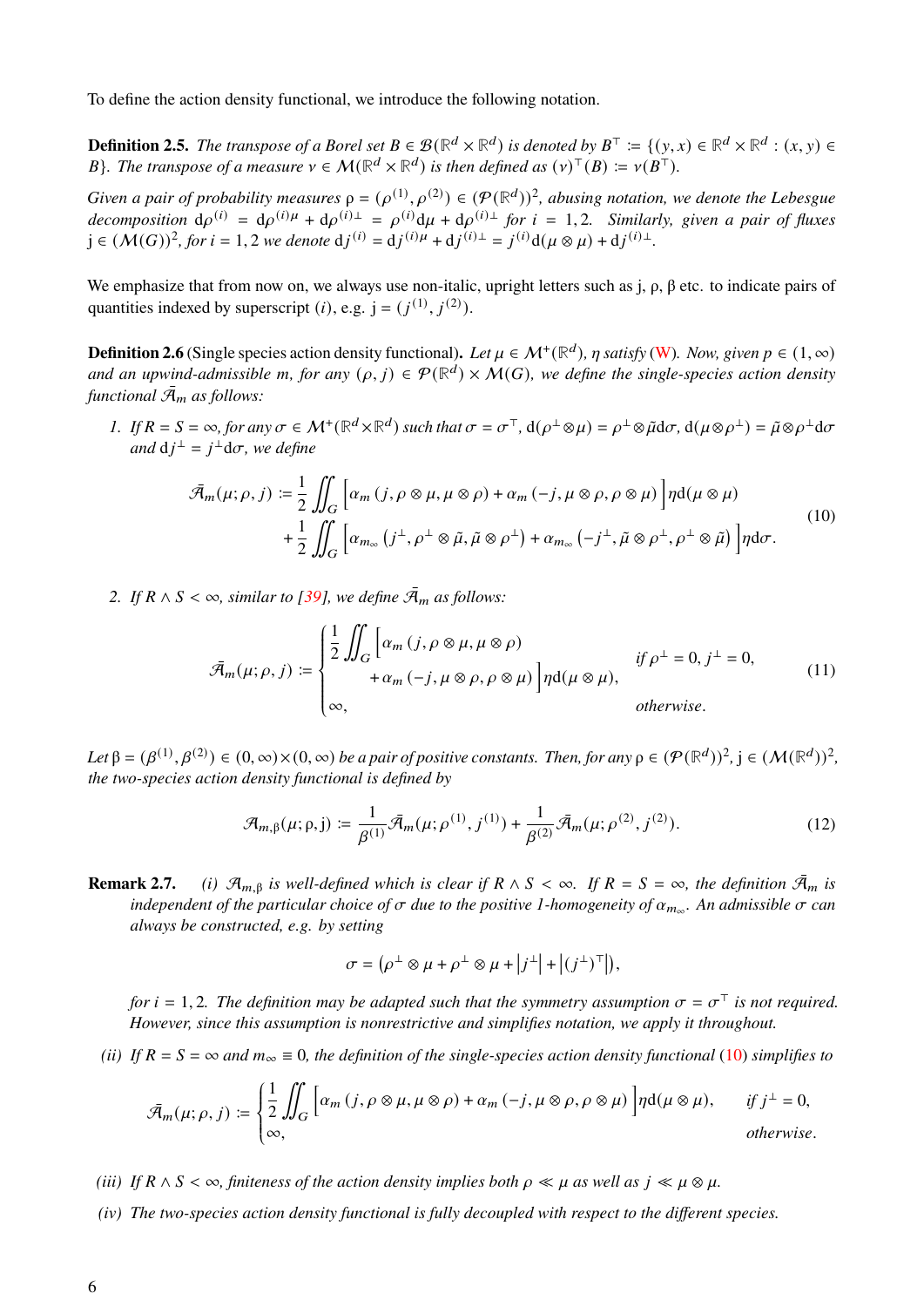Next, we want to show an antisymmetry property of the action density. To do this, we introduce the following notation.

<span id="page-6-1"></span>**Definition 2.8** (Antisymmetric velocities and fluxes)**.** *We define the set of* antisymmetric velocities *by*

$$
\mathcal{V}^{\mathrm{as}}(G) \coloneqq \big\{ (v, v^{\perp}) : G \to \mathbb{R}^2, \text{ s.t. } v = -v^{\top} \text{ and } (v^{\perp})^{\top} = - (v^{\perp})^{\top} \big\}.
$$

*For*  $\mu \in \mathcal{M}^+(\mathbb{R}^d)$  *and*  $\rho \in \mathcal{P}(\mathbb{R}^d)$  *we define*  $\varsigma \in \mathcal{M}^+(\mathbb{R}^d)$  *as* 

$$
\varsigma = \rho^{\perp} \otimes \mu + \mu \otimes \rho^{\perp},\tag{13}
$$

and denote the corresponding densities by  $d(\rho^{\perp} \otimes \mu) =: \rho^{\perp} \otimes \tilde{\mu} d\zeta$  and  $d(\mu \otimes \rho^{\perp}) =: \tilde{\mu} \otimes \rho^{\perp} d\zeta$ . With these *densities, we further shorten notation by introducing*

<span id="page-6-0"></span>
$$
\mathfrak{m}(x, y) \coloneqq m(\rho(x), \rho(y)), \mathfrak{m}_{\infty}(x, y) \coloneqq m_{\infty}(\tilde{\mu}(x)\rho^{\perp}(y), \rho^{\perp}(x)\tilde{\mu}(y)).
$$
\n(14)

*With this, recalling*  $q = p/(p - 1)$ *, for*  $k = 1, 2$ *, we define* 

$$
d\gamma_1(x, y) := (m(x, y))^{q-1} d\mu(x) d\mu(y), \qquad d\gamma_2(x, y) := (m(y, x))^{q-1} d\mu(x) d\mu(y),
$$
  

$$
d\gamma_1^{\perp}(x, y) := (m_{\infty}(x, y))^{q-1} d\varsigma(x, y), \qquad d\gamma_2^{\perp}(x, y) := (m_{\infty}(y, x))^{q-1} d\varsigma(x, y).
$$

*These measures satisfy*  $\gamma_1^{\top}$  $\sigma_1^{\top} = \gamma_2$  and vice versa as well as  $(\gamma_1^{\perp})$  $(\frac{1}{1})^{\top} = \gamma_2^{\perp}$  $a_2^{\perp}$  and vice versa. By [\(W\)](#page-3-1), this does not *change, when multiplied by*  $\eta$ *. Hence, it makes sense to define the following set of antisymmetric fluxes:* 

$$
\mathcal{M}^{\mathrm{as}}_{\eta\gamma_1}(G) \coloneqq \big\{ j \in \mathcal{M}(G) \; : j_+ \ll \eta\gamma_1, j_- = (j_+)^{\top}, j_+^{\perp} \ll \eta\gamma_1^{\perp}, j_-^{\perp} = (j_+^{\perp})^{\top} \big\}.
$$

<span id="page-6-7"></span>**Remark 2.9.** *Any*  $j \in \mathcal{M}_{\eta\gamma_1}^{as}(G)$  *satisfies*  $j_- \ll \eta\gamma_2$  *and*  $j_-^{\perp} \ll \eta\gamma_2^{\perp}$ *.* 

*In the sequel, any indices attached to*  $\rho$  *will be passed to*  $m$ ,  $m_{\infty}$ ,  $\gamma_k$ ,  $\gamma_k^{\perp}$  *and*  $\varsigma$ , *i.e. when*  $\rho = \rho_t^{n,(i)\perp}$  *in* [\(14\)](#page-6-0), *we write*

$$
\mathfrak{m}^{n,(i)}_{\infty,t}(x,y) \coloneqq m_\infty(\tilde{\mu}(x)\rho^{n,(i)\perp}_t(y),\rho^{n,(i)\perp}_t(x)\tilde{\mu}(y)),
$$

*and similarly for the other expressions.*

We are now in the position to establish a connection between fluxes and velocities.

<span id="page-6-6"></span>**Lemma 2.10** (Dual representation). Let  $\mu \in M^+(\mathbb{R}^d)$ ,  $\rho$  and j be such that  $\mathcal{A}_{m,\beta}(\mu;\rho,j) < \infty$ . Then, there *exists a pair of measurable functions*  $(v^{(1)}, v^{(2)}) : G \to \mathbb{R}^2$  such that for  $i = 1, 2$  we have

<span id="page-6-2"></span>
$$
dj^{(i)\mu} = (\nu_+^{(i)})^{q-1} d\gamma_1^{(i)} - (\nu_-^{(i)})^{q-1} d\gamma_2^{(i)}.
$$
\n(15)

*Further,*  $\varsigma$  from Definition [2.8](#page-6-1) is an admissible choice for  $\sigma$  in Definition [2.6,](#page-5-1) i.e.  $j^{(i)\tau} \ll \varsigma^{(i)}$ , and there exists another pair of measurable functions  $(v^{(1) \pm}, v^{(2) \pm}): G \to \R^2$  (which is zero if  $R \wedge S < \infty$ ), such that for  $i=1,2$ *we have*

<span id="page-6-3"></span>
$$
dj^{(i)\perp} = (\nu_+^{(i)\perp})^{q-1} d\gamma_1^{(i)\perp} - (\nu_-^{(i)\perp})^{q-1} d\gamma_2^{(i)\perp}.
$$
 (16)

*We can rewrite the action density in terms of*  $v = (v^{(1)}, v^{(1)}\text{+}, v^{(2)}, v^{(2)}\text{+})$  *as* 

<span id="page-6-4"></span>
$$
\mathcal{A}_{m,\beta}(\mu;\rho,j) = \frac{1}{2} \sum_{i=1}^{2} \frac{1}{\beta^{(i)}} \left[ \iint_{G} \mathfrak{m}^{(i)} \left( \left( v_{+}^{(i)} \right)^{q} + \left( (v_{-}^{(i)})^{\top} \right)^{q} \right) \eta d\mu \otimes \mu \right. \\
\left. + \iint_{G} \mathfrak{m}_{\infty}^{(i)} \left( \left( v_{+}^{(i)\perp} \right)^{q} + \left( \left( (v_{-}^{(i)\perp})^{\top} \right)^{q} \right) \eta d\varsigma^{(i)} \right] \\
=:\tilde{\mathcal{A}}_{m,\beta}(\mu;\rho,v),
$$
\n(17)

*while for*  $R \wedge S < \infty$  we have  $\rho^{\perp} = 0$  and  $j^{\perp} = 0$ . In particular, if  $v \in (\mathcal{V}^{as}(G))^2$ , we have

<span id="page-6-5"></span>
$$
\tilde{\mathcal{A}}_{m,\beta}(\mu;\rho,v) = \sum_{i=1}^{2} \frac{1}{\beta^{(i)}} \left[ \iint_G \mathfrak{m}^{(i)} \left( v_+^{(i)} \right)^q \eta \, d\mu \otimes \mu + \iint_G \mathfrak{m}_{\infty}^{(i)} \left( v_+^{(i)\perp} \right)^q \eta \, d\varsigma^{(i)} \right]. \tag{18}
$$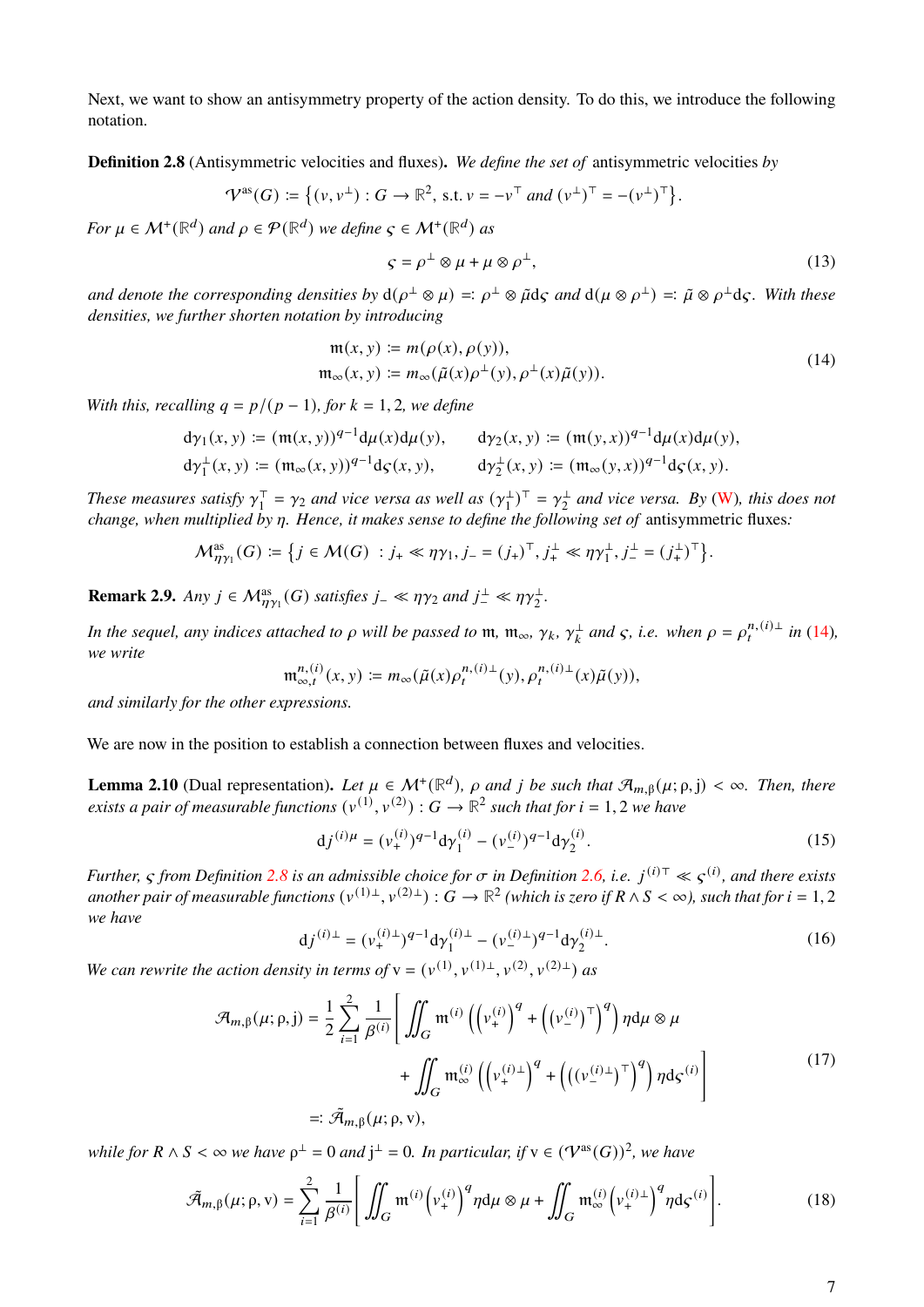*Proof.* Assume  $R = S = \infty$ . The case  $R \wedge S < \infty$  then works similarly. First, we show that the finiteness of the action implies that  $j_{+}^{(i)\perp} \ll \gamma_{1}^{(i)\perp}$  $\gamma_1^{(i) \perp}$  and  $j_{-}^{(i) \perp}$  ≪  $\gamma_2^{(i) \perp}$  $2^{(i)\perp}_{2i}$ . Indeed, assume there exists a set  $B \in \mathcal{B}(G)$  such that  $j_{+}^{(i)\perp}(B) > 0 = \gamma_1^{(i)\perp}$  $i_1^{(i)\perp}(B)$ . By Remark [2.7](#page-0-1)  $\sigma^{(i)} = \gamma_1^{(i)\perp}$  $\gamma_1^{(\tilde{i})\perp} + \gamma_2^{(i)\perp}$  $\int_2^{(i)\perp}$  +  $|j^{(i)\perp}|$  is admissible in [\(10\)](#page-5-0) and  $\sigma^{(i)}(B) > 0$ . Since we have

$$
m_{\infty}^{q-1}\left(\frac{d(\rho^{(i)\perp}\otimes\mu)}{d\sigma^{(i)}},\frac{d(\mu\otimes\rho^{(i)\perp})}{d\sigma^{(i)}}\right)=m_{\infty}^{q-1}\left(\frac{d(\mu\otimes\rho^{(i)\perp})}{d\sigma^{(i)}},\frac{d(\rho^{(i)\perp}\otimes\mu)}{d\sigma^{(i)}}\right)=m_{\infty}^{q-1}(0,0)=0
$$

 $\sigma^{(i)}$ -a.e. in B, we obtain a contradiction to  $\mathcal{A}_{m,\beta}(\mu;\rho,j)<\infty$ . Similar arguments hold true for  $j_{-}^{(i)\perp}$  as well as  $j_+^{(i)}$  and  $j_-^{(i)}$ . Therefore, the nonnegative functions  $v_+^{(i)}$  and  $v_-^{(i)}$  satisfying [\(15\)](#page-6-2) are well-defined  $\gamma_1^{(i)}$  $\int_1^{(1)}$ -a.e. and  $\gamma_{\alpha}^{(i)}$ <sup>(i)</sup>-a.e., respectively, which gives us  $v^{(i)} = v^{(i)} + v^{(i)}$ . Similarly, we obtain  $v^{(i)\perp}$  satisfying [\(16\)](#page-6-3). Finally, [\(17\)](#page-6-4), follows, when we insert

$$
dj^{(i)\mu}(x,y) = \left[ \left( \mathfrak{m}^{(i)}(x,y)v_+^{(i)}(x,y) \right)^{q-1} - \left( \mathfrak{m}^{(i)}(y,x)v_-^{(i)}(x,y) \right)^{q-1} \right] d\mu(x) d\mu(y)
$$

and

$$
dj^{(i)\perp}(x, y) = \left[ \left( \mathfrak{m}_{\infty}^{(i)}(x, y) v_{+}^{(i)\perp}(x, y) \right)^{q-1} - \left( \mathfrak{m}_{\infty}^{(i)}(y, x) v_{-}^{(i)\perp}(x, y) \right)^{q-1} \right] d\zeta^{(i)}(x, y)
$$
  
into (10).

**Definition 2.11.** *In light of* [\(17\)](#page-6-4)*, we define*

$$
\tilde{\alpha}_m(\nu, r, s) \coloneqq \begin{cases} m(r, s)(\nu_+)^q, & (r, s) \in [0, R] \times [0, S], \\ \infty, & \text{otherwise,} \end{cases} \tag{19}
$$

*which gives us a representation of*  $\tilde{A}_{m, \beta}$  *similar to the one in Definition* [2.6,](#page-5-1) *only replacing j with*  $\nu$  *and*  $\alpha$  *with*  $\tilde{\alpha}$ .

We observe that antisymmetric fluxes admit lower action densities while preserving their nonlocal divergence.

<span id="page-7-1"></span>**Corollary 2.12** (Antisymmetric vector fields have lower action density). Let  $\mu \in M^+(\mathbb{R}^d)$ ,  $\rho \in (\mathcal{P}(\mathbb{R}^d))^2$  and  $j \in (\mathcal{M}(G))^2$  s.t.  $\mathcal{A}_{m,\beta}(\mu;\rho,j) < \infty$ . Then, there exists  $\overline{j} \in (\mathcal{M}_{\eta\gamma_1}^{as}(G))^2$  such that

$$
\overline{\nabla} \cdot j^{(i)} = \overline{\nabla} \cdot \overline{j}^{(i)}, \qquad i = 1, 2,
$$

*and*

$$
\mathcal{A}_{m,\beta}(\mu;\rho,\bar{\mathbf{j}}) \leq \mathcal{A}_{m,\beta}(\mu;\rho,\bar{\mathbf{j}}).
$$

*Proof.* Analogous to [\[35,](#page-36-10) Corollary 2.8], one defines  $d\bar{J}^{(i)} \coloneqq d(J^{(i)} - (J^{(i)})^T)/2$ , compares [\(17\)](#page-6-4) with [\(18\)](#page-6-5), and applies Jensen's inequality.

Next, we establish properties of the action density as well as important bounds for the subsequent analysis.

<span id="page-7-0"></span>**Lemma 2.13** (Lower semicontinuity of the action density)**.** *The action is lower semicontinuous with respect to weak-\* convergence in*  $M^+(\mathbb{R}^d) \times (M^+(\mathbb{R}^d))^2 \times (M(G))^2$ . That is, for  $\mu^n \rightharpoonup^* \mu$  in  $M^+(\mathbb{R}^d)$ ,  $\rho_n \rightharpoonup^* \rho$  in  $(M^+(\mathbb{R}^d))^2$ , and  $j^n \rightharpoonup^* j$  in  $(M(G))^2$ , we have

$$
\liminf_{n\to\infty} \mathcal{A}_{m,\beta}(\mu^n; \rho^n, j^n) \geq \mathcal{A}_{m,\beta}(\mu; \rho, j).
$$

*Proof.* See [\[2,](#page-34-8) Theorem 2.34], while keeping in mind that  $\mu^n \otimes \rho^{n,(i)} \to^* \mu \otimes \rho^{(i)}$  in  $\mathcal{M}(\mathbb{R}^d \times \mathbb{R}^d)$  if and only if both  $\mu^n \rightharpoonup^* \mu$  in  $\mathcal{M}(\mathbb{R}^d)$  and  $\rho^{n,(i)} \rightharpoonup^* \rho^{(i)}$  in  $\mathcal{M}(\mathbb{R}^d)$  $\Box$ ).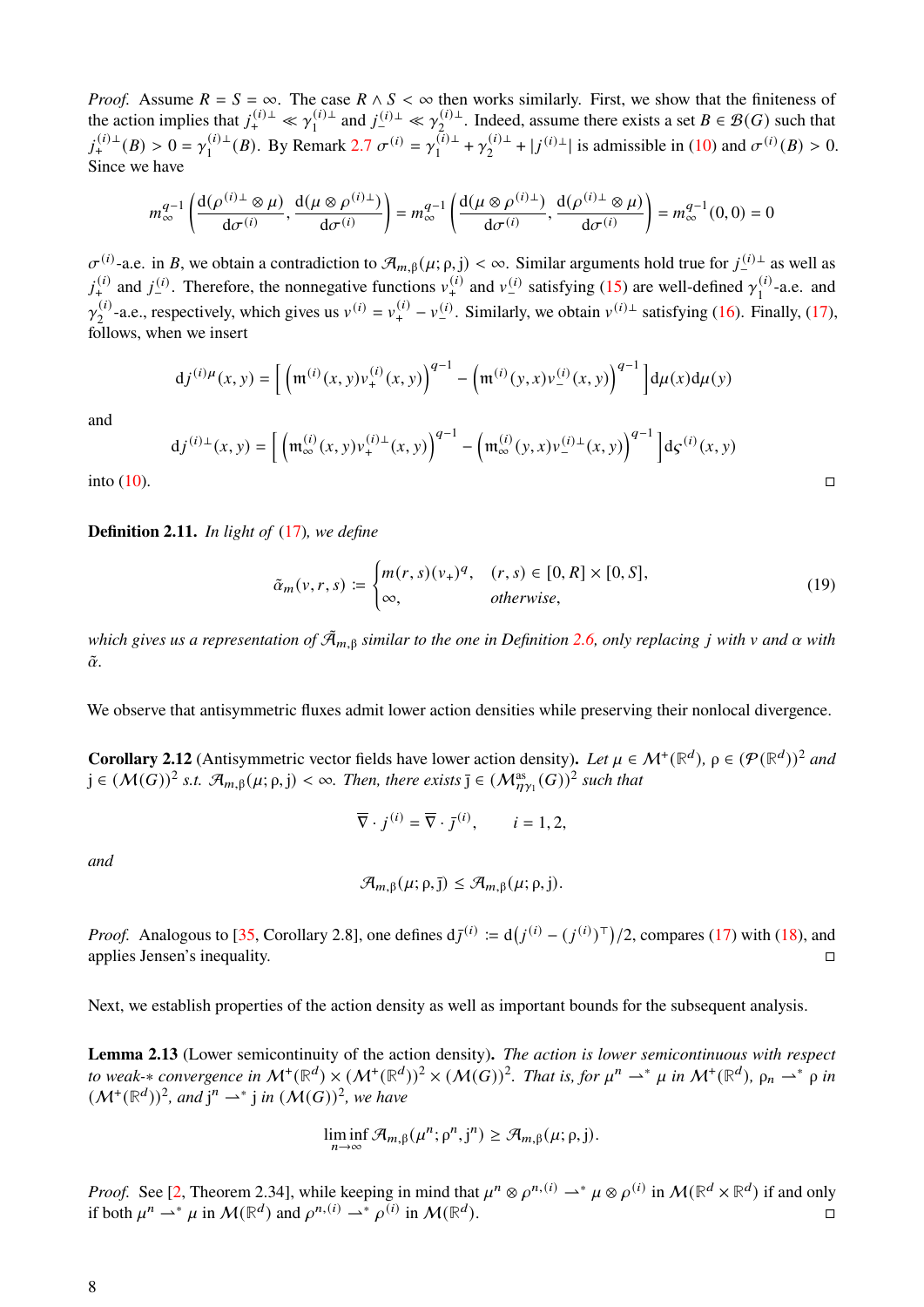<span id="page-8-0"></span>**Lemma 2.14.** Let  $\mu \in \mathcal{M}^+(\mathbb{R}^d)$ ,  $\rho \in (\mathcal{P}(\mathbb{R}^d))^2$  and  $j \in (\mathcal{M}(G))^2$ , such that  $\mathcal{A}_{m,\beta}(\mu;\rho,j) < \infty$ . Then, there *exists a constant*  $M = M(m, p, \beta) > 0$ *, such that for any measurable*  $\Phi : G \to \mathbb{R}_+$ *, it holds* 

<span id="page-8-1"></span>
$$
\iint_G \Phi \eta d|j| \leq M \mathcal{A}_{m,\beta}^{1/p}(\mu;\rho,j) \sum_{i=1}^2 \left( \iint_G \Phi^q \eta d(\mu \otimes \mu + \rho^{(i)} \otimes \mu + \mu \otimes \rho^{(i)}) \right)^{1/q}.
$$
 (20)

*Proof.* First, let  $R = S = \infty$  and  $\sigma^{(i)} = \varsigma^{(i)} \in \mathcal{M}^+(G)$ ,  $i = 1, 2$  be as in Definition [2.8.](#page-6-1) Since  $\mathcal{A}_{m,\beta}(\mu; \rho, j) < \infty$ , we have that

$$
B := \left\{ (x, y) \in G : \sum_{i=1}^{2} \left[ \alpha_m(j_+^{(i)}(x, y), \rho^{(i)}(x), \rho^{(i)}(y)) + \alpha_m(j_-^{(i)}(x, y), \rho^{(i)}(y), \rho^{(i)}(x)) \right] + \alpha_{m_{\infty}}(j_+^{(i)\perp}(x, y), \tilde{\mu}(x)\tilde{\mu}(y), \tilde{\mu}(x)\rho^{(i)\perp}(y)) + \alpha_{m_{\infty}}(j_-^{(i)\perp}(x, y), \tilde{\mu}(x)\rho^{(i)\perp}(y), \rho^{(i)\perp}(x)\tilde{\mu}(y)) \right\} = \infty \right\}
$$

is a  $\zeta^{(i)}$ -nullset for  $i = 1, 2$ . By definition of  $\alpha_m$ , we have,  $\zeta^{(i)}$ -a.e. in  $B^c$ , the inequality

<span id="page-8-2"></span>
$$
(j_{+}^{(i)}(x, y))^{p} + (j_{-}^{(i)}(x, y))^{p} \le \max \left\{ m^{p-1}(\rho^{(i)}(y), \rho^{(i)}(x)), m^{p-1}(\rho^{(i)}(x), \rho^{(i)}(y)) \right\} \cdot \left( \alpha_{m}(j_{+}^{(i)}, \rho^{(i)}(x), \rho^{(i)}(y)) + \alpha_{m}(j_{-}^{(i)}, \rho^{(i)}(y), \rho^{(i)}(x)) \right) \le \bar{M} [1 + \rho^{(i)}(x) + \rho^{(i)}(y)]^{p-1} \cdot \left( \alpha_{m}(j_{+}^{(i)}, \rho^{(i)}(x), \rho^{(i)}(y)) + \alpha_{m}(j_{-}^{(i)}, \rho^{(i)}(y), \rho^{(i)}(x)) \right),
$$
\n(21)

where  $\overline{M}$  only depends on m. Indeed, such an  $\overline{M}$  exists, since m is concave and  $m(0, s) = 0$  by definition. Similarly, we have the bound

$$
\label{eq:3.1} \begin{split} \left(j^{(i)\perp}_+(x,y)\right)^p + \left(j^{(i)\perp}_-(x,y)\right)^p & \leq \bar{M}\big[1+\rho^{(i)\perp}(x)\tilde{\mu}(y) + \tilde{\mu}(x)\rho^{(i)\perp}(y)\big]^{p-1}\\ & \qquad \cdot \Big(\alpha_{m_\infty}\big(j^{(i)\perp}_+,\rho^{(i)\perp}(x)\tilde{\mu}(y),\tilde{\mu}(x)\rho^{(i)\perp}(y)\big) \\ & \qquad \qquad + \alpha_{m_\infty}\big(j^{(i)\perp}_-,\tilde{\mu}(x)\rho^{(i)\perp}(y),\rho^{(i)\perp}(x)\tilde{\mu}(y)\big)\Big). \end{split}
$$

By the complementarity of the positive and negative parts, this gives

$$
\begin{split} \Big|j^{(i)}\Big|(x,y) & \leq \tilde{M}\left(1+\rho^{(i)}(x)+\rho^{(i)}(y)\right)^{1/q}\left(\frac{1}{\beta^{(i)}}\alpha_{m}\big(j_{+}^{(i)},\rho^{(i)}(x),\rho^{(i)}(y)\big) \right. \\ & \qquad \qquad \left. +\frac{1}{\beta^{(i)}}\alpha_{m}\big(j_{-}^{(i)},\rho^{(i)}(y),\rho^{(i)}(x)\big)\right)^{1/p}, \\ \Big|j^{(i)\perp}\Big|(x,y) & \leq \tilde{M}\left(1+\rho^{(i)\perp}(x)\tilde{\mu}(y)+\rho^{(i)\perp}(y)\tilde{\mu}(x)\right)^{1/q}\left(\frac{1}{\beta^{(i)}}\alpha_{m_{\infty}}\big(j_{+}^{(i)\perp},\rho^{(i)\perp}(x)\tilde{\mu}(y),\tilde{\mu}(x)\rho^{(i)\perp}(y)\big) \right. \\ & \qquad \qquad \left. +\frac{1}{\beta^{(i)}}\alpha_{m_{\infty}}\big(j_{-}^{(i)\perp},\tilde{\mu}(x)\rho^{(i)\perp}(y),\rho^{(i)\perp}(x)\tilde{\mu}(y)\big)\right)^{1/p}, \end{split}
$$

where  $\tilde{M}$  depends only on m, p and  $\beta$ . Since  $|j| + |j^{i}| = \sum_{i=1}^{2} (|j^{(i)}| + |j^{(i)}^{\perp}|)$ , these estimates together with Hölder's inequality yield

$$
\iint_G \Phi \eta d|j| = \sum_{i=1}^2 \left( \iint_{B^c} \Phi \eta |j^{(i)}| d(\mu \otimes \mu) + \iint_{B^c} \Phi \eta |j^{(i)\perp}| d\varsigma^{(i)} \right)
$$
  

$$
\leq 4 \tilde{M} \left( 2 \mathcal{A}_{m,\beta}(\mu;\rho,j) \right)^{1/p} \sum_{i=1}^2 \left( \left( \iint_G \Phi^q \eta d(\mu \otimes \mu + \rho^{(i)\mu} \otimes \mu + \mu \otimes \rho^{(i)\mu}) \right)^{1/q} + \left( \iint_G \Phi^q \eta d(\varsigma^{(i)} + \rho^{(i)\perp} \otimes \mu + \mu \otimes \rho^{(i)\perp}) \right)^{1/q} \right).
$$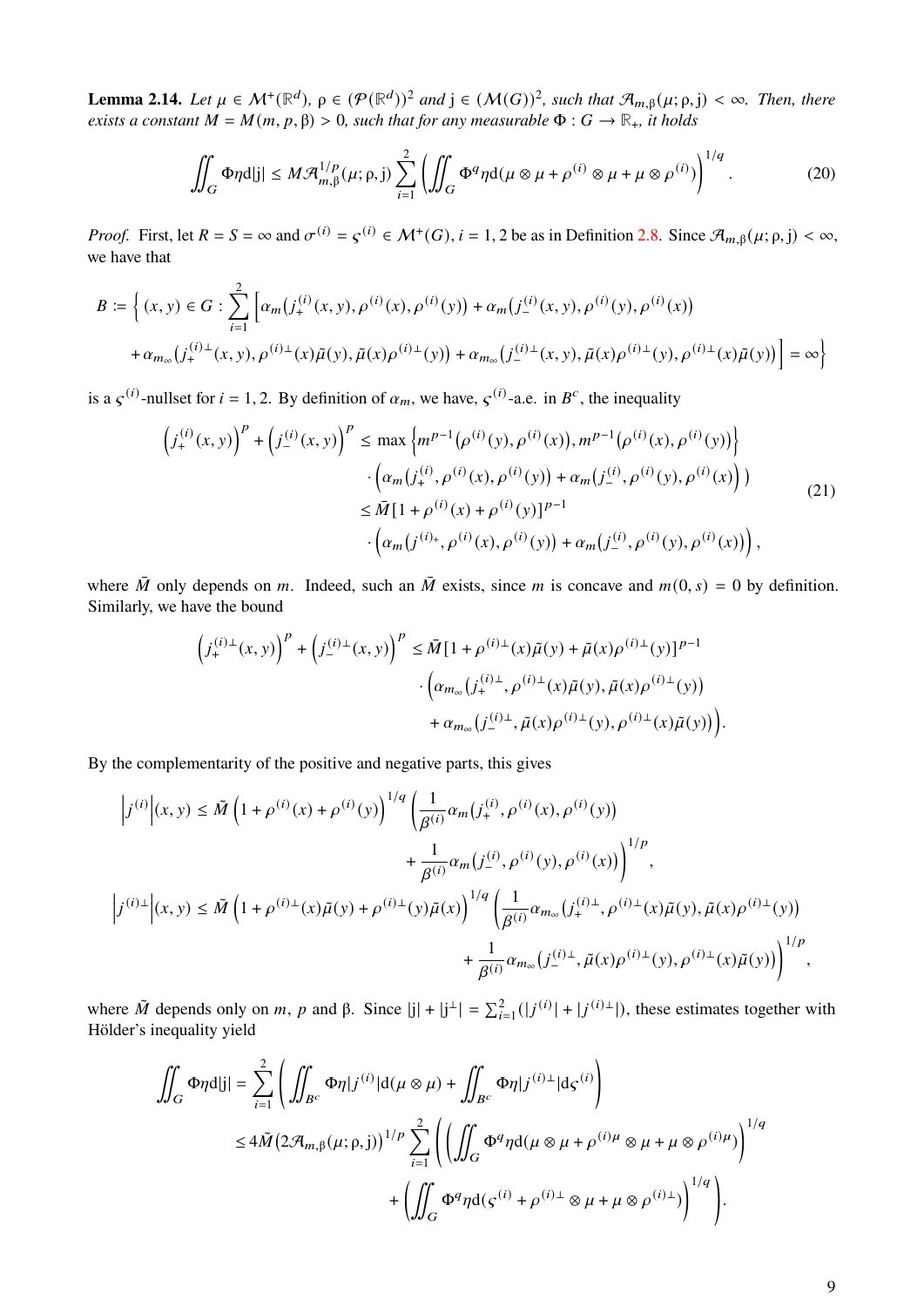Thus, recalling that  $\varsigma^{(i)} = \rho^{(i)\perp} \otimes \mu + \mu \otimes \rho^{(i)\perp}$ , we obtain [\(20\)](#page-8-1) with  $M = 16 \cdot 2^{1/p} \tilde{M}$ . If  $R \wedge S < \infty$ , we argue similarly, only replacing in [\(21\)](#page-8-2) *m* by  $m_{\uparrow}(r, s) := \sup_{(\tilde{r}, \tilde{s}) \in [0, r] \times [0, s]} m(\tilde{r}, \tilde{s})$ , which is still concave and satisfies  $m_{\uparrow}(0, s) = 0.$ 

<span id="page-9-0"></span>**Remark 2.15.** *If there exists*  $C > 0$  *such that m satisfies* 

$$
m(r,s) \le C(r+s) \qquad \forall r,s \in [0,R) \times [0,S), \tag{M}
$$

*then* [\(20\)](#page-8-1) *can be replaced by the refined bound*

<span id="page-9-1"></span>
$$
\iint_G \Phi \eta d|j| \le M \mathcal{A}_{m,\beta}^{1/p}(\mu;\rho,j) \sum_{i=1}^2 \left( \iint_G \Phi^q \eta d(\rho^{(i)} \otimes \mu + \mu \otimes \rho^{(i)}) \right)^{1/q}.
$$
 (22)

*Indeed, observe that in this case the summand* 1 *on the right-hand side* [\(21\)](#page-8-2) *can be omitted, which leads to dropping the integral with respect to*  $\mu \otimes \mu$ . It is straightforward to check that replacing [\(20\)](#page-8-1) by [\(22\)](#page-9-1), whenever *it is employed in the sequel, allows to drop the assumption* [\(MB1\)](#page-3-4) *altogether.*

<span id="page-9-2"></span>**Corollary 2.16.** *Let*  $\mu \in \mathcal{M}^+(\mathbb{R}^d)$ ,  $\rho \in (\mathcal{P}(\mathbb{R}^d))^2$  and  $j \in (\mathcal{M}(G))^2$ , such that  $\mathcal{A}_{m,\beta}(\mu;\rho,j) < \infty$ . Then, for  $\Phi_1(x, y) = 2 \wedge |x - y|$  and  $\Phi_2 = |x - y| \vee |x - y|^p$ , we have

$$
\iint_G \Phi_k \eta d|j| \leq M C_{\eta}^{1/q} \mathcal{A}_{m,\beta}^{1/p}(\mu;\rho,j), \qquad k = 1, 2,
$$

*where*  $M = M(m, p, \beta)$  *is different from that in Lemma [2.14.](#page-8-0)* 

*Proof.* Note that  $\Phi_1(x, y) \le |x - y| \le \Phi_2(x, y)$ . Therefore, Lemma [2.14](#page-8-0) yields for  $k = 1, 2$ 

$$
\iint_G \Phi_k(x, y) \eta(x, y) \mathrm{d} |j|(x, y)
$$
\n
$$
\leq \bar{M} \mathcal{A}_{m, \beta}^{1/p}(\mu; \rho, j) \sum_{i=1}^2 \left( \iint_G \Phi_k^q(x, y) \eta(x, y) \mathrm{d}(\mu \otimes \mu + \rho^{(i)} \otimes \mu + \mu \otimes \rho^{(i)})(x, y) \right)^{1/q}
$$
\n
$$
= \bar{M} \mathcal{A}_{m, \beta}^{1/p}(\mu; \rho, j) \sum_{i=1}^2 \left( \iint_G |x - y|^q \vee |x - y|^{pq} \eta(x, y) \mathrm{d}(\mu \otimes \mu + 2\rho^{(i)} \otimes \mu)(x, y) \right)^{1/q}
$$
\n
$$
\leq \bar{M} \mathcal{A}_{m, \beta}^{1/p}(\mu; \rho, j) 2(C_{\mu} + 2)^{1/q} C_{\eta}^{1/q},
$$

where we used [\(MB2\)](#page-3-3) together with [\(MB1\)](#page-3-4) and the fact that  $\rho^{(i)} \in \mathcal{P}(\mathbb{R}^d)$  for  $i = 1, 2$ .

**Lemma 2.17** (Convexity of the action). Let  $\mu_0, \mu_1 \in \mathcal{M}^+(\mathbb{R}^d)$ ,  $\rho_0, \rho_1 \in (\mathcal{P}(\mathbb{R}^d))^2$  and  $j_0, j_1 \in (\mathcal{M}(G))^2$ . For  $\tau \in (0, 1)$  *define*  $\mu_{\tau} = (1 - \tau)\mu_0 + \tau\mu_1$ ,  $\rho_{\tau} = (1 - \tau)\rho_0 + \tau\rho_1$  *and*  $j_{\tau} = (1 - \tau)j_0 + \tau j_1$ *. Then, we have* 

$$
\mathcal{A}_{m,\beta}(\mu_{\tau};\rho_{\tau},j_{\tau}) \leq (1-\tau)\mathcal{A}_{m,\beta}(\mu^{0};\rho_{0},j_{0}) + \tau\mathcal{A}_{m,\beta}(\mu_{1};\rho_{1},j_{1}),
$$

*Proof.* This immediately follows from the convexity of  $\alpha_m$  and  $\alpha_{m_\infty}$ . A detailed argument for one species and  $m(r, s) = r$ , which upon small adjustments is also applicable here, can be found in [\[35,](#page-36-10) Lemma 2.12].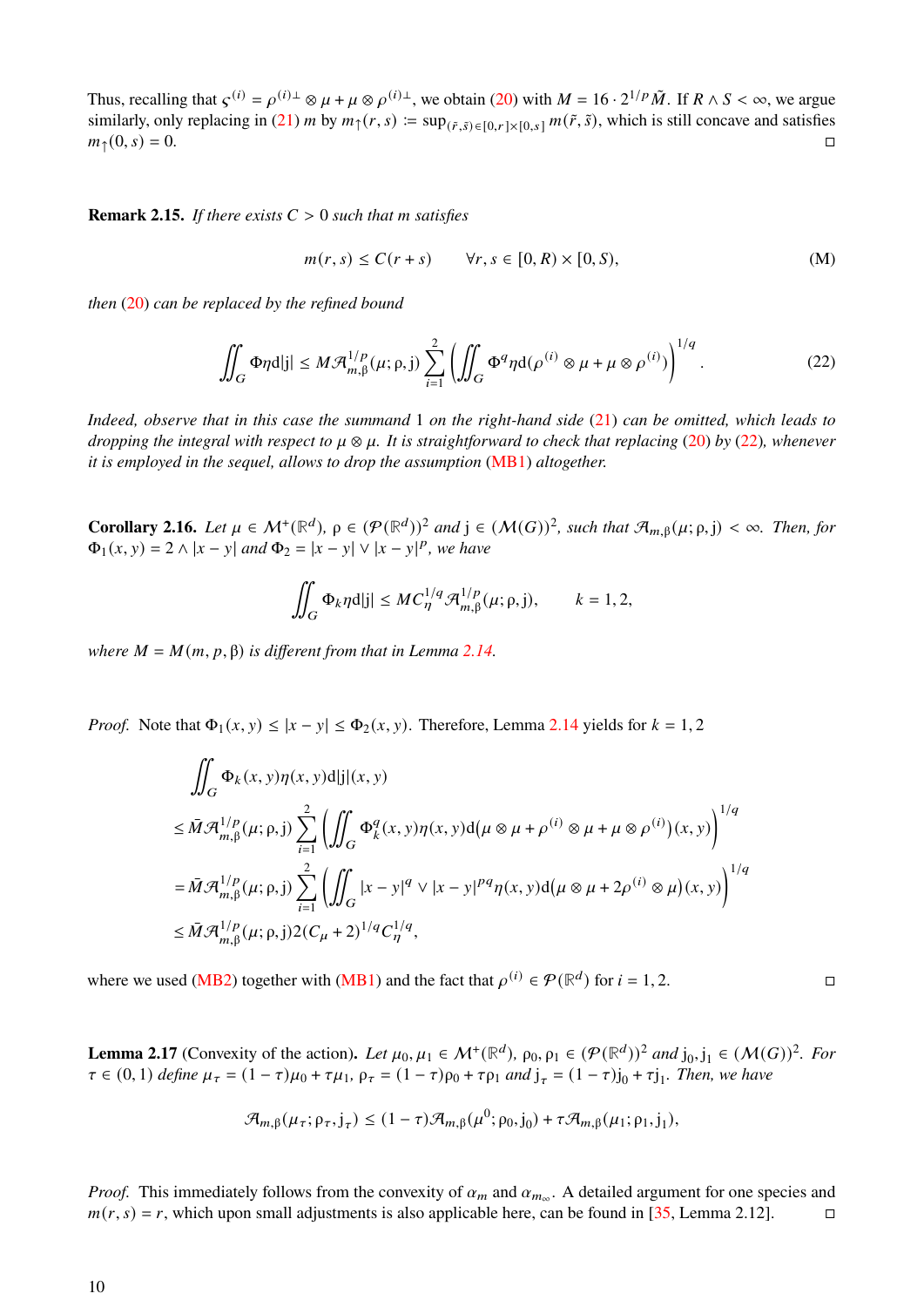#### **2.2. Generalized continuity equation and properties**

In this subsection we study the nonlocal continuity equation and properties of its solutions with finite action.

<span id="page-10-4"></span>**Definition 2.18** (Continuity equation). We say that the pair  $(\rho, \mathbf{j}) = ((\rho_t)_{t \in [0,T]}, (\mathbf{j}_t)_{t \in [0,T]})$  with  $\rho_t \in (\mathcal{P}(\mathbb{R}^d))^2$ and  $j_t \in (\mathcal{M}(G))^2$ , is a weak solution of the continuity equation

$$
\partial_t \rho + \overline{\nabla} \cdot j_t = 0 \text{ on } (0, T) \times \mathbb{R}^d,
$$

*if we have*

- (*i*)  $\rho$  is a weakly continuous curve in  $(\mathcal{P}(\mathbb{R}^d))^2$
- *(ii)* **j** *is a Borel-measurable curve in*  $(M(G))^2$
- (*iii*) *For any*  $\varphi \in C_c^{\infty}(\mathbb{R}^d \times (0,T))$  *and*  $i = 1, 2$ *, we have*

<span id="page-10-0"></span>
$$
\int_0^T \int_{\mathbb{R}^d} \partial_t \varphi_t(x) d\rho_t^{(i)}(x) dt + \frac{1}{2} \int_0^T \iint_G \overline{\nabla} \varphi_t(x, y) \eta(x, y) d j_t^{(i)}(x, y) dt = 0.
$$
 (23)

*We denote the set of all weak solutions on the time interval*  $[0,T]$  *by* CE<sub>T</sub>. For  $\varrho_0, \varrho_1 \in (\mathcal{P}(\mathbb{R}^d))^2$ , we write  $(\rho, \mathbf{j}) \in \mathrm{CE}_T(\rho_0, \rho_1)$  *if*  $(\rho, \mathbf{j}) \in \mathrm{CE}_T$  and, additionally,  $\rho_0 = \rho_0$ ,  $\rho_T = \rho_1$ . We will often shorten notation and *write*  $CE \coloneqq CE_1$ .

We make the following observations:

**Remark 2.19.** (*i*) Since  $|\overline{\nabla}\varphi(x, y)| \le ||\varphi||_{C^1(\mathbb{R}^d)}^2 \wedge |x - y|$ , the continuity equation is well-defined under the *integrability condition*

<span id="page-10-1"></span>
$$
\int_0^T \iint_G 2 \wedge |x - y| \eta(x, y) d| f_t^{(i)}|(x, y) dt < \infty, \qquad \text{for } t = 1, 2.
$$
 (24)

*By Corollary* [2.16,](#page-9-2) this condition is satisfied for any pair  $(\rho, j)$  with  $\int_0^T \mathcal{A}_{m,\beta}(\mu; \rho_t, j_t) dt < \infty$ .

- *(ii) The continuity equation holds for more general test functions. Indeed, regularizing via convolution, we immediately see that* [\(23\)](#page-10-0) also holds for  $\varphi \in C_c^1(\mathbb{R}^d \times (0,T))$ . Under the integrability condition [\(24\)](#page-10-1) we *can also consider bounded test functions*  $\varphi \in C_b^1(\mathbb{R}^d \times (0,T))$ , whose support has a compact projection in  $(0, T)$ *. To see this, we approximate*  $\varphi$  *by*  $\varphi \chi_R$ *, where*  $\chi_R \in C_c^{\infty}(\mathbb{R}^d)$ *,*  $0 \leq \chi_R \leq 1$  *and*  $\chi_R \equiv 1$  *on*  $B_R(0)$ *.*
- *(iii) The continuity equation is decoupled with respect to the different components*  $i \in \{1, 2\}$  *of*  $\rho$  *and* **j**.

Since both the action density functional  $\mathcal{A}_{m, \beta}$  as well as the continuity equations are fully decoupled with respect to the different species, previous remarks yield analogues of [\[35,](#page-36-10) Lemma 2.15, Lemma 2.16 and Proposition 2.17] for the two-species case.

<span id="page-10-3"></span>**Lemma 2.20.** Let  $\rho$  and  $\mathbf{j}$  be Borel families of measures in  $(\mathcal{P}(\mathbb{R}^d))^2$  and  $(\mathcal{M}(\mathbb{R}^d))^2$  satisfying [\(23\)](#page-10-0) and [\(24\)](#page-10-1). *Then, there exist weakly continuous curves*  $\bar{\rho} \subset (\mathcal{P}(\mathbb{R}^d))^2$  *such that*  $\bar{\rho}_t^{(i)} = \rho_t^{(i)}$  *for a.e.*  $t \in [0, T]$  *and*  $i = 1, 2$ *. Moreover, for any*  $\varphi \in C_b^1([0, T] \times \mathbb{R}^d)$  *and any*  $0 \le s \le t \le T$  *and*  $i = 1, 2$  *it holds* 

<span id="page-10-2"></span>
$$
\int_{\mathbb{R}^d} \varphi_t(x) d\bar{\rho}_t^{(i)}(x) - \int_{\mathbb{R}^d} \varphi_s(x) d\bar{\rho}_s^{(i)}(x) = \int_s^t \int_{\mathbb{R}^d} \partial_t \varphi_t(x) d\rho_t^{(i)}(x) dt \n+ \frac{1}{2} \int_s^t \iint_G \overline{\nabla} \varphi_t(x, y) \eta(x, y) d\bar{f}_t^{(i)}(x) dt.
$$
\n(25)

*Proof.* This an adaptation of [\[3,](#page-34-9) Lemma 8.1.2]. The required estimate on the time derivatives  $\partial_t \rho_t^{(i)}$  is provided by Corollary [2.16](#page-9-2) as described in Remark [2.19](#page-0-1) (i). Finally, similar to Remark [2.19](#page-0-1) (ii), we can lower the regularity and compactness assumptions on the test functions  $\varphi$ .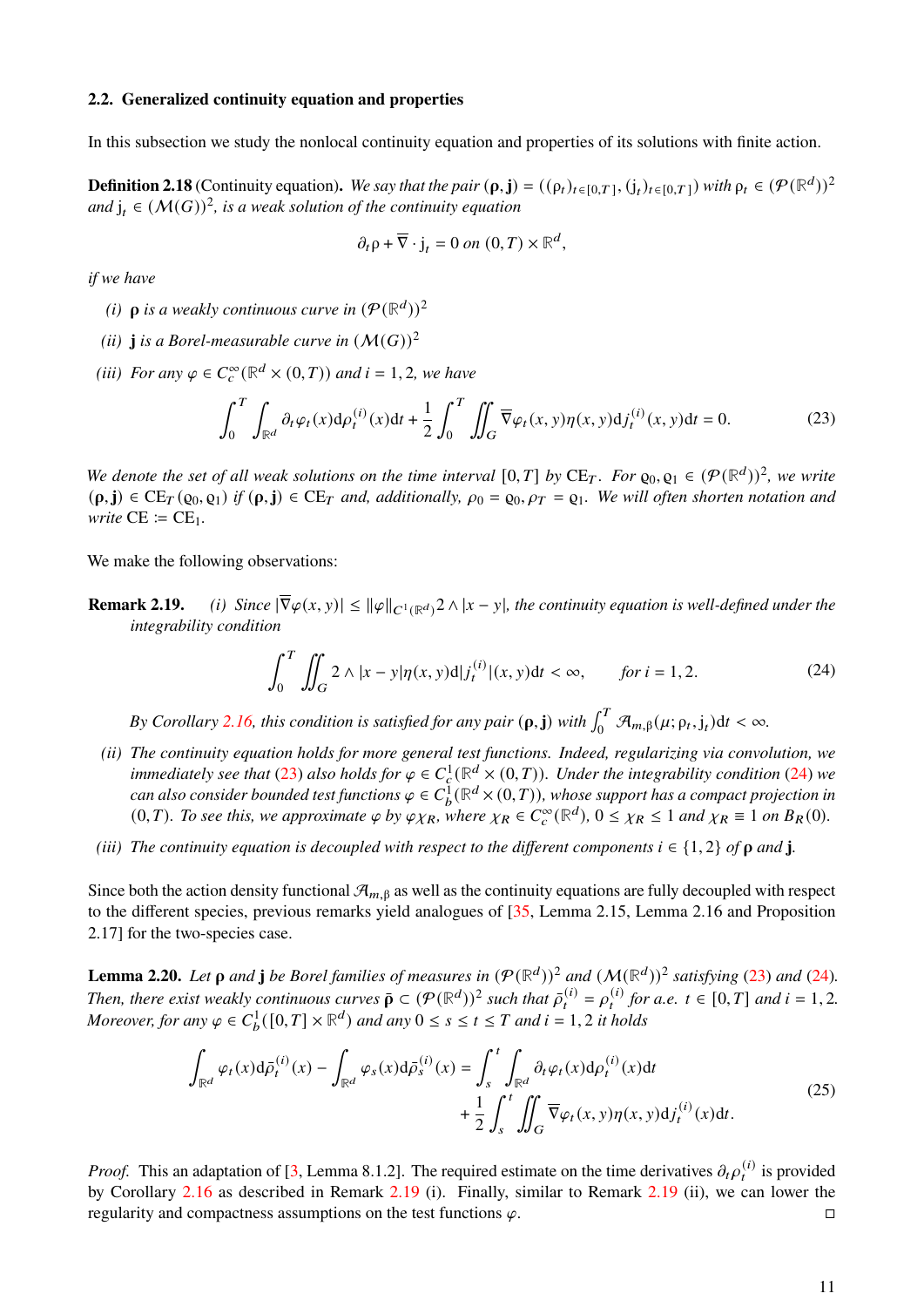<span id="page-11-0"></span>**Lemma 2.21** (Time-uniformly bounded p-th moments). Let  $(\mu^n)_{n \in \mathbb{N}} \subset \mathcal{M}^+(\mathbb{R}^d)$  *satisfy* [\(MB1\)](#page-3-4) *and* [\(MB2\)](#page-3-3) *uniformly in n. Let*  $(\rho_0^{n,(i)})$  $\sum_{n=0}^{n} (n)_{n \in \mathbb{N}} \subset \mathcal{P}(\mathbb{R}^d)$  *be such that*  $\sup_{n \in \mathbb{N}} M_p(\rho_0^{n}(i))$  $\binom{n}{0}$  <  $\infty$  *and let*  $(\rho^n, j^n)_{n \in \mathbb{N}} \subset \mathrm{CE}_T$  *be such that*  $\sup_{n \in \mathbb{N}} \int_0^T \mathcal{A}_{m,\beta}(\mu^n; \rho_t^n, j_t^n) dt < \infty$ . Then, we have

$$
\sup_{n\in\mathbb{N}}\sup_{t\in[0,T]}M_p(\rho^{n,(i)}_t)<\infty.
$$

*Proof.* We argue similarly to [\[35\]](#page-36-10). Since  $|x|^p$  is not admissible in [\(23\)](#page-10-0), we introduce a smooth cut-off  $\varphi_R \in C_c^{\infty}(\mathbb{R}^d; [0,1])$  satisfying  $\varphi_R|_{B_R(0)} \equiv 1$ , supp  $\varphi_R \subset B_{2R}(0)$  and  $|\nabla \varphi_R| \le 2/R$ . Then, we define  $\psi_R(x) \coloneqq \varphi_p^p$  $R(R)(1+|x|)^p$ , which is admissible in [\(23\)](#page-10-0), giving us

$$
\frac{\mathrm{d}}{\mathrm{d}t} \sum_{i=1}^{2} \int_{\mathbb{R}^d} \psi_R \mathrm{d} \rho_t^{n,(i)} = -\frac{1}{2} \sum_{i=1}^{2} \iint_G \overline{\nabla} \psi_R \eta \mathrm{d} j_t^{n,(i)} \leq \frac{1}{2} M \mathcal{R}_{m,\beta}^{1/p}(\mu; \rho_t, j_t) \sum_{i=1}^{2} \left( \iint_G \left| \overline{\nabla} \psi_R \right|^q \eta \mathrm{d} (\mu \otimes \mu + \rho_t^{n,(i)} \otimes \mu + \mu \otimes \rho_t^{n,(i)}) \right)^{1/q},
$$

where we used Lemma [2.14](#page-8-0) in the last step. To bound the right-hand side by the moment, we shorten notation by introducing  $\zeta := \varphi_R(x)|x|$  and  $xi := \varphi_R(y)|y|$ , and calculate

$$
|\overline{\nabla} \psi_R(x,y)|^q = |\varphi^p_R(x)(1+|x|)^p - \varphi^p_R(y)(1+|y|)^p|^q \leq C_1 \left( |\varphi^p_R(x) - \varphi^p_R(y)|^q + |\zeta^p - \xi^p|^q \right).
$$

Since  $\varphi_R \leq 1$  and  $|\nabla \varphi_R| \leq 2/R$ , we have

$$
|\varphi_R^p(x) - \varphi_R^p(y)|^q \le C_2 |\varphi_R(x) - \varphi_R(y)|^q \le 2^q C_2/R^q |x - y|^q \le C_2 |x - y|^q,
$$

for every  $R \ge 2$  and where we can always choose  $C_2 \le [p]$ . To bound the second term we employ the mean value theorem for the function  $z \mapsto z^p$  and obtain

$$
|\zeta^p - \xi^p|^q \le (p|\zeta - \xi|(\zeta + \xi)^{p-1})^q = p^q|\zeta - \xi|^q(2r - \zeta + \xi)^p \le C_3(|\zeta - \xi|^{pq} + |\zeta - \xi|^q \zeta^p).
$$

Since  $x \mapsto \varphi(x)|x|$  is globally Lipschitz, there exists a constant  $C_4 > 0$  independent of R, such that

$$
|\overline{\nabla}\psi_R(x,y)|^q \le C_4(1+|x|^p) (|x-y|^q \vee |x-y|^{pq}).
$$

Thus, sending  $R \to \infty$  and using [\(MB1\)](#page-3-4) as well as [\(MB2\)](#page-3-3), we find

$$
\begin{split} \frac{\mathrm{d}}{\mathrm{d}t}\sum_{i=1}^2\int_{{\mathbb R}^d}(1+|x|^p){\mathrm{d}}\rho_t^{n,(i)}(x)&\leq MC_4C^{1/q}_\eta\mathcal{A}^{1/p}_{m,\beta}(\mu;\rho_t,\mathfrak{j}_t)\sum_{i=1}^2\left(\frac{1}{2}C_\mu+\int_{{\mathbb R}^d}(1+|x|^p){\mathrm{d}}\rho_t^{n,(i)}(x)\right)^{1/q}\\ &\leq \frac{1}{2}(C_\mu+2)MC_4C^{1/q}_\eta\mathcal{A}^{1/p}_{m,\beta}(\mu;\rho_t,\mathfrak{j}_t)\sum_{i=1}^2\left(\int_{{\mathbb R}^d}(1+|x|^p){\mathrm{d}}\rho_t^{n,(i)}(x)\right)^{1/q}. \end{split}
$$

Integrating this inequality in time, estimating the  $p$ -th power of the sum by the sum of  $p$ -th powers and using Hölder's inequality, we arrive at

$$
\sum_{i=1}^2 \int_{\mathbb{R}^d} (1+|x|^p) \mathrm{d} \rho^{n, (i)}_t(x) \leq C \sum_{i=1}^2 \int_{\mathbb{R}^d} (1+|x|^p) \mathrm{d} \rho^{n, (i)}_0(x) + C T^{p-1} \int_0^T \mathcal{A}_{m, \beta}(\mu; \rho, \mathbf{j}) \mathrm{d} t,
$$

for some constant  $C > 0$ . Taking the supremum over  $n \in \mathbb{N}$  and  $t \in [0, T]$  finishes the proof. □

<span id="page-11-1"></span>**Proposition 2.22** (Compactness of solutions to the nonlocal continuity equation). Let  $(\mu^n)_{n \in \mathbb{N}} \subset \mathcal{M}^+(\mathbb{R}^d)$  and  $suppose that$   $(\mu^n)_{n \in \mathbb{N}}$  weakly- $^*$  converges to  $\mu \in \mathcal{M}^+(\mathbb{R}^d)$ . Moreover, assume that the base measures  $\mu^n$  and  $\mu$  $satisfy$  [\(MB1\)](#page-3-4)*,* [\(MB2\)](#page-3-3) and [\(BC\)](#page-3-2) uniformly in n. Let  $((p^n, j^n))_{n \in \mathbb{N}} \subset \mathbb{C}E_T$  be such that  $\sup_{n \in \mathbb{N}} M_p(p_0^{n,(i)})$  $\binom{n,(i)}{0} < \infty$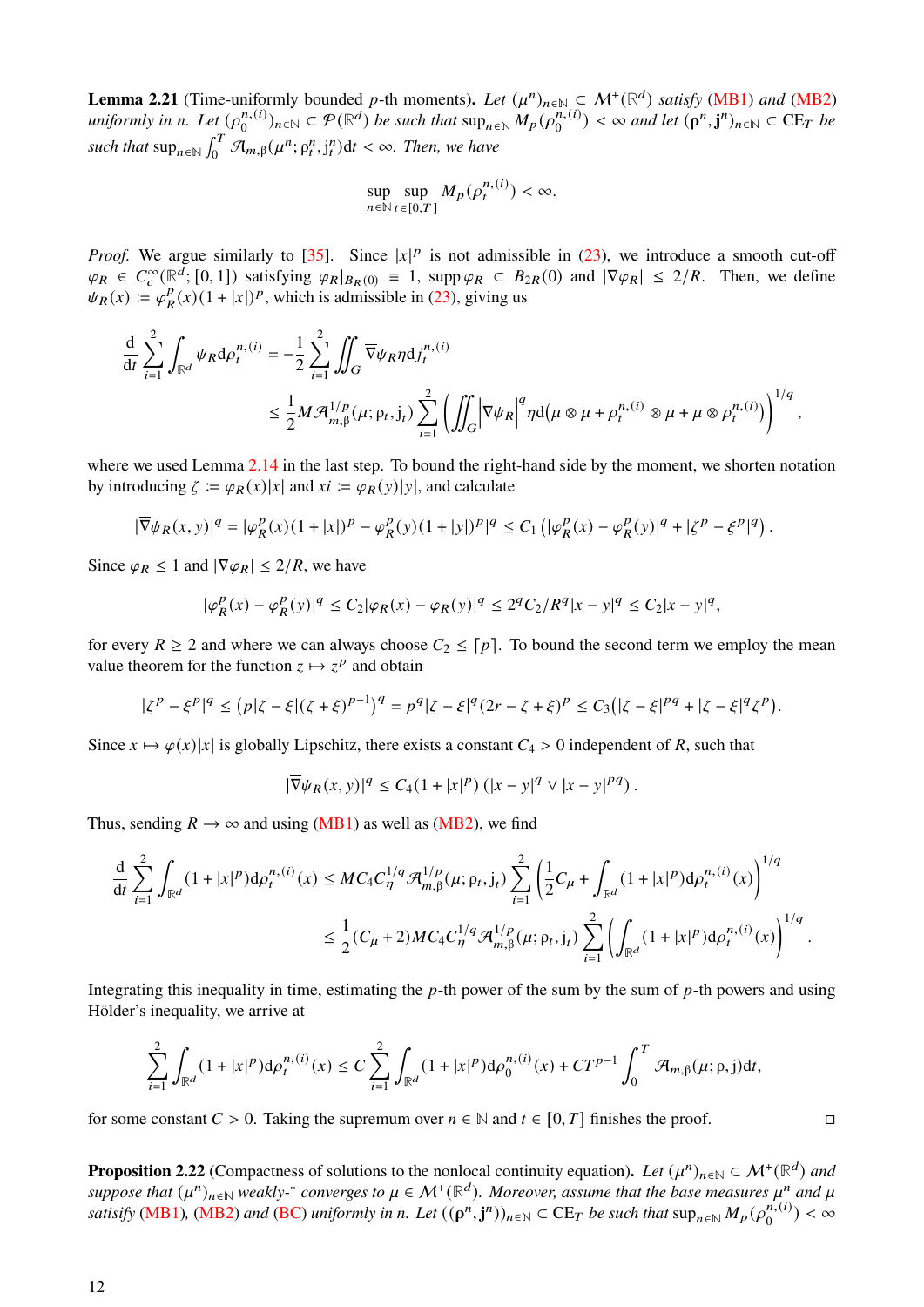$and \sup_{n\in\mathbb{N}}\int_0^T\mathcal{A}_{m,\beta}(\mu^n;\rho_t^n,j_t^n)dt<\infty.$  Then, there exists  $(\rho,j)\subset \mathrm{CE}_T$  such that, up to a subsequence (still *indexed by n), as*  $n \rightarrow \infty$ *, it holds* 

$$
\rho_t^n \rightharpoonup \rho_t \quad \text{narrowly for all } t \in [0, T],
$$
  

$$
\mathbf{j}^n \rightharpoonup^* \mathbf{j} \quad \text{in } (\mathcal{M}(G \times [0, T]))^2.
$$

*Moreover, the action is lower semicontinuous along the above subsequences i.e., we have*

$$
\liminf_{n\to\infty}\int_0^T\mathcal{A}_{m,\beta}(\mu_t^n;\rho_t^n,j_t^n)\mathrm{d}t\geq \int_0^T\mathcal{A}_{m,\beta}(\mu_t;\rho_t,j_t)\mathrm{d}t.
$$

*Proof.* We argue similarly to [\[35,](#page-36-10) Proposition 2.17] and present only the main steps. At first, we employ Lemma [2.21,](#page-11-0) Corollary [2.16,](#page-9-2) Hölder's inequality, Assumption [\(W\)](#page-3-1) and the disintegration theorem (see e.g. [\[3,](#page-34-9) Theorem 5.3.1]) to obtain a subsequence still denoted by  $(j_t^n)_n$  which weakly-\* converges to a Borel family  $(j_t)_{t \in [0,T]}$ such that for  $i = 1, 2$  we have  $j^{(i)}(K \times I) = \int_I j_t^{(i)}(K) dt$  as well as [\(24\)](#page-10-1) for any compact sets  $I \subset [0, T]$ ,  $K \subset G$ . Then, for  $0 \leq s \leq t \leq T$  and  $\varphi \in C_c^{\infty}(\mathbb{R}^d)$ , we obtain the equality

$$
\lim_{n \to \infty} \int_{s}^{t} \iint_{G} \overline{\nabla} \varphi(x, y) \eta(x, y) \mathrm{d}j_{t}^{n, (i)}(x, y) \mathrm{d}t = \int_{s}^{t} \iint_{G} \overline{\nabla} \varphi(x, y) \eta(x, y) \mathrm{d}j_{t}^{(i)}(x, y) \mathrm{d}t
$$

by employing a truncation argument and using the Assumptions [\(MB1\)](#page-3-4), [\(MB2\)](#page-3-3), [\(BC\)](#page-3-2) and [\(W\)](#page-3-1) as well as Hölder's inequality and Lemma [2.14.](#page-8-0) Since  $(\rho_0^{n,(i)})$  $\binom{n,(i)}{0}$  has uniformly bounded p-th moments, it is uniformly tight. Hence, Prokhorov's theorem (see e.g. [\[3,](#page-34-9) Theorem 5.1.3]), the above convergence result and [\(25\)](#page-10-2), where we choose  $\varphi_t = \xi$ , yield local narrow convergence of  $(\rho_t^{n,(i)})_n$  to some  $\rho_t^{(i)} \in \mathcal{M}^+(\mathbb{R}^d)$  for  $i = 1, 2$ . In the last step we use [\(24\)](#page-10-1) and Corollary [2.16](#page-9-2) to find that  $\rho_t^{(i)} \in \mathcal{P}(\mathbb{R}^d)$  and employ Lemma [2.21](#page-11-0) to obtain that the narrow convergence of  $(\rho_t^{n,(i)})_n$  towards  $\rho_t^{(i)}$  is in fact global. Therefore, we have  $(\rho, j) \in \mathbb{C}E_T$ . Finally, since narrow convergence implies weak-<sup>∗</sup> convergence, Lemma [2.13](#page-7-0) shows the claim of lower semicontinuity of the  $\Box$ action.

**Remark 2.23.** *Note that in Proposition [2.22](#page-11-1) we have compactness of the action density not only in*  $\rho_t$  *and*  $j_t$ *, but* also in the base measure  $\mu_t$ . This will play a crucial role later in the proof of existence.

## **2.3. Definition of a quasimetric**

Having defined an action density and a continuity equation, we are now ready to define the induced quasimetric:

**Definition 2.24** (Nonlocal upwind transportation cost for two species). For  $\mu \in \mathcal{M}^+(\mathbb{R}^d)$ ,  $\eta$  satisfying [\(MB1\)](#page-3-4), [\(MB2\)](#page-3-3), [\(BC\)](#page-3-2), and  $\varrho_0, \varrho_1 \in (\mathcal{P}(\mathbb{R}^d))^2$ , the nonlocal upwind transportation cost between  $\varrho_0$  and  $\varrho_1$  is defined as

<span id="page-12-0"></span>
$$
\mathcal{T}_{m,\beta,\mu}(\rho_0,\rho_1) = \left(\inf \left\{ \int_0^1 \mathcal{A}_{m,\beta}(\mu;\rho_t,j_t) dt : (\rho, \mathbf{j}) \in CE(\rho_0,\rho_1) \right\} \right)^{1/p}.
$$
 (26)

**Remark 2.25** (Decoupling of the transportation cost)**.** *Let us denote the nonlocal upwind transportation cost for one species by*  $\overline{T}_{m,u}$ . Then, since both the action and the continuity equation are decoupled with respect to the *components of*  $\rho$  *and* j, the infima are also independent of each other, which implies that for any  $\varrho_0, \varrho_1 \in (P(\mathbb{R}^d))^2$ *we have*

<span id="page-12-2"></span>
$$
\mathcal{T}_{m,\beta,\mu}^P\left(\rho_0,\rho_1\right) = \frac{1}{\beta^{(1)}} \overline{\mathcal{T}}_{m,\mu}^P\left(\varrho_0^{(1)},\varrho_1^{(1)}\right) + \frac{1}{\beta^{(2)}} \overline{\mathcal{T}}_{m,\mu}^P\left(\varrho_0^{(2)},\varrho_1^{(2)}\right). \tag{27}
$$

<span id="page-12-1"></span>**Theorem 2.26** (Optimal curves exist and are constant speed geodesics). For any  $\mu \in \mathcal{M}^+(\mathbb{R}^d)$  satisfying [\(MB1\)](#page-3-4), [\(MB2\)](#page-3-3) and [\(BC\)](#page-3-2), any  $T \ge 0$  and any  $\varrho_0, \varrho_1 \in (\mathcal{P}(\mathbb{R}^d))^2$  with  $\mathcal{T}_{m,\beta,\mu}(\varrho_0,\varrho_1) < \infty$ , the infimum in [\(26\)](#page-12-0) is *attained by a curve*  $(\rho, \mathbf{j}) \in CE(\rho_0, \rho_1)$  *with*  $\mathcal{A}_{m,\beta}(\mu; \rho_t, \mathbf{j}_t) = \mathcal{T}_{\beta,\mu}^2(\rho_0, \rho_1)$  *for a.e.*  $t \in [0,1]$ *. This curve is a constant-speed geodesic, i.e., it satisfies*

$$
\mathcal{T}_{m,\beta,\mu}(\rho_s,\rho_t) = |t-s|\mathcal{T}_{m,\beta,\mu}(\varrho_0,\varrho_1), \text{ for every } s,t \in [0,1].
$$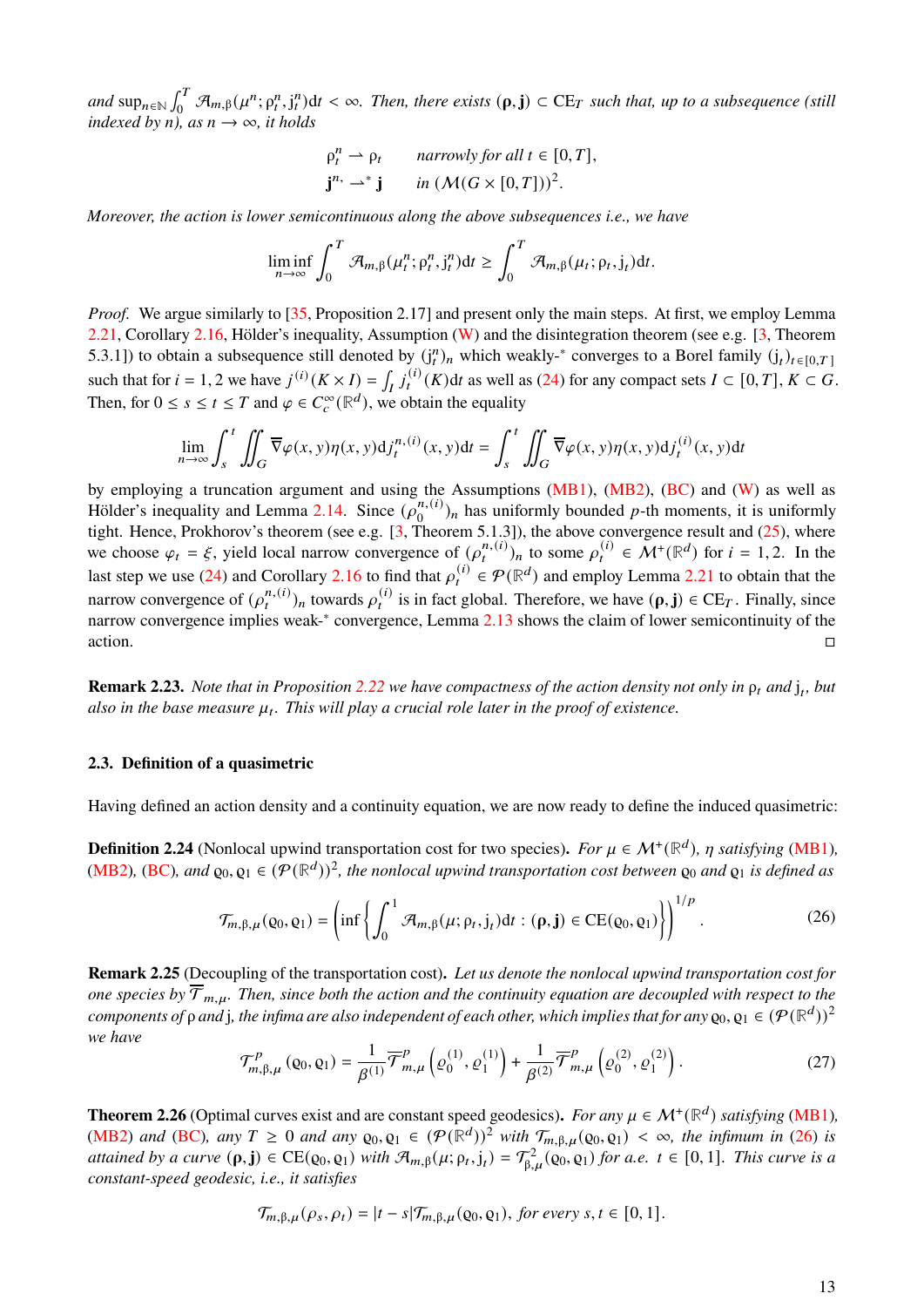*Proof.* This can be proved by using [\[35,](#page-36-10) Theorem 2.20] and the decoupling of  $\mathcal{A}_{m, \beta}$  Alternatively, one could infer this from Lemma [2.27](#page-13-0) similar to the proof of  $[33,$  Theorem 4.3].

<span id="page-13-0"></span>**Lemma 2.27** (Reparametrization). *For any*  $\mu \in M^+(\mathbb{R}^d)$  *satisfying* [\(MB1\)](#page-3-4), [\(MB2\)](#page-3-3) *and* [\(BC\)](#page-3-2)*, any*  $T \ge 0$  *and any*  $Q_0$ ,  $Q_1$  ∈  $(P(\overline{\mathbb{R}}^d))^2$  *it holds* 

$$
\mathcal{T}_{m,\beta,\mu}(\varrho_0,\varrho_1)=\inf\Bigg\{\int_0^T\mathcal{A}_{m,\beta}^{1/p}(\mu;\rho_t,j_t)\mathrm{d} t:(\rho,\mathbf{j})\in \mathrm{CE}_T(\varrho_0,\varrho_1)\Bigg\}.
$$

*Proof.* This immediately follows from Theorem [2.26.](#page-12-1) Alternatively, one can argue via a reparametrization argument similar to the one in the proof of  $[31,$  Theorem 5.4].

<span id="page-13-1"></span>**Proposition 2.28.** Let  $\mu \in M^+(\mathbb{R}^d)$  satisfy [\(MB1\)](#page-3-4) and [\(MB2\)](#page-3-3). Then, for any  $\varrho_0, \varrho_1 \in (\mathcal{P}(\mathbb{R}^d))^2$ , again denoting  $b_y \overline{T}_{m,u}$  *the transportation cost for one species, there exists*  $C > 0$  *such that* 

$$
W_1(\varrho_0, \varrho_1) \coloneqq \sum_{i=1}^2 W_1\left(\varrho_0^{(i)}, \varrho_1^{(i)}\right) \le C \mathcal{T}_{m, \beta, \mu}^{1/p}(\varrho_0, \varrho_1).
$$

*Proof.* By Remark [2.19,](#page-0-1) in [\(25\)](#page-10-2) we can choose a test function  $\psi$ , which is constant in time, 1-Lipschitz in space and satisfies  $0 \le \psi \le 1$ . Then, a quick calculation yields a uniform bound, which allows us to take the supremum over all  $\psi$  and employ the Kantorovich-Rubinstein formula to obtain the result. A detailed proof for  $p = 2$  and  $m(r, s) = r$  (which does not change the argument) can be found in [\[35,](#page-36-10) Proposition 2.21].

Observe that, by the previous Proposition, Young's inequality and  $(27)$ , we have

$$
W_1\left(\varrho_0,\varrho_1\right)\leq \bar{C}\sum_{i=1}^2\overline{\mathcal{T}}_{m,\mu}^{1/p}\left(\varrho_0^{(i)},\varrho_1^{(i)}\right)\leq \tilde{C}\left(\sum_{i=1}^2\overline{\mathcal{T}}_{m,\mu}^p\left(\varrho_0^{(i)},\varrho_1^{(i)}\right)\right)^{1/p}\leq C\mathcal{T}_{m,\beta,\mu}^{1/p}(\varrho_0,\varrho_1),
$$

where C depends only on the m, p,  $\beta$ ,  $\eta$  and  $\mu$ . Hence,  $\mathcal{T}_{m,\beta,\mu}$  defines a quasimetric on  $(\mathcal{P}(\mathbb{R}^d))^2$  and induces a topology stronger than the  $W_1$ -topology:

**Theorem 2.29.** *Let*  $\mu \in M^+(\mathbb{R}^d)$  *satisfy* [\(MB1\)](#page-3-4), [\(MB2\)](#page-3-3) *and* [\(BC\)](#page-3-2). *Then, the nonlocal upwind transportation cost for two species*  $\mathcal{T}_{m,\beta,\mu}$  defines a quasimetric on  $(\mathcal{P}_p(\mathbb{R}^d))^2$  and the map  $(\varrho_0,\varrho_1)\mapsto \tilde{\mathcal{T}}_{m,\beta,\mu}(\varrho_0,\varrho_1)$  is lower *semicontinuous with respect to the narrow convergence. The topology induced by*  $\mathcal{T}_{m, \beta, \mu}$  *is stronger than* the W<sub>1</sub>-topology and the narrow topology. In particular, bounded sets in  $((\mathcal{P}_p(\mathbb{R}^d))^2, \mathcal{T}_{m,\beta,\mu})$  are narrowly *relatively compact.*

*Proof.* Similar to [\[35,](#page-36-10) Theorem 2.22] we have that if  $\mathcal{T}_{m,\beta,\mu}(\rho_0, \rho_1) = 0$ , then the minimizing pair  $(\rho, \mathbf{j}) \in$  $CE(\varrho_0, \varrho_1)$  satisfies  $\mathcal{A}_{m,\beta}(\mu; \rho_t, j_t) = 0$  for a.e.  $t \in [0, T]$ . Thus, for  $i = 1, 2$  we have  $j_t^{(i)} \equiv 0$ ,  $(\mu \otimes \mu + s_t^{(i)})$ -a.e. and hence  $\rho_0^{(i)}$  $_{0}^{(i)} \equiv \rho_{1}^{(i)}$  $1<sup>(1)</sup>$ . The triangle inequality follows from Lemma [2.27](#page-13-0) by concatenating the solutions of the nonlocal continuity equation. The compactness and lower semicontinuity of  $\mathcal{A}_{m, \beta}$  shown in Proposition [2.22](#page-11-1) are inherited by  $\mathcal{T}_{m,\beta,\mu}$ . Lastly, the claims about the topology immediately follow from Proposition [2.28.](#page-13-1)  $\Box$ 

Now, we adapt the definition of absolutely continuous curves to our setting.

**Definition 2.30** (Absolutely continuous curves). Let  $\mu \in M^+(\mathbb{R}^d)$  *satisfy* [\(MB1\)](#page-3-4)*,* [\(MB2\)](#page-3-3) *and* [\(BC\)](#page-3-2). A curve  $\rho \subset (\mathcal{P}(\mathbb{R}^d))^2$  belongs to  $\mathrm{AC}^p([0,T];((\mathcal{P}_p(\mathbb{R}^d))^2,\mathcal{T}_{m,\beta,\mu}))$  if there exists  $f \in L^p(0,T)$  such that for any  $0 < s \leq t < T$  we have

<span id="page-13-2"></span>
$$
\mathcal{T}_{m,\beta,\mu}(\rho_s,\rho_t) \le \int_s^t f(t)dt.
$$
\n(28)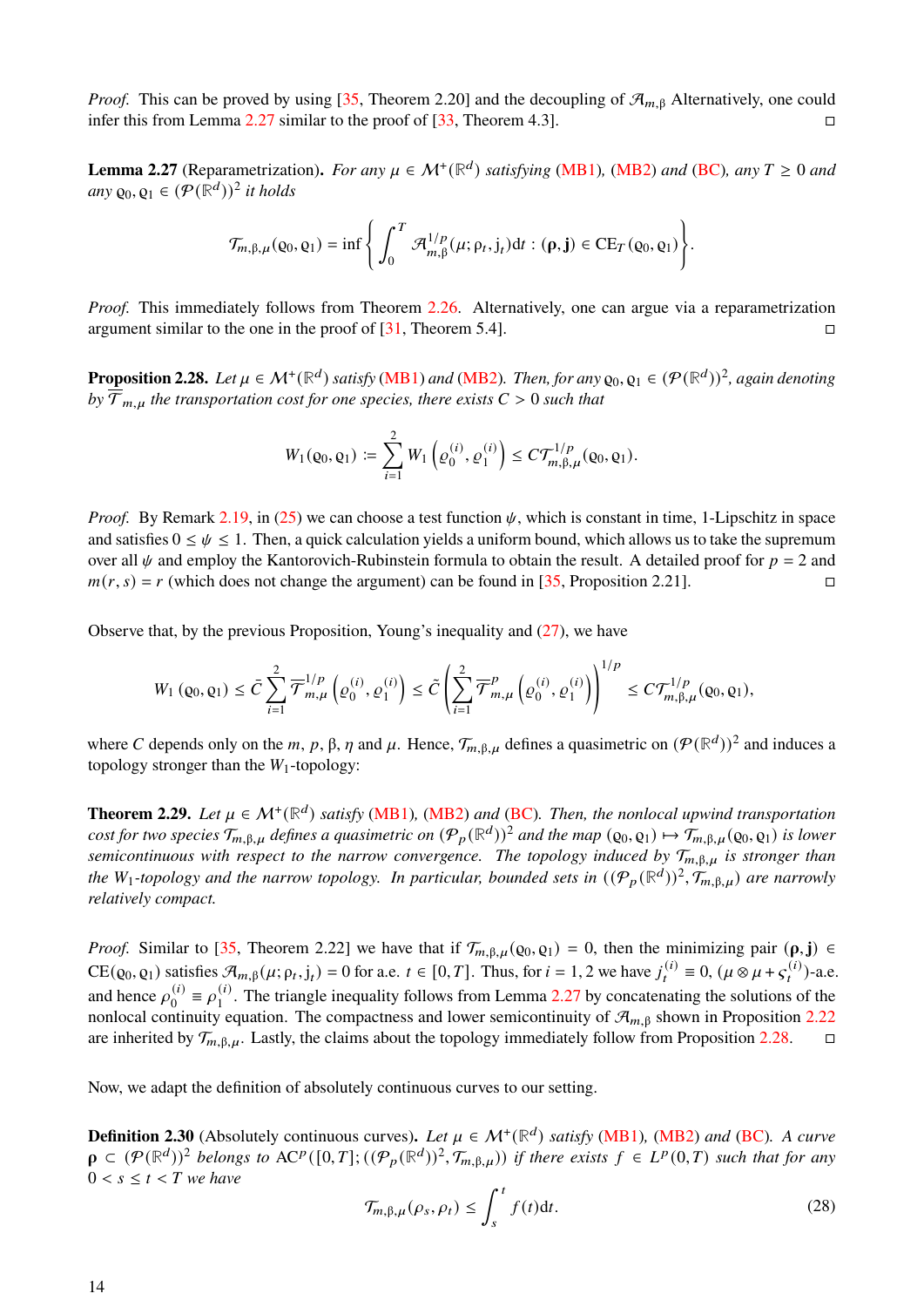*Such a curve is called* (*p*-)absolutely continuous. For any  $\rho \in \mathrm{AC}^p([0,T];((\mathcal{P}_p(\mathbb{R}^d))^2,\mathcal{T}_{m,\beta,\mu}))$  and a.e.  $t \in [0, T]$  *the limit* 

$$
|\rho'_t| := \lim_{h \to 0} \frac{\mathcal{T}_{m,\beta,\mu}(\rho_t, \rho_{t+h})}{|h|}
$$

*is well-defined.<sup>[1](#page-14-0)</sup> It is called the metric derivative of*  $\rho$  *at t. The map*  $t \mapsto |\rho'_t|$  *belongs to*  $L^p(0,T)$  *and satisfies*  $|\rho'_t| \leq f(t)$  for any *m* satisfying [\(28\)](#page-13-2), making it the minimal intgerand in (28).

<span id="page-14-3"></span>**Proposition 2.31** (Metric velocity). Let  $\mu \in M^+(\mathbb{R}^d)$  satisfy [\(MB1\)](#page-3-4), [\(MB2\)](#page-3-3) and [\(BC\)](#page-3-2). A curve  $\rho \subset (\mathcal{P}_p(\mathbb{R}^d))^2$  $b$ *elongs to*  $AC^p([0,T];((p_p(\mathbb{R}^d))^2, \mathcal{T}_{m,\beta,\mu}))$  if and only if there exists a family **j** such that  $(\rho, \mathbf{j}) \in CE_T$  and

$$
\int_0^T \mathcal{A}_{m,\beta}^{1/p}(\mu;\rho_t,j_t)\mathrm{d}t < \infty.
$$

*In this case, the metric derivative satisfies*  $|\rho'|^p(t) \leq \mathcal{A}_{m,\beta}(\mu;\rho_t,j_t)$  *for a.e. t. Additionally, there exists a* | *unique family such that*  $(\rho, \mathbf{l}) \in \mathbb{C}E_T$  *and* 

$$
\left|\rho'_t\right|^p = \mathcal{A}_{m,\beta}(\mu;\rho_t,{\mathsf{J}}_t) \text{ for a.e. } t \in [0,T].
$$

*This identity holds if and only if*  $j_t \in T_\rho(\mathcal{P}_p(\mathbb{R}^d))^2$  *for a.e. t, where we define the tangent space at*  $\rho$  *as* 

<span id="page-14-1"></span>
$$
T_{\rho}(\mathcal{P}_p(\mathbb{R}^d))^2 \coloneqq \left\{ j \in (\mathcal{M}^{\text{as}}_{\eta\gamma_1}(G))^2 : \mathcal{A}_{m,\beta}(\mu;\rho,j) \leq \mathcal{A}_{m,\beta}(\mu;\rho,j+d), \forall d \in (\mathcal{M}_{\text{div}}(G))^2 \right\}
$$
(29)

*and the space of divergence free-fluxes as*

$$
\mathcal{M}_{\text{div}}(G) \coloneqq \left\{ d \in \mathcal{M}(G) : \iint_G \overline{\nabla} \varphi \eta \mathrm{d}d = 0 \text{ for any } \varphi \in C_c^{\infty}(\mathbb{R}^d) \right\}.
$$

*Proof.* The first statement about the characterization of absolutely continuous curves follows from [\[31,](#page-36-11) Theorem 5.17], due to Theorem [2.26,](#page-12-1) Lemma [2.27](#page-13-0) and Proposition [2.22.](#page-11-1) Since, by Corollary [2.12,](#page-7-1) we have that antisymmetric fluxes have lower action, it is not restrictive to require the minimizing flux to lie in  $(M_{\eta\gamma_1}^{as}(G))^2$ . For the converse statement, we argue as in the proof of  $[35,$  Proposition 2.25]. Here we use that the map  $j \mapsto \mathcal{A}_{m,\beta}(\mu;\rho,j)$  is strictly convex for  $j \in (\mathcal{M}_{\eta\gamma_1}^{as}(G))^2$  with  $\mathcal{A}_{m,\beta}(\mu;\rho,j) < \infty$  and that the set  $\{j \in$  $(M_{\eta\gamma_1}^{as}(G))^2$ :  $\overline{V}_j = \overline{V}_{j_t}$  is closed with respect to weak-\* convergence. Additionally, we employ Corollary [2.16](#page-9-2) and obtain that  $j \mapsto A_{m, \beta}(\mu; \rho, j)$  has locally relatively compact sublevel sets with respect to narrow convergence, by arguing as in the proof of Proposition [2.22.](#page-11-1) Finally, applying the direct method of calculus of variations, we see that  $\bf{I}$  is well-defined.

**Definition 2.32.** Recall that for any  $\rho \in (\mathcal{P}_p(\mathbb{R}^d))^2$ , by Lemma [2.10,](#page-6-6) we can identify any  $j \in (\mathcal{M}(G))^2$  such *that*  $\mathcal{A}_{m,\beta}(\mu;\rho,j) < \infty$  *with a velocity*  $v = (v^{(1)}, v^{(1)}^{\perp}, v^{(2)}, v^{(2)\perp})$  given as

$$
dj^{(i)\mu} = (\nu_+^{(i)})^{q-1} d\gamma_1^{(i)} - (\nu_-^{(i)})^{q-1} d\gamma_2^{(i)},
$$
  

$$
dj^{(i)\perp} = (\nu_+^{(i)\perp})^{q-1} d\gamma_1^{(i)\perp} - (\nu_-^{(i)\perp})^{q-1} d\gamma_2^{(i)\perp}.
$$

*We define as*  $\tilde{T}_{p}(\mathcal{P}_p(\mathbb{R}^d))^2$  *the set of velocities v associated this way to*  $j \in T_p(\mathcal{P}_p(\mathbb{R}^d))^2$ *.* 

In the following proposition we present a characterization of tangent velocities in cases, when  $R \wedge S < \infty$  or  $m_{\infty} \equiv 0$ . In these cases they lie in the closure of the set of gradients of smooth functions.

<span id="page-14-2"></span>**Proposition 2.33** (Tangent velocities are almost gradient). Assume that either  $R \wedge S < \infty$  or  $m_{\infty} \equiv 0$ . Let  $\mu \in \mathcal{M}^+(\mathbb{R}^d)$  satisfy [\(MB1\)](#page-3-4), [\(MB2\)](#page-3-3) and [\(BC\)](#page-3-2). Let  $\rho \in (\mathcal{P}(\mathbb{R}^d))^2$  and  $v = (v^{(1)}, 0, v^{(2)}, 0) : G \to \mathbb{R}^4$  be associated to  $j \in (M(G))^2$  satisfying  $\mathcal{A}_{m,\beta}(\mu;\rho,j) < \infty$  as before. Then, we have  $v \in \tilde{T}_{\rho}(\mathcal{P}_p(\mathbb{R}^d))^2$  if and only *if*

$$
v^{(i)}\in \overline{\left\lbrace \overline{\nabla}\varphi:\varphi\in C_c^\infty(\mathbb{R}^d)\right\rbrace}^{L^q(\eta\hat{\gamma}_v^{(i)})},\quad\textit{where } d\hat{\gamma}_v^{(i)}=\mathbb{1}_{\lbrace v^{(i)}>0\rbrace}d\gamma_1^{(i)}+\mathbb{1}_{\lbrace v^{(i)}<0\rbrace}d\gamma_2^{(i)}.
$$

<span id="page-14-0"></span><sup>1</sup>For details see e.g.  $\lceil 3 \rceil$ , Theorem 1.1.2].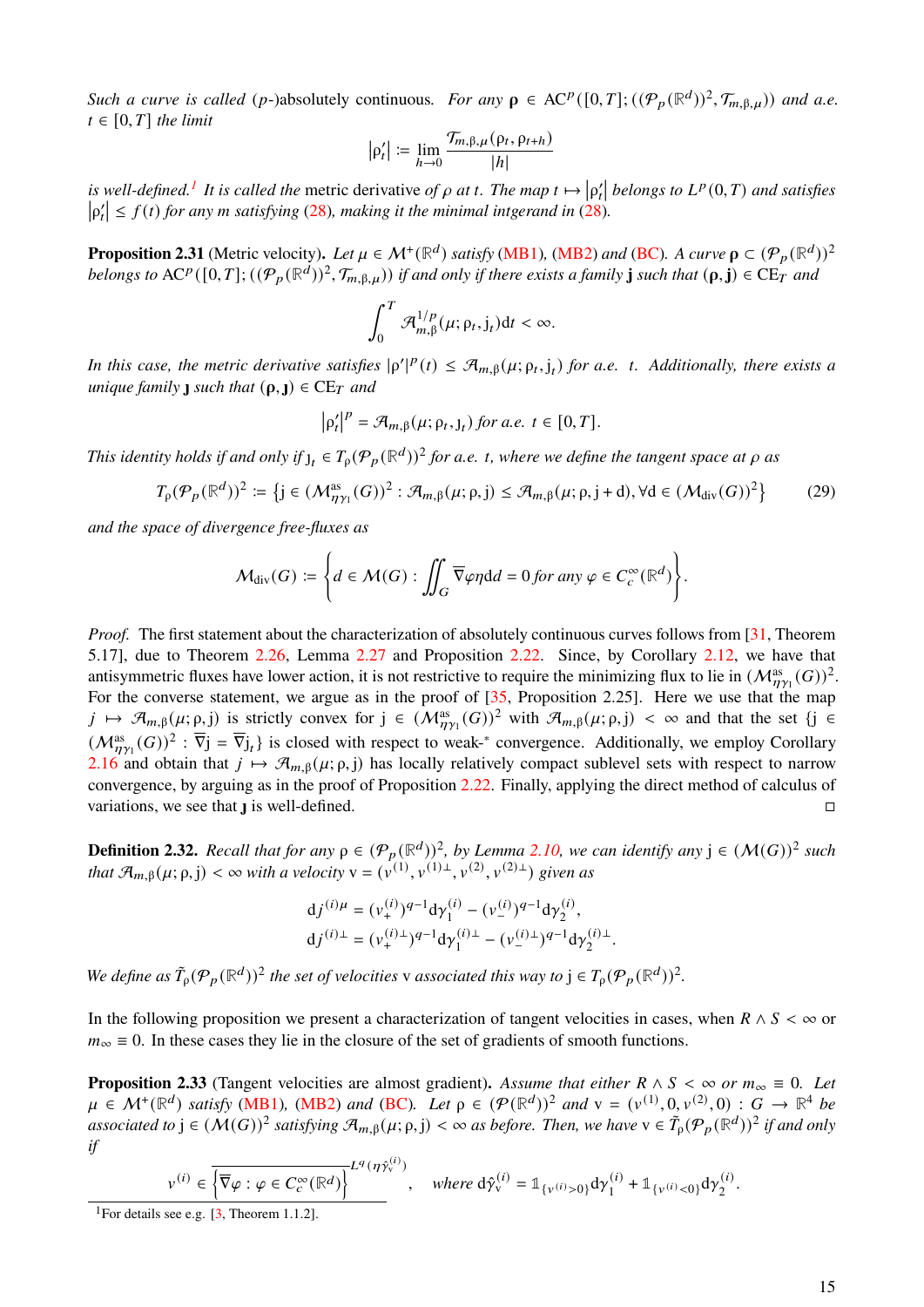*Proof.* The boundedness of the action implies that the singular part vanishes. Thus, we can argue similarly to the proof of [\[35,](#page-36-10) Proposition 2.26]. Let  $j \in (M(G))^2$  be the flux associated to v. We define  $J^{(i)}_+ := \text{supp } j^{(i)}_+$ and  $\gamma_+^{(i)} := \gamma_1^{(i)}$  $\int_1^{(i)} |_{J_{+}^{(i)}}$ . Observe that by the antisymmetry of  $j^{(i)}$  we have  $(J_{+}^{(i)})^{\top}$  = supp  $j_{-}^{(i)}$ . Therefore, if |  $\mathcal{A}_{m,\beta}(\mu;\rho,j)<\infty$ , by Lemma [2.10](#page-6-6) and the assumptions on m, for  $i=1,2$  there exist antisymmetric functions  $f^{(i)}$  such that  $dj^{(i)} = f^{(i)}d(\gamma_+^{(i)} + (\gamma_+^{(i)})^\top)$ . These functions satisfy

$$
\bar{\mathcal{A}}_m(\mu;\rho^{(i)},j^{(i)}) = ||f_+^{(i)}||^p_{L^p(\eta\gamma_1^{(i)})} = ||f^{(i)}||^p_{L^p(\eta\gamma_+^{(i)})}.
$$

By symmetry, we can rewrite the divergence as

$$
\frac{1}{2} \iint_G \overline{\nabla} \phi \eta \mathrm{d} j^{(i)} = \iint_G \overline{\nabla} \phi \eta \mathrm{d} j^{(i)}_+ = \iint_G \overline{\nabla} \phi f^{(i)} \eta \mathrm{d} \gamma^{(i)}_+.
$$

Now, we observe that  $(29)$  is equivalent to

<span id="page-15-0"></span>
$$
\iint_G |f^{(i)}|^p - |f^{(i)} + g^{(i)}|^p \eta \, d\gamma_+^{(i)} \le 0,\tag{30}
$$

for all antisymmetric  $g^{(i)} \in L^p(\eta \gamma^{(i)}_+)$ , which satisfy  $\iint_G \overline{\nabla} \cdot \psi g^{(i)} \eta d\gamma^{(i)}_+ = 0$  for every  $\psi \in C_c^{\infty}(\mathbb{R}^d)$ . Since the sign of  $g^{(i)}$  may be negative, [\(30\)](#page-15-0) is equivalent to

$$
(f^{(i)})^{p-1}g^{(i)} = 0
$$
,  $\eta \gamma_+^{(i)}$ -a.e.,

which is equivalent to

$$
(f_+^{(i)})^{p-1}g^{(i)} = 0
$$
,  $\eta \gamma^{(i)}$ -a.e.

Now, note that we have  $v_{+}^{(i)} = (f_{+}^{(i)})^{p-1}$ . Hence,  $v_{+}^{(i)}$  belongs to the closure of  $\{\overline{\nabla}\varphi : \varphi \in C_c^{\infty}(\mathbb{R}^d)\}$  in  $L^q(\eta\gamma_1^{(i)})$  $\binom{(l)}{1}$ . Finally, recalling that  $v^{(i)}$  are antisymmetric and that  $(\gamma_1^{(i)})$  $(\binom{i}{1})^{\top} = \gamma_2^{(i)}$  $\mathcal{L}_2^{(i)}$ , the claim follows.

**Remark 2.34.** *Proposition* [2.33](#page-14-2) *shows that if*  $R \wedge S < \infty$  *or*  $m_{\infty} \equiv 0$  *and for*  $\mu$  *and*  $\rho$  *as in the statement, for* j *chosen from a dense subset of*  $T_p(\mathcal{P}_p(\mathbb{R}^d))^2$ , there exists a measurable function  $\varphi = (\varphi^{(1)}, 0, \varphi^{(2)}, 0) : \mathbb{R}^d \to \mathbb{R}^4$ , *such that we have*

<span id="page-15-1"></span>
$$
\mathcal{A}_{m,\beta}(\mu;\rho,j)=\tilde{\mathcal{A}}_{m,\beta}(\mu;\rho,\overline{\nabla}\phi),
$$

*and we can then write*

<span id="page-15-3"></span>
$$
dj^{(i)} = ((\overline{\nabla}\varphi^{(i)})_+)^{q-1} d\gamma_1^{(i)} - ((\overline{\nabla}\varphi^{(i)})_-)^{q-1} d\gamma_2^{(i)}.
$$
 (31)

<span id="page-15-2"></span>**Proposition 2.35** (Absolutely continuous curves stay supported in supp  $\mu$ ). Let  $\mu \in M^+(\mathbb{R}^d)$  satisfy [\(MB1\)](#page-3-4), [\(MB2\)](#page-3-3) *and* [\(BC\)](#page-3-2) *and let*  $\rho \in \mathrm{AC}^p([0,T];((\mathcal{P}_p(\mathbb{R}^d))^2, \mathcal{T}_{m,\beta,\mu}))$  *be such that* supp  $\rho_0^{(i)}$  $_{0}^{(i)} \subseteq \text{supp }\mu, i = 1, 2.$ *Additionally, assume that satisfies the following condition:*

$$
R \wedge S < \infty \quad \text{or} \quad m_{\infty} \equiv 0 \quad \text{or} \quad m(r, s) = 0 \iff r = 0. \tag{A}
$$

*Then, we have*  $\text{supp }\rho_t^{(i)} \subseteq \text{supp }\mu \text{ for all } t \in [0, T]$ ,  $i = 1, 2$ .

*Proof.* If  $R \wedge S < \infty$  or  $m_{\infty} \equiv 0$ , this is immediate from the finiteness of the action. Thus, let  $R = S = \infty$  and assume  $m(r, s) > 0$  for every  $r > 0$ . This allows us to argue similarly to [\[35,](#page-36-10) Proposition 2.28] by employing Proposition [2.31,](#page-14-3) Lemma [2.10](#page-6-6) and Lemma [2.20](#page-10-3) to obtain a pair  $(\rho, \mathbf{j}) \in (\mathcal{P}_p(\mathbb{R}^d))^2 \times (\mathcal{M}_{\eta\gamma_1}^{as}(G))^2$  satisfying  $(25)$  and we have for  $i = 1, 2$ 

$$
d j_t^{(i)\mu} = (f_t^{(i)})_+ d(\mu \otimes \mu) - (f_t^{(i)})_- d(\mu \otimes \mu),
$$
  

$$
d j_t^{(i)\perp} = (f_t^{(i)\perp})_+ d(\rho_t^{(i)\perp} \otimes \mu) - (f_t^{(i)\perp})_- d(\mu \otimes \rho_t^{(i)\perp}),
$$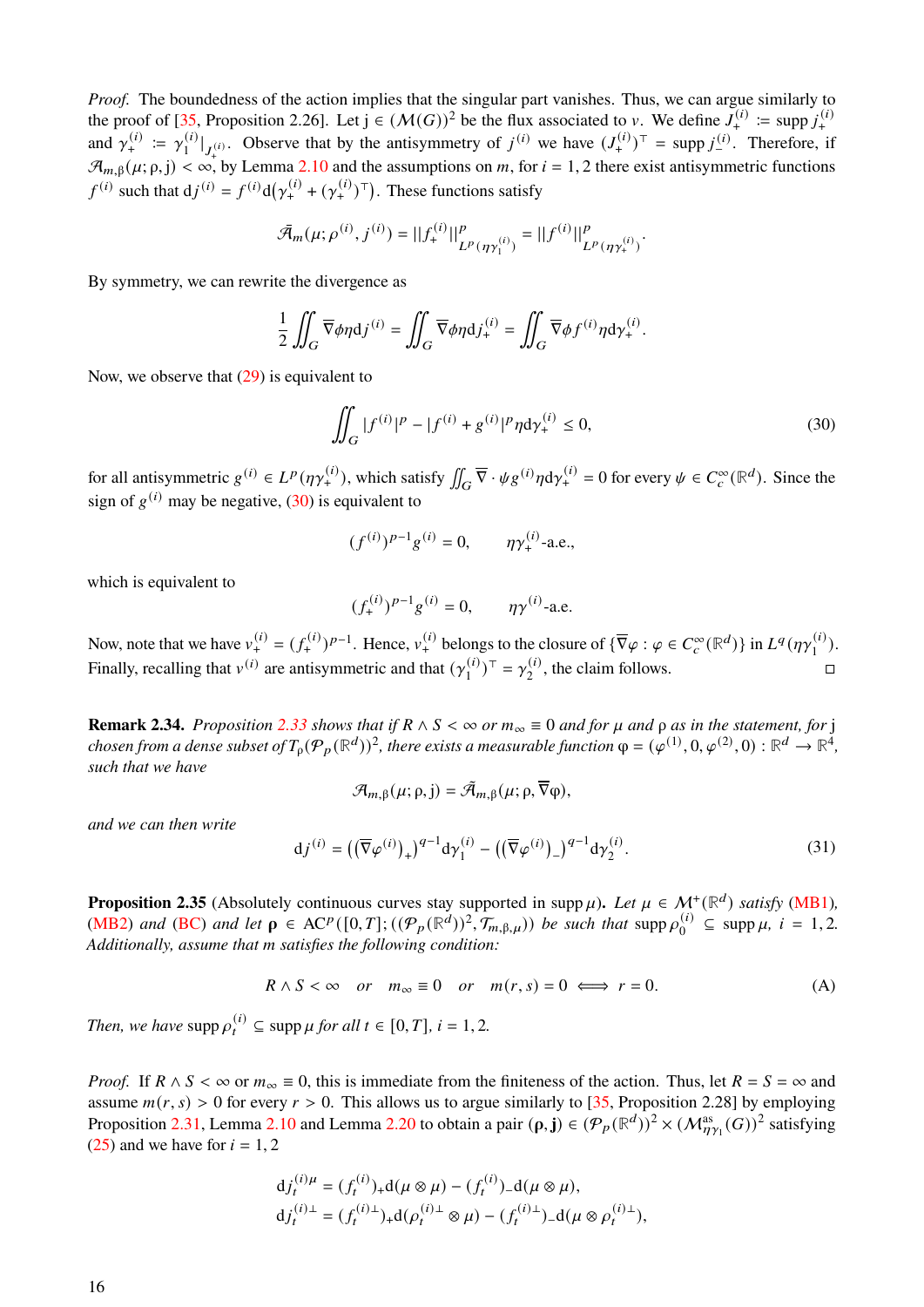with suitable antisymmetric  $f_t^{(i)}$  and  $f_t^{(i)\perp}$ . Here we used that  $\gamma_{1,t}^{(i)\perp} \ll \rho_t^{(i)\perp} \otimes \mu$  and  $\gamma_{2,t}^{(i)\perp} \ll \mu \otimes \rho_t^{(i)\perp}$  since we assumed  $m(r, s) = 0$  if and only if  $r = 0$ . Inserting  $\varphi \in C_c^{\infty}(\mathbb{R}^d)$  with supp  $\varphi \subset \mathbb{R}^d \setminus \operatorname{supp} \mu$  and  $\varphi \ge 0$  into [\(25\)](#page-10-2), by the antisymmetry of  $v_t^{(i)}$  and  $v_t^{(i)}$ , we obtain for both  $i = 1, 2$ 

$$
\int_{\mathbb{R}^d} \varphi(x) d\rho_t^{(i)}(x) = \int_{\mathbb{R}^d} \varphi(x) d\rho_0^{(i)}(x) + \int_0^t \iint_G \overline{\nabla} \varphi(x, y) (f_\tau^{(i)})_+(x, y) \eta(x, y) d\mu(x) d\mu(y) d\tau \n+ \int_0^t \iint_G (\varphi(y) - \varphi(x)) (f_\tau^{(i)\perp})_+(x, y) \eta(x, y) d\rho^{(i)\perp}(x) d\mu(y) d\tau \n\leq - \int_0^t \iint_G \varphi(x) (f_\tau^{(i)\perp})_+(x, y) \eta(x, y) d\rho^{(i)\perp}(x) d\mu(y) d\tau \leq 0.
$$

Since  $\rho_t^{(i)\perp}$  and  $\mu$  are nonnegative measures this finishes the proof.

- **Remark 2.36.** *(i) Assumption* [\(A\)](#page-15-1) *plays an important role in the proof of existence of gradient flows. By Proposition* [2.35](#page-15-2) *it guarantees that when*  $\mu$  *is a counting measure and* supp  $\rho_0^{(i)}$  $v_0^{(i)} \subseteq \text{supp }\mu$ , the same is true *for all times. This will reduce the continuity equation to a finite system of ordinary differential equations.*
	- *(ii) On a finite graph*  $m(r, s) = 0 \iff r = 0$  *means that the mobility vanishes if and only if there is no mass on the node from which the mass is flowing away. This is reasonable from a model point of view.*

# <span id="page-16-0"></span>**3. Two nonlocally interacting species as Finsler gradient flows**

In this section we define a Minkowski norm on  $T_p(\mathcal{P}_p(\mathbb{R}^d))^2$ , thereby inducing a Finslerian structure. Moreover, the inner product gives rise to a notion of gradient and divergence. Subsequently, we show that this gradient of the nonlocal cross-interaction energy,

<span id="page-16-1"></span>
$$
\mathcal{E}(\rho) = \frac{1}{2} \sum_{i,k=1}^{2} \iint_{\mathbb{R}^d \times \mathbb{R}^d} K^{(ik)}(x, y) d\rho^{(i)}(x) d\rho^{(k)}(y), \tag{2) revisited}
$$

exists and is unique, whenever  $K^{(12)}$  and  $K^{(21)}$  are positive multiples of one another. Then, system [\(6\)](#page-3-5) reads

$$
\partial_t \rho_t^{(i)}(x) + \beta^{(i)} \int_{\mathbb{R}^d} \left( \mathfrak{m}_t^{(i)}(x, y) \overline{\nabla} \left( K^{(i1)} * \rho_t^{(1)} + K^{(i2)} * \rho_t^{(2)} \right) (x, y) - \right)^{q-1} \eta(x, y) d\mu(y) \n- \beta^{(i)} \int_{\mathbb{R}^d} \left( \mathfrak{m}_t^{(i)}(y, x) \overline{\nabla} \left( K^{(i1)} * \rho_t^{(1)} + K^{(i2)} * \rho_t^{(2)} \right) (x, y) + \right)^{q-1} \eta(x, y) d\mu(y) \n+ \beta^{(i)} \int_{\mathbb{R}^d} \left( \mathfrak{m}_{\infty, t}^{(i)}(x, y) \overline{\nabla} \left( K^{(i1)} * \rho_t^{(1)} + K^{(i2)} * \rho_t^{(2)} \right) (x, y) - \right)^{q-1} \eta(x, y) \varsigma_t^{(i)}(x, dy) \n- \beta^{(i)} \int_{\mathbb{R}^d} \left( \mathfrak{m}_{\infty, t}^{(i)}(y, x) \overline{\nabla} \left( K^{(i1)} * \rho_t^{(1)} + K^{(i2)} * \rho_t^{(2)} \right) (x, y) + \right)^{q-1} \eta(x, y) \varsigma_t^{(i)}(x, dy) = 0,
$$
\n(32)

is a gradient flow of E with respect to the Finslerian structure. Here  $\beta^{(1)}, \beta^{(2)} > 0$  and, after a rescaling, we shall assume that  $\beta^{(1)} = 1$  and  $K^{(12)} = K^{(21)}$ .

This will finally allow us to deduce that weak solutions of  $(32)$  exist for a large family of base measures  $\mu$  via approximation with finite graphs. These considerations are based on known results for one species [\[35\]](#page-36-10).

Before we construct the Finslerian structure on the product space, let us introduce our notion of weak solutions.

<span id="page-16-2"></span>**Definition 3.1.** A curve  $\rho : [0, T] \to (\mathcal{P}_p(\mathbb{R}^d))^2$  is called a weak solution to [\(32\)](#page-16-1) if the pair  $(\rho, \mathbf{j})$  is a weak *solution of the continuity equation*

$$
\partial_t \rho_t + \overline{\nabla} \cdot \mathbf{j}_t = 0 \text{ on } [0, T] \times \mathbb{R}^d,
$$

*in the sense of Definition [2.18,](#page-10-4) where the flux*  $j : [0, T] \rightarrow (\mathcal{M}(G))^2$  *for*  $i = 1, 2$  *is given by* 

<span id="page-16-3"></span>
$$
d j_t^{(i)\mu} = (\beta^{(i)} (\overline{\nabla} \delta_{\rho^{(i)}} \mathcal{E}(\rho_t))_{-})^{q-1} d \gamma_{1,t}^{(i)} - (\beta^{(i)} (\overline{\nabla} \delta_{\rho^{(i)}} \mathcal{E}(\rho_t))_{+})^{q-1} d \gamma_{2,t}^{(i)},
$$
  
\n
$$
d j_t^{(i)\perp} = (\beta^{(i)} (\overline{\nabla} \delta_{\rho^{(i)}} \mathcal{E}(\rho_t))_{-})^{q-1} d \gamma_{1,t}^{(i)\perp} - (\beta^{(i)} (\overline{\nabla} \delta_{\rho^{(i)}} \mathcal{E}(\rho_t))_{+})^{q-1} d \gamma_{2,t}^{(i)\perp}.
$$
\n(33)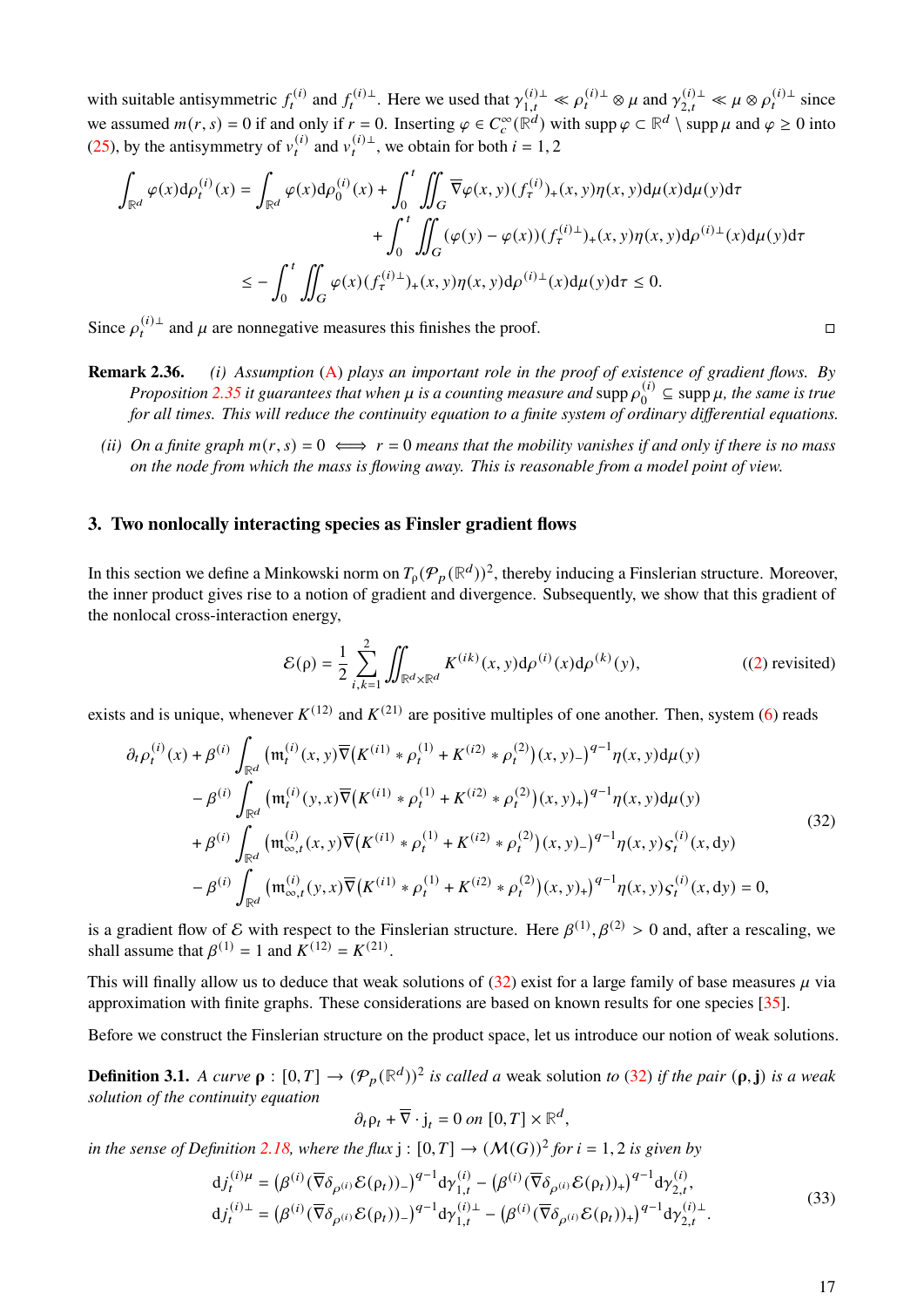**Remark 3.2.** *There was no coupling between the two species until this point, neither in the definition of the* action densities nor in the continuity equations. Only now, via the dependence of  $\frac{\delta E}{\delta \rho^{(i)}}$  on both  $\rho^{(1)}$  and  $\rho^{(2)}$ , *cross-interaction occurs.*

Throughout the rest of this paper, we make the following assumptions on the kerneles  $K^{(ik)}$ :  $\mathbb{R}^d \times \mathbb{R}^d \to \mathbb{R}$ ,  $i, k = 1, 2$ :

(Symmetry) <sup>d</sup> it holds  $K^{(ik)}(x, y) = K^{(ik)}(y, x)$ , (K1)

(Growth)  $\exists L_K \in (0, \infty)$  such that  $\forall (x, y), (x', y') \in \mathbb{R}^d \times \mathbb{R}^d$ , and *i*, *k* = 1, 2, we have (K2)

$$
\left| K^{(ik)}(x, y) - K^{(ik)}(x', y') \right| \le L_K \left( |(x, y) - (x', y')| \vee |(x, y) - (x', y')|^p \right)
$$

In particular, [\(K2\)](#page-17-0) implies continuity and guarantees that the proper domain of E contains  $(\mathcal{P}_p(\mathbb{R}^d))^2$ . Indeed, by [\(K2\)](#page-17-0) there exists  $C > 0$  s.t. for all  $x, y \in \mathbb{R}^d$  we have  $|K^{(ik)}(x, y)| \leq C(1 + |x|^p + |y|^p)$  (see [\[35,](#page-36-10) Remark 3.2] for details).

<span id="page-17-4"></span>**Proposition 3.3** (Continuity of the energy). Let the potentials  $K^{(ik)}$ , i,  $k = 1, 2$  *satisfy* [\(K1\)](#page-17-1), [\(K2\)](#page-17-0). Then, for any *sequence*  $(\rho^n)_{n \in \mathbb{N}} \subset (\mathcal{P}_p(\mathbb{R}^d))^2$  *narrowly converging to some*  $\rho \in (\mathcal{P}_p(\mathbb{R}^d))^2$ *, we have* 

<span id="page-17-1"></span><span id="page-17-0"></span>
$$
\lim_{n\to\infty}\mathcal{E}(\rho^n)=\mathcal{E}(\rho).
$$

*Proof.* Keeping in mind that  $\rho^n \to \rho$  if and only if  $\rho^{n,(i)} \to \rho^{(i)}$  for both  $i = 1, 2$  and using the assumptions on  $K^{(ik)}$ ,  $i, k = 1, 2$ , we can argue as in [\[35,](#page-36-10) Proposition 3.3]; we truncate the kernels to obtain bounded continuous test functions. Then, we employ Lebesgue's dominated convergence theorem and a diagonal argument.

# **3.1. Finslerian geometry**

**Definition 3.4.** *(Finsler metric).* Given  $\rho \in (\mathcal{P}_p(\mathbb{R}^d))^2$  we define the function  $l_\rho : T_\rho(\mathcal{P}_p(\mathbb{R}^d))^2 \to$  $(T_p(\mathcal{P}_p(\mathbb{R}^d))^2)^*$  *as follows: for any*  $j, \overline{j} \in T_p(\mathcal{P}_p(\mathbb{R}^d))^2$ *, in the case*  $R = S = \infty$ *, we set* 

$$
l_{\rho}(j)[j] := \frac{1}{2} \sum_{i=1}^{2} \frac{1}{\beta^{(i)}} \Bigg[ \iint_{G} \overline{f}^{(i)}(x, y) \left( \frac{j_{+}^{(i)}(x, y)}{\mathfrak{m}^{(i)}(x, y)} - \frac{j_{-}^{(i)}(x, y)}{\mathfrak{m}^{(i)}(y, x)} \right)^{p-1} \eta(x, y) d\mu(x) d\mu(y) + \iint_{G} \overline{f}^{(i)\perp}(x, y) \Bigg( \frac{j_{+}^{(i)\perp}(x, y)}{\mathfrak{m}_{\infty}^{(i)}(x, y)} - \frac{j_{-}^{(i)\perp}(x, y)}{\mathfrak{m}_{\infty}^{(i)}(y, x)} \Bigg)^{p-1} \eta(x, y) d\varsigma^{(i)}(x, y) \Bigg],
$$

where  $\varsigma^{(i)}$  are as in Lemma [2.10.](#page-6-6) In the case  $R \wedge S < \infty$ , we analogously define

$$
l_{\rho}(j)[\bar{j}] := \frac{1}{2} \sum_{i=1}^{2} \frac{1}{\beta^{(i)}} \iint_{G} \bar{J}^{(i)}(x,y) \left( \frac{j_{+}^{(i)}(x,y)}{\mathfrak{m}^{(i)}(x,y)} - \frac{j_{-}^{(i)}(x,y)}{\mathfrak{m}^{(i)}(y,x)} \right)^{p-1} \eta(x,y) d\mu(x) d\mu(y).
$$

*Next, we define the Finsler metric*  $F_{\rho}: T_{\rho}(\mathcal{P}_p(\mathbb{R}^d))^2 \to \mathbb{R}$  *as* 

$$
F_{\rho}(\mathbf{j})\coloneqq (l_{\rho}(\mathbf{j})[\mathbf{j}])^{1/p}=\mathcal{A}_{m,\beta}^{1/p}(\mu;\rho,\mathbf{j}).
$$

Our first goal is to show that  $F$  is a Minkowski norm. To this end, we establish a Hölder-type inequality:

<span id="page-17-3"></span>**Lemma 3.5** (Hölder-type inequality). *For*  $j$ ,  $\overline{j} \in T_\rho(\mathcal{P}_p(\mathbb{R}^d))^2$  *it holds* 

<span id="page-17-2"></span>
$$
l_{\rho}(j)[\bar{j}] \le (l_{\rho}(\bar{j})[\bar{j}])^{1/p} (l_{\rho}(j)[j])^{1/q}.
$$
\n(34)

*We have equality in* [\(34\)](#page-17-2) *if and only if there exists*  $\lambda \geq 0$  *such that for*  $i = 1, 2$  *we have*  $\bar{j}^{(i)} = \lambda j^{(i)}$ ,  $\eta(\mu \otimes \mu)$ -*a.e. and, if*  $R = S = \infty$ ,  $\bar{J}^{(i)\perp} = \lambda j^{(i)\perp}$ ,  $\eta S^{(i)}$ -*a.e.*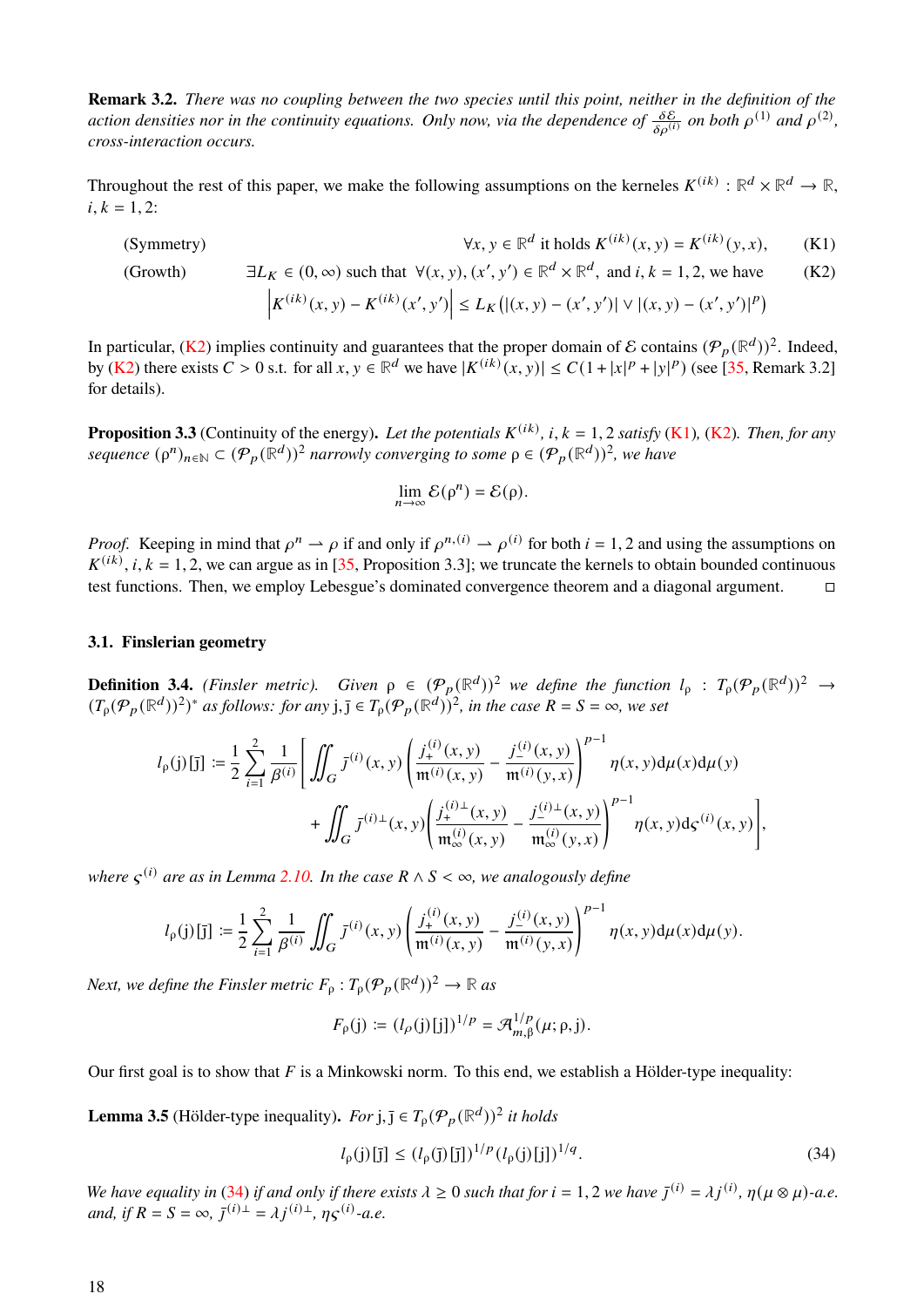*Proof.* We only consider the case  $R = S = \infty$ . A proof in the case  $R \wedge S < \infty$  can then be obtained by setting the recession terms to zero. First note that we have the simple estimate

<span id="page-18-0"></span>
$$
\frac{\bar{J}(j_+)^{p-1}}{m^{p-1}(r,s)} - \frac{\bar{J}(j_-)^{p-1}}{m^{p-1}(s,r)} \le \frac{\bar{J}_+(j_+)^{p-1}}{m^{p-1}(r,s)} + \frac{\bar{J}_-(j_-)^{p-1}}{m^{p-1}(s,r)},\tag{35}
$$

with equality if and only if  $\bar{I}$  is nonegative, where *i* is positive and nonpositive, where *i* is negative. Recalling that  $p - 1 = p/q$ , we shorten the notation by introducing

$$
a_1^{(i)}(x,y) := \frac{\overline{J}_+^{(i)}(x,y)}{(\mathfrak{m}(x,y))^{1/q}}, \qquad b_1^{(i)}(x,y) := \frac{(\overline{J}_+^{(i)}(x,y))^{p/q}}{(\mathfrak{m}(x,y))^{p/q^2}},
$$
  

$$
a_2^{(i)}(x,y) := \frac{\overline{J}_-^{(i)}(x,y)}{(\mathfrak{m}(y,x))^{1/q}}, \qquad b_2^{(i)}(x,y) := \frac{(\overline{J}_-^{(i)}(x,y))^{p/q}}{(\mathfrak{m}(y,x))^{p/q^2}},
$$

and similarly the recession terms  $a_k^{(i)}$  $_{k,\infty}^{(i)}$  and  $b_{k,\infty}^{(i)}$  $_{k,\infty}^{(i)}$  for *i*, *k* = 1, 2. Note that  $a_1^{(i)}$  $\binom{i}{1}a_2^{(i)}$  $2^{(1)}$  = 0 and similar for all the other terms. We use this fact, [\(35\)](#page-18-0), and apply Hölder's inequality for sums and integrals, to obtain

<span id="page-18-1"></span>
$$
l_{\rho}(j)[j] \leq \frac{1}{2} \sum_{i=1}^{2} \frac{1}{\beta^{(i)}} \Bigg[ \iint_{G} \sum_{k=1}^{2} a_{k}^{(i)} b_{k}^{(i)} \eta d(\mu \otimes \mu) + \iint_{G} \sum_{k=1}^{2} a_{k,\infty}^{(i)} b_{k,\infty}^{(i)} \eta dS^{(i)} \Bigg]
$$
  
\n
$$
\leq \frac{1}{2} \sum_{i=1}^{2} \frac{1}{\beta^{(i)}} \Bigg[ \iint_{G} \Big( \sum_{k=1}^{2} (a_{k}^{(i)})^{p} \Big)^{1/p} \Big( \sum_{k=1}^{2} (b_{k}^{(i)})^{q} \Big)^{1/q} \eta d(\mu \otimes \mu)
$$
  
\n
$$
+ \iint_{G} \Big( \sum_{k=1}^{2} (a_{k,\infty}^{(i)})^{p} \Bigg)^{1/p} \Big( \sum_{k=1}^{2} (b_{k,\infty}^{(i)})^{q} \Bigg)^{1/q} \eta dS^{(i)} \Bigg]
$$
  
\n
$$
\leq \frac{1}{2} \sum_{i=1}^{2} \frac{1}{\beta^{(i)}} \Bigg[ \Bigg( \iint_{G} \sum_{k=1}^{2} (a_{k}^{(i)})^{p} \eta d(\mu \otimes \mu) \Bigg)^{1/p} \Bigg( \iint_{G} \sum_{k=1}^{2} (b_{k}^{(i)})^{q} \eta d(\mu \otimes \mu) \Bigg)^{1/q} + \Bigg( \iint_{G} \sum_{k=1}^{2} (a_{k,\infty}^{(i)})^{p} \eta dS^{(i)} \Bigg)^{1/p} \Bigg( \iint_{G} \sum_{k=1}^{2} (b_{k,\infty}^{(i)})^{q} \eta dS^{(i)} \Bigg)^{1/q} \Bigg]
$$
  
\n
$$
\leq \frac{1}{2} \sum_{i=1}^{2} \frac{1}{\beta^{(i)}} \Bigg[ \Bigg( \iint_{G} \sum_{k=1}^{2} (a_{k}^{(i)})^{p} \eta d(\mu \otimes \mu) + \iint_{G} \sum_{k=1}^{2} (a_{k,\infty}^{(i)})^{p} \eta dS^{(i)} \Bigg)^{1/p} \Bigg
$$

The third inequality in [\(36\)](#page-18-1) is satisfied with equality if and only if there exist  $\lambda^{(i)}$ ,  $\lambda^{(i)}_{\infty} > 0$ ,  $i = 1, 2$ , s.t.  $\sum_{k=1}^{2} (a_k^{(i)}$  $\binom{i}{k}$  $P = \lambda^{(i)} \sum_{k=1}^{2} (b_k^{(i)})$  $\chi_k^{(i)}$ )<sup>*q*</sup>,  $\eta(\mu \otimes \mu)$ -a.e. and  $\sum_{k=1}^{2} (a_{k,\mu}^{(i)})$  $(\lambda_{k,\infty}^{(i)})^p = \lambda^{(i)} \sum_{k=1}^2 (b_{k,\infty}^{(i)})^p$  $_{k,\infty}^{(i)}$ )<sup>q</sup>,  $\eta \zeta^{(i)}$ -a.e. Assuming equality in the third inequality, equality in the first and second inequality is achieved if and only if for  $i, k = 1, 2$ we have  $(a_k^{(i)})$  $\lambda_k^{(i)}$ ) $P = \lambda^{(i)} \left( b_k^{(i)} \right)$  $\int_{k}^{(i)}$ ) $\frac{q}{n}$ ,  $\eta(\mu \otimes \mu)$ -a.e. and  $(a_{k,\mu}^{(i)})$  $(k, \infty)P = \lambda^{(i)}(b_{k,0}^{(i)})$  $_{k,\infty}^{(i)}$ )<sup>*q*</sup>,  $\eta \mathcal{S}^{(i)}$ -a.e. Assuming equality in the first three inequalities, equality in the fourth inequality is obtained if and only if for  $i = 1, 2$  we have  $\lambda^{(i)} = \lambda^{(i)}_{\infty}$ , while equality in the last inequality is given if and only if  $\lambda^{(1)} = \lambda^{(2)}$  and  $\lambda^{(1)}_{\infty} = \lambda^{(2)}_{\infty}$ . Combining these considerations finishes the proof.

**Theorem 3.6** (Minkowski norm). For any  $\rho \in (\mathcal{P}_p(\mathbb{R}^d))^2$  we have that  $F_\rho$  is a Minkowski-norm on  $T_\rho(\mathcal{P}_p(\mathbb{R}^d))^2$ , *i.e. it is smooth away from zero and satisfies*

- *(i) Positivity:*  $F_{\rho}(j) > 0$  *for all*  $\rho \in (\mathcal{P}_p(\mathbb{R}^d))^2$  *and all*  $0 \neq j \in T_{\rho}(\mathcal{P}_p(\mathbb{R}^d))^2$ .
- *(ii) Positive 1-homogeneity:*  $F_{\rho}(\lambda j) = \lambda F_{\rho}(j)$  *for all*  $\lambda > 0$ ,  $\rho \in (\mathcal{P}_p(\mathbb{R}^d))^2$  *and*  $j \in T_{\rho}(\mathcal{P}_p(\mathbb{R}^d))^2$ .
- (*iii*) *Strong convexity:*  $F_{\rho}(j + \bar{j}) \leq F_{\rho}(j) + F_{\rho}(j)$  *for*  $\rho \in (\mathcal{P}_p(\mathbb{R}^d))^2$  *and*  $j, \bar{j} \in T_{\rho}(\mathcal{P}_p(\mathbb{R}^d))^2$ *, with equality if and only if there exists* ≥ 0 *such that* j = ¯*.*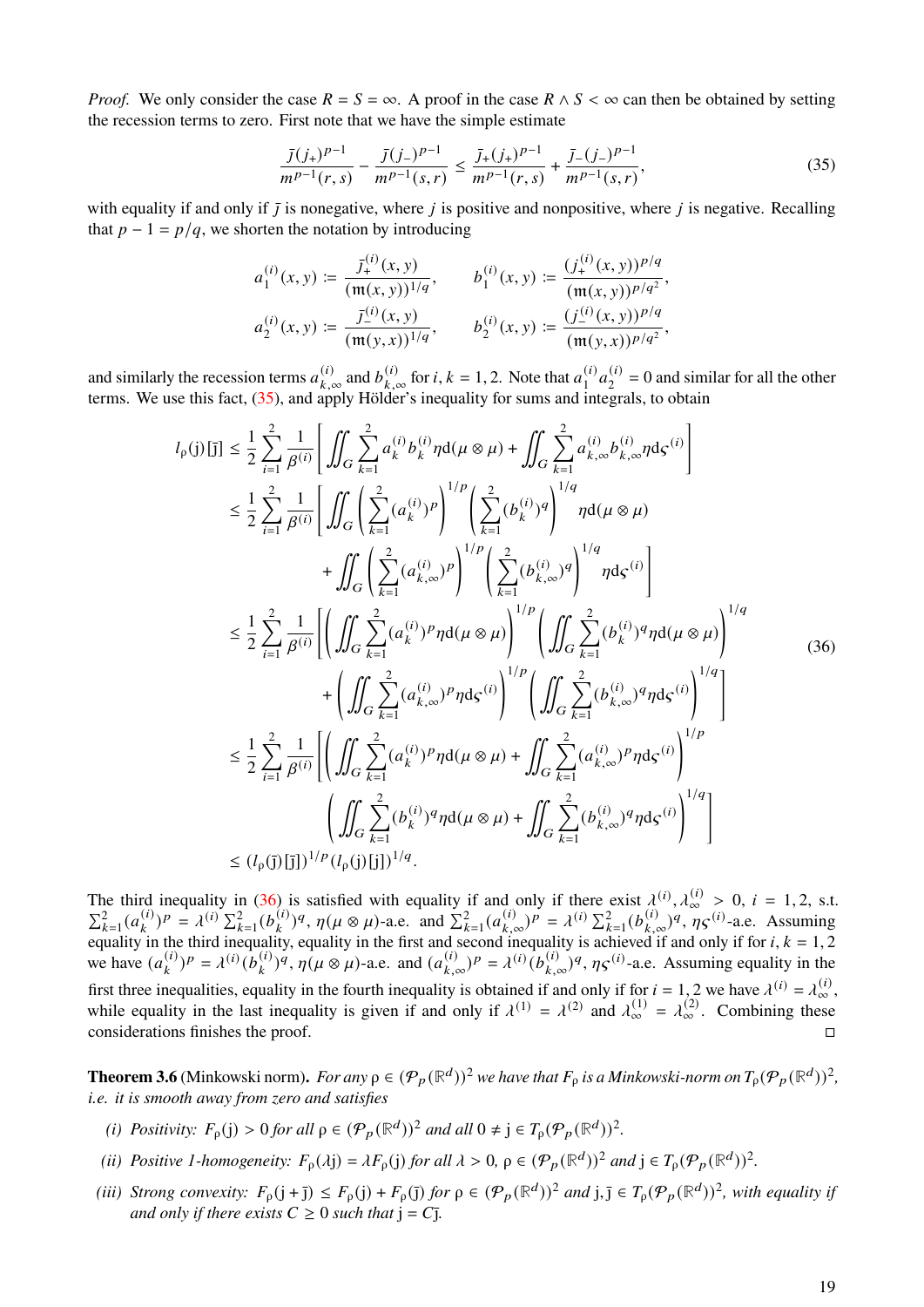*Proof.* Positivity, positive 1-homogeneity and smoothness, when  $j^{(i)} \neq 0$ ,  $\eta(\mu \otimes \mu)$ -a.e. (and, for  $R = S = \infty$ ,  $j^{(i)\perp} \neq 0$ ,  $\eta \zeta^{(i)}$ -a.e.) are immediate from the definition. Strong convexity is obtained from Lemma [3.5](#page-17-3) as follows:

$$
(F_{\rho}(j+j))^p = l_{\rho}(j+j)[j+j] = l_{\rho}(j+j)[j] + l_{\rho}(j+j)[j]
$$
  
\n
$$
\leq ((l_{\rho}(j)[j])^{1/p} + (l_{\rho}(j)[j])^{1/p})(l_{\rho}(j+j)[j+j])^{1/q}
$$
  
\n
$$
= (F_{\rho}(j) + F_{\rho}(j))(F_{\rho}(j+j))^{p-1}.
$$

Dividing by  $F^{p-1}$  yields the statement.

**Remark 3.7.** *We use a different notion of Minkowski norm, compared to [\[35\]](#page-36-10). There, (i), (ii) and (iii) are replaced by the stronger assumption that the second variation of*  $F_0$ (j) *is a symmetric positive definite bilinear form if j is nonzero*  $(\rho \otimes \mu + \mu \otimes \rho)$ -*a.e. However, the notion used here is better suited to the case*  $p \neq 2$  *and also commonly used, e.g. in [\[1\]](#page-34-7).*

<span id="page-19-0"></span>**Proposition 3.8.** Let  $\rho \in (\mathcal{P}_p(\mathbb{R}^d))^2$  and  $j \in T_\rho(\mathcal{P}_p(\mathbb{R}^d))^2$  such that for  $i = 1, 2$  we have density of  $j^{(i)} \neq 0$ ,  $\eta(\mu \otimes \mu)$ -a.e. and  $j^{(i)}$   $\pm$  0,  $\eta \varsigma^{(i)}$ -a.e., if  $R = S = \infty$ . Then, for any  $\overline{\jmath} \in T_{\rho}(\mathcal{P}_p(\mathbb{R}^d))^2$ , we have

$$
\frac{1}{p}\frac{d}{d\tau}\big(F_{\rho}[j+\tau\bar{j}]\big)^p\Big|_{\tau=0}=l_{\rho}(j)[\bar{j}].
$$

*Proof.* Recalling that  $(a + \tau b)^p = \sum_{k=0}^{\infty} {p \choose k} a^{p-k} \tau^k b^k = a^p + pa^{p-1} \tau b + O(\tau^2)$  and that the different species as well as the absolutely continuous and the singular parts can be treated individually, this follows as in [\[35,](#page-36-10) Appendix A].

<span id="page-19-2"></span>**Definition 3.9** (Differential and metric gradient). *Given a functional*  $\mathcal{F}: (\mathcal{P}(\mathbb{R}^d))^2 \to \mathbb{R} \cup \{+\infty\}$ *, we define its* differential *at*  $\rho \in (\mathcal{P}_p(\mathbb{R}^d))^2$  *in direction*  $\bar{\mathbf{j}} \in T_p(\mathcal{P}_p(\mathbb{R}^d))^2$  *by* 

$$
\mathrm{diff}\,\mathcal{F}(\rho)[\bar{\jmath}]\,\coloneqq\frac{\mathrm{d}}{\mathrm{d}t}\mathcal{F}(\tilde{\rho}_t)\Big|_{t=0},
$$

 $\omega$ *khere*  $\tilde{\rho}_t$  *solves*  $\frac{d}{dt}\tilde{\rho}_t = -\overline{\nabla} \cdot \overline{j}$  *on a small interval according to Definition* [2.18](#page-10-4) *and satisfies*  $\tilde{\rho}_0 = \rho$ . *We further define the metric gradient (if it exists) via the equation*

diff 
$$
\mathcal{F}(\rho)[j] = l_{\rho}(\text{grad } \mathcal{F}(\rho))[j], \text{ for any } j \in T_{\rho}(\mathcal{P}_p(\mathbb{R}^d))^2.
$$

<span id="page-19-1"></span>**Theorem 3.10** (Uniqueness of the gradient). *Given a functional*  $\mathcal{F}: (\mathcal{P}(\mathbb{R}^d))^2 \to \mathbb{R} \cup \{+\infty\}$ , if for  $\rho \in (\mathcal{P}_p(\mathbb{R}^d))^2$ *the differential* diff  $\mathcal{F}(\rho)$  *exists, then it is unique.* 

*Proof.* Similar to [\[35,](#page-36-10) Subsection 3.1], the uniqueness of the gradient is an immediate consequence of the injectivity of the map  $j \mapsto l_{\rho}(j) [\bar{\jmath}]$  for given  $\bar{\jmath} \in T_{\rho}(\mathcal{P}_p(\mathbb{R}^d))^2$ . To show this injectivity, let  $j, \tilde{\jmath} \in T_{\rho}(\mathcal{P}_p(\mathbb{R}^d))^2$ with  $l_p(j) = l_p(j)$ . If either  $j^{(i)} = 0$  or  $\tilde{j}^{(i)} = 0$ ,  $\eta(\mu \otimes \mu)$ -a.e., then  $l_p(j) = l_p(j)$  implies  $j^{(i)} = \tilde{j}^{(i)} = 0$ ,  $\eta(\mu \otimes \mu)$ -a.e. Similarly, if either  $j^{(i)} = 0$  or  $\tilde{j}^{(i)} = 0$ ,  $\eta \varsigma^{(i)}$ -a.e., then  $l_{\rho}(j) = l_{\rho}(j)$  implies  $j^{(i)} = \tilde{j}^{(i)} = 0$ ,  $\eta \zeta^{(i)}$ -a.e. Now, for at least one  $i \in \{1,2\}$  let  $j^{(i)}(A) \neq 0$  for some  $A \subset G$  with  $\mu \otimes \mu(A) > 0$  or  $j^{(i)}(B) \neq 0$ for some  $B \subset G$  with  $\varsigma^{(i)}(B) > 0$ , and let  $\tilde{\jmath}^{(i)}(\tilde{A}) \neq 0$  for some  $\tilde{A} \subset G$  with  $\mu \otimes \mu(\tilde{A}) > 0$  or  $\tilde{\jmath}^{(i)}(\tilde{B}) \neq 0$  for some  $\tilde{B} \subset G$  with  $\varsigma^{(i)}(\tilde{B}) > 0$ . Then, by [\(34\)](#page-17-2) we obtain

$$
0 < l_{\rho}(j)[j] = l_{\rho}(\tilde{j})[j] \le (l_{\rho}(\tilde{j})[\tilde{j}])^{1/p} (l_{\rho}(j)[j])^{1/q},
$$

which gives us  $l_0(j)[j] \leq l_0(j)[\tilde{j}]$ . Inverting the roles of j and  $\tilde{j}$ , we obtain  $l_0(\tilde{j})[\tilde{j}] \leq l_0(j)[j]$ , i.e. we have  $l_p(j) [j] = l_p(j) [j]$ . This implies equality in the Hölder-type inequality [\(34\)](#page-17-2), thus yielding  $j^{(i)} = Cj^{(i)}$ ,  $\eta(\mu \otimes \mu)$ a.e. and  $j^{(i)} = C\tilde{j}^{(i)}$ ,  $\eta \tilde{s}^{(i)}$ -a.e. for some  $C \ge 0$  and both  $i = 1, 2$ . Using the positive 1-homogeneity of  $l_p$ we obtain  $l_0(i) = l_0(C_i^*) = Cl_0(i)$ , which yields  $C = 1$  since  $l_0(i)[i] \neq 0$ . This proves the claimed injectivity.  $\Box$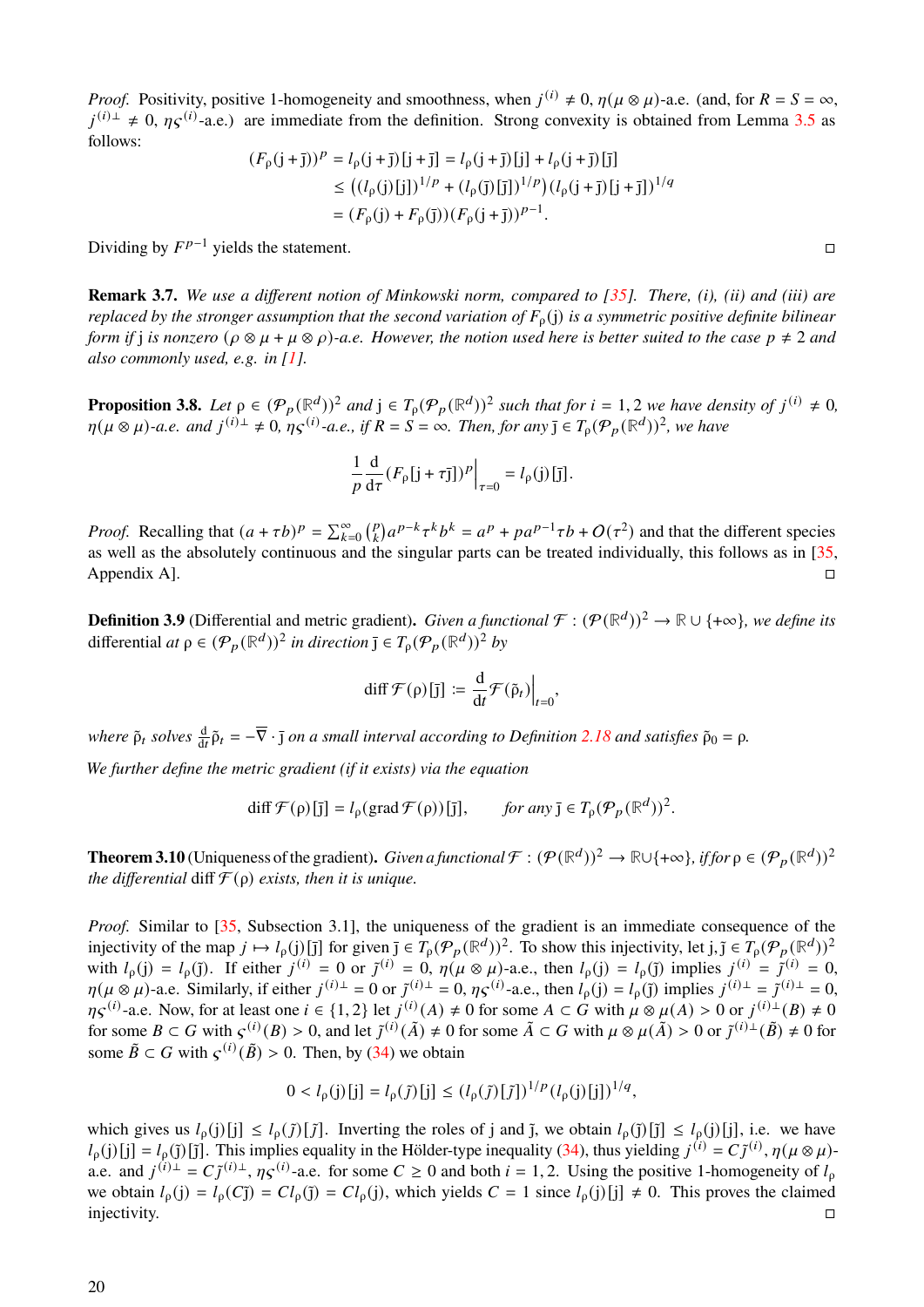Since the map  $j \mapsto l_0(j)[\overline{j}]$  is not antisymmetric, i.e.  $l_0(j)[\overline{j}] \neq -l_0(-j)[\overline{j}]$ , we separately need to define the negative gradient:

**Definition 3.11** (Negative metric gradient). *Given*  $\mathcal{F}: (\mathcal{P}(\mathbb{R}^d))^2 \to \mathbb{R}$  and  $\rho \in (\mathcal{P}_p(\mathbb{R}^d))^2$ , we define the negative metric gradient *of* F *at* ρ *by*

$$
l_\rho(\text{grad}^-\mathcal{F}(\rho))[\bar{\mathbf{j}}] := -\operatorname{diff}\mathcal{F}(\rho)[\bar{\mathbf{j}}], \quad \text{for all } \bar{\mathbf{j}} \in T_\rho(\mathcal{P}_p(\mathbb{R}^d))^2.
$$

Since  $l_0(\cdot)$  is not antisymmetric, in general grad<sup>-</sup>  $\mathcal{F}(\rho) \neq -\text{grad } \mathcal{F}(\rho)$ . To define the (unique) direction of steepest descent at ρ we use the following criterion, as in the Riemannian case:

**Definition 3.12.** *Given*  $\rho$  *and*  $\mathcal F$  *such that* diff  $\mathcal F(\rho) \neq 0$ *, we define the direction of steepest descent as* 

<span id="page-20-0"></span>
$$
\mathbf{j}^* := \arg\min\left\{ \mathrm{diff}\,\mathcal{F}(\rho)[\mathbf{j}] \, \left| \mathbf{j} \in T_\rho(\mathcal{P}_p(\mathbb{R}^d))^2, \, \text{s.t.} \, l_\rho(\mathbf{j})[\mathbf{j}] = 1 \right. \right\},\tag{37}
$$

*if it exists.*

Note that diff  $\mathcal{F}(\rho) = 0$  implies grad<sup>-</sup> $\mathcal{F}(\rho) = 0$ . Otherwise, the negative metric gradient determines the direction of steepest descent, as the next lemma shows.

<span id="page-20-1"></span>**Lemma 3.13.** *Let*  $j^*$  *be as in* [\(37\)](#page-20-0)*. Then, there exists*  $C > 0$  *such that*  $j^* = C$  grad<sup> $-$ </sup> $\mathcal{F}(\rho)$  *holds.* 

*Proof.* We argue similar to [\[35,](#page-36-10) Subsection 3.1] and start by adding the constraint of the optimization problem with Lagrange multiplier  $C \in \mathbb{R}$ . For  $j \in T_p(\mathcal{P}_p(\mathbb{R}^d))^2$  we define the functional

$$
\mathcal{H}(C,j) := \text{diff }\mathcal{F}(\rho)[j] + \frac{C}{p}(l_{\rho}(j)[j] - 1).
$$

We employ that, by Proposition [3.8,](#page-19-0) for any  $j, \overline{j} \in T_{\rho}(\mathcal{P}_p(\mathbb{R}^d))^2$ , we have the equality

$$
\frac{\mathrm{d}}{\mathrm{d}\tau}l_{\rho}(j+\tau\bar{j})[j+\tau\bar{j}]\bigg|_{\tau=0}=pl_{\rho}(j)[\bar{j}].
$$

Then, using the linearity of the differential diff  $\mathcal{F}(\rho)$ , any minimizer  $(C^*, j^*)$  of H must satisfy the condition

$$
\text{diff }\mathcal{F}(\rho)[\cdot] = -C^*l_{\rho}(j^*)[\cdot].
$$

By the linearity of the map  $j \mapsto -C^*l_\rho(j^*)[j]$ , and the symmetry of the constraint, we find  $0 > \text{diff } \mathcal{F}(\rho)[j^*] =$  $-C^*l_{\rho}(j^*)[j^*]$ , which implies  $C^* > 0$ . Thus, the previously proven injectivity and positive 1-homogeneity of  $l_{\rho}$ yield

$$
j^* = l_\rho^{-1}\left(-\frac{1}{C^*}\operatorname{diff}\mathcal{F}(\rho)\right) = \frac{1}{C^*}l_\rho^{-1}(-\operatorname{diff}\mathcal{F}(\rho)) = \frac{1}{C^*}\operatorname{grad}^-\mathcal{F}(\rho).
$$

In light of Lemma [3.13,](#page-20-1) it makes sense to write metric gradient flows with respect to  $\mathcal F$  in the Finsler space  $((\overline{\mathcal{P}_p}(\mathbb{R}^d))^2, \mathcal{T}_\beta)$  as

$$
\partial_t \rho_t = \overline{\nabla} \cdot \text{grad}^- \mathcal{F}(\rho_t).
$$

Since the previous considerations did not use any specific structure of  $\mathcal F$ , they stay valid for general functionals  $\mathcal{F}: (\mathcal{P}_p(\mathbb{R}^d))^2 \to \mathbb{R} \cup \{+\infty\}.$  However, even though by Theorem [3.10](#page-19-1) we know that the (negative) metric gradient of a functional is unique, we have yet to show its existence. For the case where  $\mathcal F$  is the nonlocal cross-interaction energy [\(2\)](#page-1-1), the following theorem ensures existence.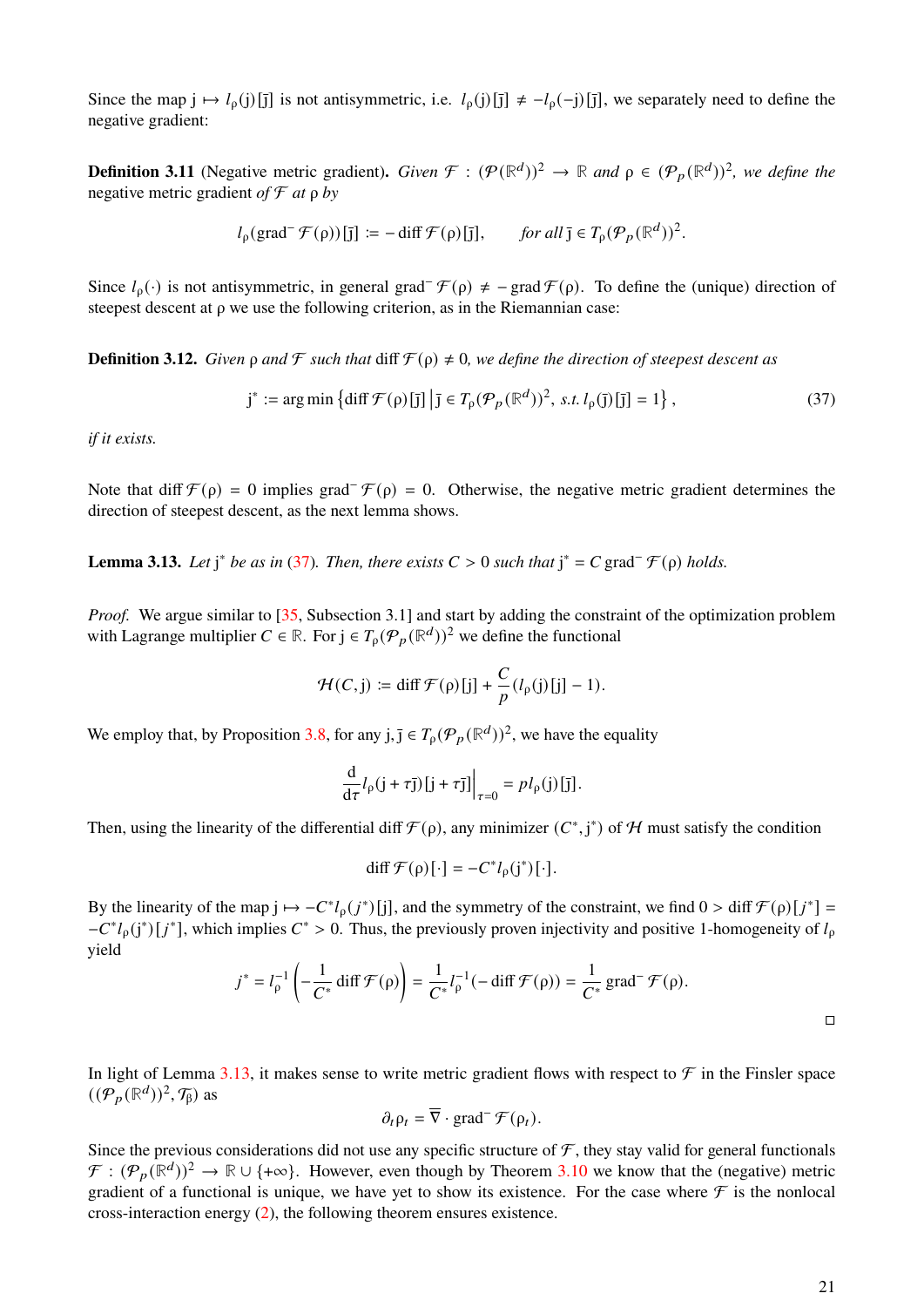<span id="page-21-1"></span>**Theorem 3.14** (Existence of the negative metric gradient for the nonlocal cross-interaction energy)**.** *Let* E *be the nonlocal cross-interaction energy. Then, for any*  $\rho \in (\mathcal{P}_p(\mathbb{R}^d))^2$  *and*  $\eta(\mu \otimes \mu)$ -a.e. the negative metric *gradient* d grad<sup>-</sup>  $\mathcal{E}(\rho) = \sum_{i=1}^{2} (grad^{-1} \mathcal{E}(\rho))^{(i)} d(\mu \otimes \mu) + (grad^{-1} \mathcal{E}(\rho))^{(i) \perp} d\varsigma^{(i)}$  *is given for*  $i = 1, 2$  *by* 

<span id="page-21-0"></span>
$$
(\text{grad}^-\mathcal{E}(\rho))^{(i)} = (\mathfrak{m}^{(i)})^{\top} ((-\beta^{(i)}\overline{\nabla}\delta_{\rho^{(i)}}\mathcal{E}(\rho))_{-})^{q-1} - \mathfrak{m}^{(i)} ((-\beta^{(i)}\overline{\nabla}\delta_{\rho^{(i)}}\mathcal{E}(\rho))_{+})^{q-1},
$$
  
\n
$$
(\text{grad}^-\mathcal{E}(\rho))^{(i)\perp} = (\mathfrak{m}_{\infty}^{(i)})^{\top} ((-\beta^{(i)}\overline{\nabla}\delta_{\rho^{(i)}}\mathcal{E}(\rho))_{-})^{q-1} - \mathfrak{m}_{\infty}^{(i)} ((-\beta^{(i)}\overline{\nabla}\delta_{\rho^{(i)}}\mathcal{E}(\rho))_{+})^{q-1},
$$
\n(38)

*if*  $R = S = \infty$ *. If*  $R \wedge S < \infty$ *, then we have* (grad<sup>-</sup>  $\mathcal{E}(\rho)$ )<sup>(*i*)⊥</sup> = 0 *for i* = 1, 2*.* 

*Proof.* We calculate the differential according to Definition [3.9.](#page-19-2) For  $\rho \in (\mathcal{P}_p(\mathbb{R}^d))^2$  and  $j \in T_\rho(\mathcal{P}_p(\mathbb{R}^d))^2$  take any curve  $\tilde{\rho} \in AC^p([0,T]; ((\mathcal{P}_p(\mathbb{R}^d))_\text{out}^2, \mathcal{T}_{m,\beta,\mu})$ , s.t.  $\tilde{\rho}_0 = \rho$  and  $\frac{d}{dt} \tilde{\rho}_t = -\overline{\nabla} \cdot \overline{\mathbf{j}}_t$  according to Definition [2.18](#page-10-4) and  $\bar{j}_0 = j$ . Then, using the equality  $K^{(21)} = K^{(12)}$  and Lemma [2.20,](#page-10-3) we find

$$
-\operatorname{diff} \mathcal{E}(\rho)[j] = -\frac{d}{dt} \mathcal{E}(\tilde{\rho}_{t})\Big|_{t=0} = -\lim_{\tau \to 0} \frac{\mathcal{E}(\tilde{\rho}_{\tau}) - \mathcal{E}(\tilde{\rho}_{0})}{\tau}
$$
  
\n
$$
= -\lim_{\tau \to 0} \frac{1}{2\tau} \sum_{i,k=1}^{2} \left[ \int_{\mathbb{R}^{d}} (K^{(ik)} * \tilde{\rho}_{\tau}^{(k)})(x) d\tilde{\rho}_{\tau}^{(i)}(x) - \int_{\mathbb{R}^{d}} (K^{(ik)} * \tilde{\rho}_{0}^{(k)})(x) d\tilde{\rho}_{0}^{(i)}(x) \right]
$$
  
\n
$$
= -\lim_{\tau \to 0} \frac{1}{2\tau} \sum_{i,k=1}^{2} \left[ \int_{0}^{\tau} \frac{d}{dt} \iint_{\mathbb{R}^{d} \times \mathbb{R}^{d}} K^{(ik)}(x, y) d\tilde{\rho}_{t}^{(k)}(y) d\tilde{\rho}_{t}^{(i)}(x) dt \right]
$$
  
\n
$$
= -\frac{1}{2} \sum_{i,k=1}^{2} \iint_{G} \overline{\nabla} (K^{(ik)} * \rho^{(k)})(x, y) \eta(x, y) d j^{(i)}(x, y)
$$
  
\n
$$
= \frac{1}{2} \sum_{i,k=1}^{2} \iint_{G} -\overline{\nabla} (K^{(ik)} * \rho^{(k)})(x, y) \eta(x, y) d j^{(i)}(x, y).
$$

Since  $\delta_{\rho^{(1)}}\mathcal{E}(\rho) = K^{(11)} * \rho^{(1)} + K^{(12)} * \rho^{(2)}$  and  $\delta_{\rho^{(2)}}\mathcal{E}(\rho) = K^{(22)} * \rho^{(2)} + K^{(21)} * \rho^{(1)}$ , and  $\beta^{(i)} > 0$  for  $i = 1, 2,$ we rewrite this in terms of the negative metric gradient of the energy functional:

$$
-\text{diff }\mathcal{E}(\rho)[j] = \frac{1}{2} \sum_{i=1}^{2} \left[ \iint_{G} -\overline{\nabla} \delta_{\rho^{(i)}} \mathcal{E}(\rho)(x, y) \eta(x, y) j^{(i)}(x, y) d\mu(x) d\mu(y) \right. \\ + \iint_{G} -\overline{\nabla} \delta_{\rho^{(i)}} \mathcal{E}(\rho)(x, y) \eta(x, y) j^{(i)}(x, y) d\varsigma^{(i)}(x, y) \right] \\ = \frac{1}{2} \sum_{i=1}^{2} \frac{1}{\beta^{(i)}} \iint_{G} j^{(i)}(x, y) \left( \frac{\mathfrak{m}^{(i)}(x, y) (\beta^{(i)}(-\overline{\nabla} \delta_{\rho^{(i)}} \mathcal{E}(\rho))_{+}(x, y))^{q-1}}{\mathfrak{m}^{(i)}(x, y)} - \frac{\mathfrak{m}^{(i)}(y, x) (\beta^{(i)}(-\overline{\nabla} \delta_{\rho^{(i)}} \mathcal{E}(\rho))_{-}(x, y))^{q-1}}{\mathfrak{m}^{(i)}(y, x)} \right)^{p-1} \eta(x, y) d\mu(x) d\mu(y) \\ + \iint_{G} j^{(i)}(x, y) \left( \frac{\mathfrak{m}^{(i)}_{\infty}(x, y) (\beta^{(i)}(-\overline{\nabla} \delta_{\rho^{(i)}} \mathcal{E}(\rho))_{+}(x, y))^{q-1}}{\mathfrak{m}^{(i)}_{\infty}(x, y)} - \frac{\mathfrak{m}^{(i)}_{\infty}(y, x) (\beta^{(i)}(-\overline{\nabla} \delta_{\rho^{(i)}} \mathcal{E}(\rho))_{-}(x, y))^{q-1}}{\mathfrak{m}^{(i)}_{\infty}(y, x)} \right)^{p-1} \eta(x, y) d\varsigma^{(i)}(x, y).
$$

Comparing this expression with the definition of the gradient,  $(38)$  follows.

**Remark 3.15.** *For*  $R \wedge S < \infty$  *or*  $m_{\infty} \equiv 0$  *the structure of the negative gradient closely resembles the structure*  $\hat{u}$  [\(31\)](#page-15-3) *with*  $\varphi^{(i)} = -\beta^{(i)}\delta_{\rho^{(i)}}\mathcal{E}(\rho)$  since  $-\beta^{(i)}\overline{\nabla}\delta_{\rho^{(i)}}\mathcal{E}(\rho) = -\overline{\nabla}\beta^{(i)}\delta_{\rho^{(i)}}\mathcal{E}(\rho)$ .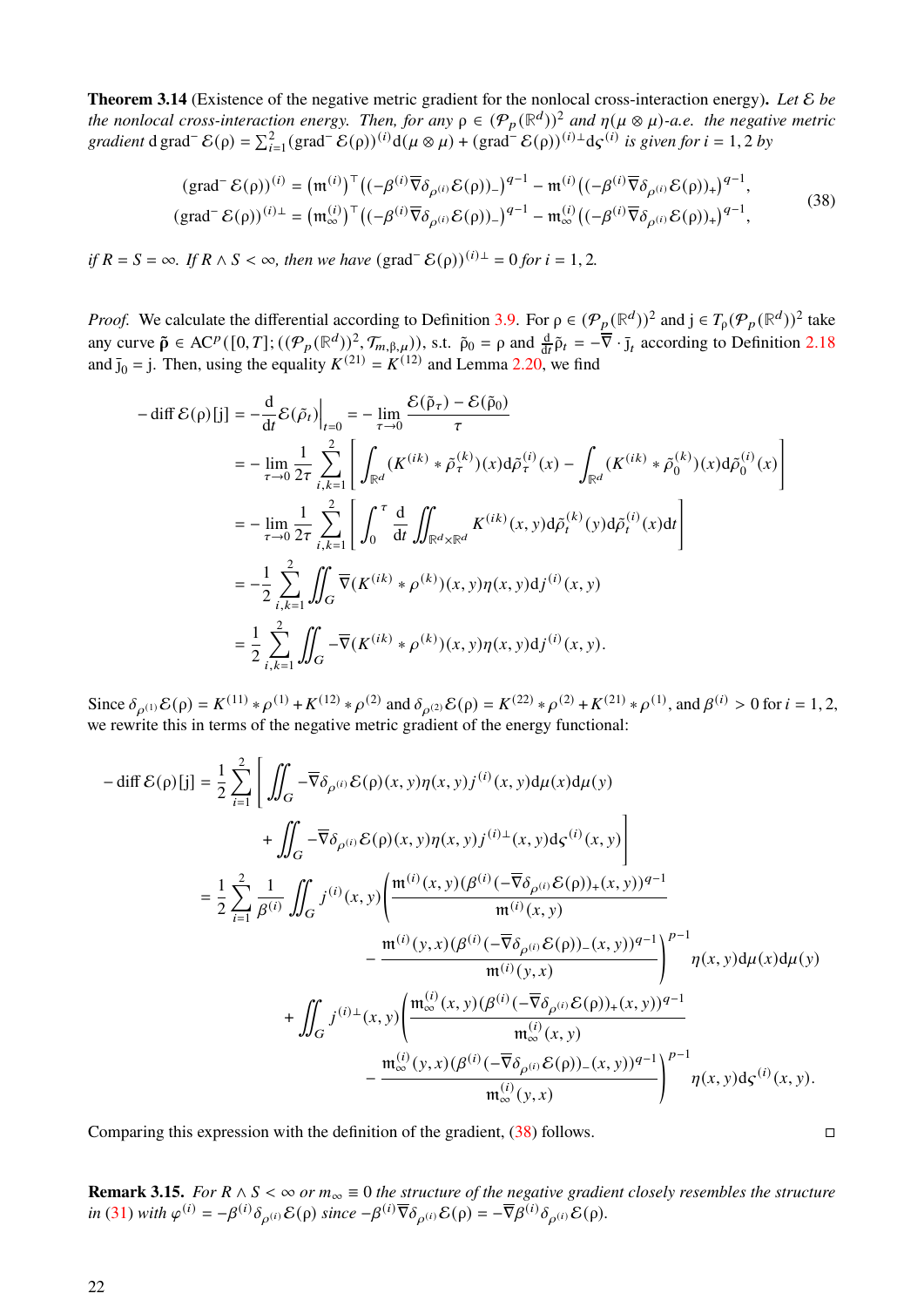## **3.2. Variational characterization for the nonlocal nonlocal cross-interaction equation**

We now want to characterize [\(32\)](#page-16-1) as a gradient flow in the sense of curves of maximal slope and start by defining the one-sided strong upper gradient.

<span id="page-22-1"></span>**Definition 3.16.** *(One-sided strong upper gradient). A function*  $h : (\mathcal{P}_p(\mathbb{R}^d))^2 \to [0, \infty]$  *is called a* one-sided strong upper gradient *for* E *if for every*  $\rho \in \mathrm{AC}^p([0,T];((\mathcal{P}_p(\mathbb{R}^d))^2,\mathcal{T}_{m,\beta,\mu}))$  *the function*  $h \circ \rho : [0,T] \to [0,\infty]$ *is measurable and we have*

$$
\mathcal{E}(\rho_t) - \mathcal{E}(\rho_s) \ge -\int_s^t h(\rho_\tau) \big| \rho_\tau' \big| \mathrm{d}\tau, \qquad \text{for all } 0 \le s \le t \le T.
$$

As before  $|\rho_\tau'|$  denotes the metric derivative of  $\rho_\tau$  with respect to  $\mathcal{T}_{m,\beta,\mu}$ .

The one-sided strong upper gradient is sufficient to characterize curves of maximal slope:

<span id="page-22-3"></span>**Definition 3.17.** *(Curve of maximal slope). Given a strong one-sided upper gradient* ℎ *for* E*, a curve*  $\rho \in A\mathbb{C}^p([0,T];((\mathcal{P}_p(\mathbb{R}^d))^2,\mathcal{T}_{m,\beta,\mu}))$  *is called a* curve of maximal slope for  $\mathcal E$  *with respect to h if and only if* 

<span id="page-22-0"></span>
$$
\mathcal{E}(\rho_t) - \mathcal{E}(\rho_s) + \int_s^t \frac{1}{q} (h(\rho_\tau))^q + \frac{1}{p} |\rho_\tau'|^p \, \mathrm{d}\tau \le 0, \qquad \text{for all } 0 \le s \le t \le T. \tag{39}
$$

<span id="page-22-4"></span>**Remark 3.18.** *Note that inequality* [\(39\)](#page-22-0) *implies that*  $t \mapsto \mathcal{E}(\rho_t)$  *is nonincreasing. Further, observe that by Young's inequality we immediately see that any strong one-sided upper gradient for* E *satisfies*

$$
\mathcal{E}(\rho_t) - \mathcal{E}(\rho_s) + \int_s^t \frac{1}{q} (h(\rho_\tau))^q + \frac{1}{p} |\rho_\tau'|^p \mathrm{d}\tau \ge 0, \qquad \text{for all } 0 \le s \le t \le T,
$$

*i.e., if is a curve of maximal slope for* E *with respect to its strong one-sided upper gradient* ℎ*, then we have equality in* [\(39\)](#page-22-0)*.*

Our next goal is to derive a chain rule. However, we have seen in Theorem [3.14,](#page-21-1) the relation between  $(\text{grad}^-\mathcal{E}(\rho))^{(i)}$  and  $-\beta^{(i)}\overline{\nabla}\delta_{\rho^{(i)}}\mathcal{E}(\rho)$  is not linear, but contains a power  $q-1$ . To account for this, we make the following definition:

**Definition 3.19.** *Given two maps*  $\mathbf{v} = (v^{(1)}, v^{(1)\perp}, v^{(2)}, v^{(2)\perp}), \overline{\mathbf{v}} = (\overline{v}^{(1)}, \overline{v}^{(1)\perp}, \overline{v}^{(2)}, \overline{v}^{(2)\perp}) : G \rightarrow \mathbb{R}^4$ , we define

$$
\tilde{l}_{\rho}(v)[\bar{v}] = \frac{1}{2} \sum_{i=1}^{2} \frac{1}{\beta^{(i)}} \Bigg[ \iint_{G} \bar{v}^{(i)} \left( \mathfrak{m}^{(i)}(v_{+}^{(i)}(\rho))^{q-1} - (\mathfrak{m}^{(i)})^{\top} (v_{-}^{(i)})^{q-1} \right) \eta d(\mu \otimes \mu) + \iint_{G} \bar{v}^{(i)\perp} \left( \mathfrak{m}_{\infty}^{(i)} (v_{+}^{(i)\perp})^{q-1} - (\mathfrak{m}_{\infty}^{(i)})^{\top} (v_{-}^{(i)\perp})^{q-1} \right) \eta d\varsigma^{(i)} \Bigg],
$$

*if*  $R = S = \infty$ *. For*  $R \wedge S < \infty$ *, we define*  $\tilde{l}$  *by* 

$$
\tilde{l}_{\rho}(v)[\bar{v}] = \frac{1}{2} \sum_{i=1}^{2} \frac{1}{\beta^{(i)}} \iint_{G} \bar{v}^{(i)} \left( \mathfrak{m}^{(i)}(v_{+}^{(i)})^{q-1} - (\mathfrak{m}^{(i)})^{\top}(v_{-}^{(i)})^{q-1} \right) \eta d(\mu \otimes \mu).
$$

**Remark 3.20.** *Let* v,  $\bar{v}$  *be associated to* j,  $\bar{j}$  *as in* [\(15\)](#page-6-2) *and* [\(16\)](#page-6-3)*. Then, in general*  $l_0(j)[\bar{j}] \neq l_0^{\bar{i}}(v)[\bar{v}]$ *. However,*  $\tilde{l}_p(v)[\bar{v}]$  *is linear in*  $\bar{v}$  *and it still holds that* 

<span id="page-22-2"></span>
$$
\tilde{l}_{\rho}(v)[v] = \tilde{\mathcal{A}}_{m,\beta}(\mu;\rho,v) = \mathcal{A}_{m,\beta}(\mu;\rho,j) = l_{\rho}(j)[j].
$$
\n(40)

With this machinery in place, we can now adapt  $(25)$  as follows: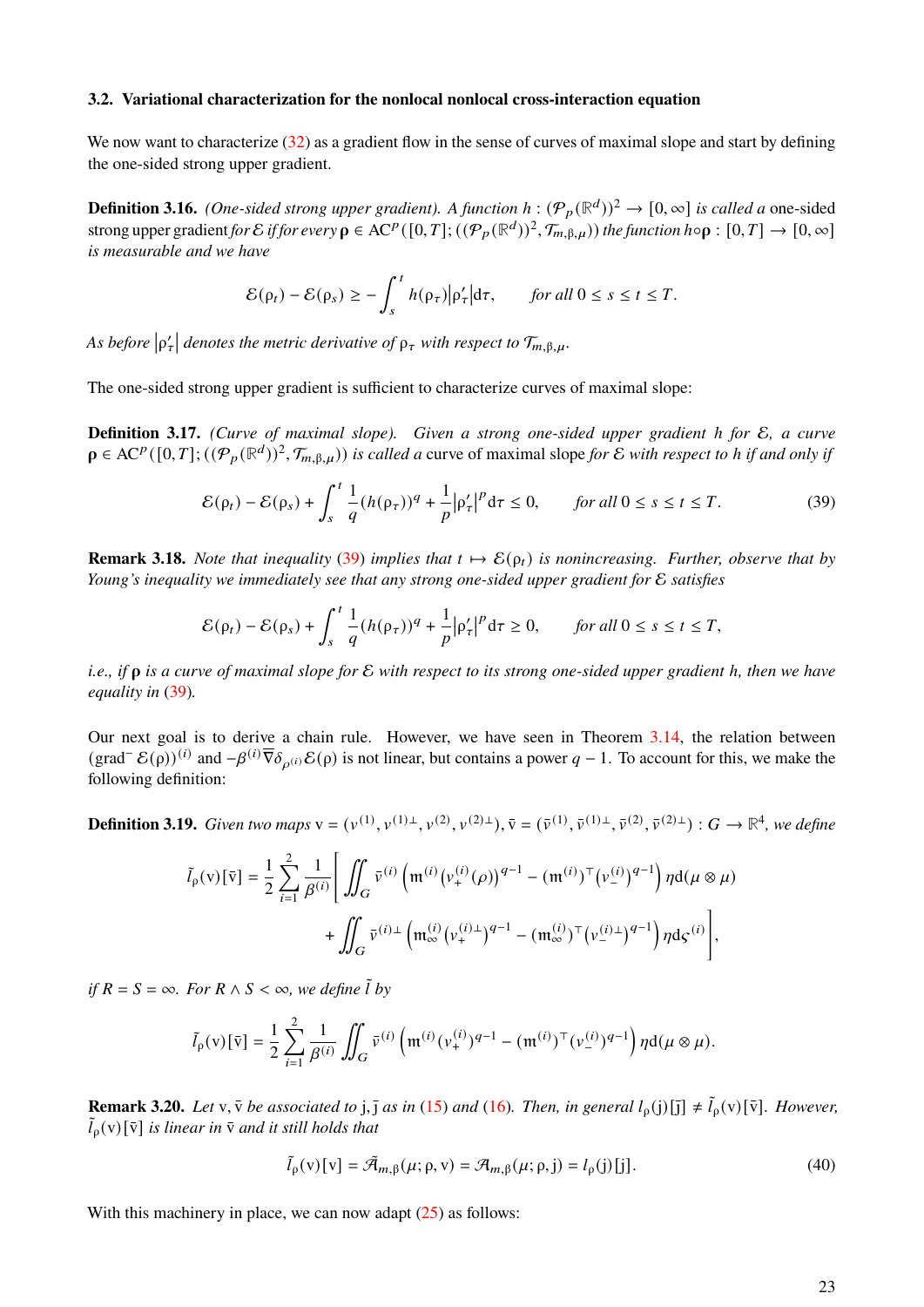**Lemma 3.21** (Chain rule for test functions). For  $\rho \in AC^p([0,T]; (({\mathcal{P}}_p({\mathbb{R}}^d))^2, {\mathcal{T}}_{m,\beta,\mu}))$  let  $\mathbf{j} \subset T_p({\mathcal{P}}_p({\mathbb{R}}^d))^2$  $\textit{such that } (\rho, \mathbf{j}) \in \text{CE}_T \text{ and } |\rho'_t|$  $\mathcal{P} = \mathcal{A}_{m,\beta}(\mu; \rho_t; j_t)$  for a.e.  $t \in [0, T]$ , as given in Proposition [2.31.](#page-14-3) For *this* **j**, let **v** =  $(v_t)_t$ ,  $v_t = (v_t^{(1)}, v_t^{(1)} + v_t^{(2)}, v_t^{(2)} + v_t^{(2)})$  :  $G \to \mathbb{R}^4$  be as in [\(15\)](#page-6-2) and [\(16\)](#page-6-3). Then, for any  $\varphi$  =  $(\varphi^{(1)}, \varphi^{(1)}), \varphi^{(2)}, \varphi^{(2)})$   $\in (C_c^{\infty}(\mathbb{R}^d))^4$ ,  $i = 1, 2, 0 \le s \le t \le T$  and  $i = 1, 2$  it holds

$$
\sum_{i=1}^2 \int_{\mathbb{R}^d} \varphi^{(i)}(x) d\rho_t^{(i)}(x) - \int_{\mathbb{R}^d} \varphi^{(i)}(x) d\rho_s^{(i)}(x) = \int_s^t \tilde{l}_{\rho_\tau}(\nu_\tau) [\beta \overline{\nabla} \varphi] d\tau.
$$

*Proof.* Let  $i \in \{1, 2\}$ . Starting from the continuity equation [\(23\)](#page-10-0) we calculate

$$
\int_{\mathbb{R}^d} \varphi^{(i)}(x) d\rho_t^{(i)}(x) - \int_{\mathbb{R}^d} \varphi^{(i)}(x) d\rho_s^{(i)}(x) = \frac{1}{2} \int_s^t \iint_G \overline{\nabla} \varphi(x, y) \eta(x, y) d j_\tau^{(i)}(x, y) d\tau \n= \frac{1}{2\beta^{(i)}} \int_s^t \iint_G \beta^{(i)} \overline{\nabla} \varphi^{(i)}(x, y) \eta(x, y) \left( \left( (\nu_\tau^{(i)})_+(x, y) \right)^{q-1} d\gamma_{1, \tau}^{(i)}(x, y) - \left( (\nu_\tau^{(i)})_-(x, y) \right)^{q-1} d\gamma_{2, \tau}^{(i)}(x, y) \right) d\tau.
$$

From this, we conclude by summing over both species.

As for *l*, for  $\tilde{l}$  we too have a Hölder-type inequality:

<span id="page-23-3"></span>**Lemma 3.22** (Hölder-type inequality). *For all*  $v, \bar{v} \in \tilde{T}_{\rho}(\mathcal{P}_p(\mathbb{R}^d))^2$  *we have* 

<span id="page-23-4"></span>
$$
\tilde{l}_{\rho}(\mathbf{v})[\bar{\mathbf{v}}] \leq (\tilde{l}_{\rho}(\mathbf{v})[\mathbf{v}])^{1/p} (\tilde{l}_{\rho}(\bar{\mathbf{v}})[\bar{\mathbf{v}}])^{1/q},\tag{41}
$$

with equality if and only if, for some  $\lambda > 0$ , for  $i = 1, 2$  we have  $v^{(i)}_{+} = \lambda \bar{v}^{(i)}_{+}$ ,  $\eta \gamma^{(i)}_{1}$  $v_1^{(i)}$ -*a.e.* as well as  $v_+^{(i)\perp} = \lambda \bar{v}_+^{(i)\perp}$ ,  $n\gamma^{(i)}$ ⊥  $\eta_1^{(i) \perp}$ -*a.e. and hence, by antisymmetry, also*  $v_{-}^{(i)} = \lambda \bar{v}_{-}^{(i)}$ ,  $\eta \gamma_2^{(i)}$  $\chi_2^{(i)}$ -*a.e. as well as*  $v_-^{(i)}$ <sup>⊥</sup> =  $\lambda \bar{v}_-^{(i)}$ <sup>⊥</sup>,  $\eta \gamma_2^{(i)}$ <sup>⊥</sup>  $a^{(i)}_{2}$ <sup>-</sup> $a.e.$ 

*Proof.* The argument is analogous to that for  $l_0(j)[\overline{j}]$  in the proof of Lemma [3.5.](#page-17-3)

<span id="page-23-0"></span>**Definition 3.23.** *(Dissipation and De Giorgi functional). For*  $\rho \in (P_p(\mathbb{R}^d))^2$ *, we define the dissipation at*  $\rho$  *by* 

$$
\mathcal{D}(\rho) := \tilde{\mathcal{A}}_{m,\beta}(\mu;\rho,-\beta \overline{\nabla} \delta_{\rho} \mathcal{E}(\rho)) = \tilde{l}_{\rho}(-\beta \overline{\nabla} \delta_{\rho} \mathcal{E}(\rho) \left[-\beta \overline{\nabla} \delta_{\rho} \mathcal{E}(\rho)\right],
$$

 $where \delta_{\rho} \mathcal{E}(\rho) \coloneqq (\delta_{\rho^{(1)}} \mathcal{E}(\rho), \delta_{\rho^{(2)}} \mathcal{E}(\rho), \delta_{\rho^{(1)}} \mathcal{E}(\rho), \delta_{\rho^{(2)}} \mathcal{E}(\rho)).$  For any  $\rho \in AC^p([0, T]; ((\mathcal{P}_p(\mathbb{R}^d))^2, \mathcal{T}_{m, \beta, \mu}))$ , *we define the* De Giorgi functional *at by*

$$
\mathcal{G}_T(\rho) := \mathcal{E}(\rho_T) - \mathcal{E}(\rho_0) + \int_0^T \frac{1}{q} \mathcal{D}(\rho_t) + \frac{1}{p} |\rho_t'|^p dt.
$$

*When the dependence on the base measure needs to be made explicit, we write*  $\mathcal{D}(\mu; \rho)$  and  $\mathcal{G}_T(\mu; \rho)$ .

### **3.3. Characterization of weak solutions**

In this subsection we show that weak solutions of [\(32\)](#page-16-1) can be characterized as minimizers for the De Giorgi functional  $G_T$  introduced in Definition [3.23.](#page-23-0) To achieve this, we need the chain rule for the gradient velocity of  $\mathcal E$ . Its proof is based on a mollification and truncation argument (and can be found in Appendix [A\)](#page-30-0).

<span id="page-23-2"></span>**Proposition 3.24** (Chain rule for  $\mathcal{E}$ ). Let  $K^{(ik)}$ , i,  $k = 1, 2$  satisfy [\(K1\)](#page-17-1), [\(K2\)](#page-17-0) and  $K^{(21)} = K^{(12)}$ , let  $\rho \subset$  $AC^p([0,T];((\mathcal{P}_p(\mathbb{R}^d))^2,\mathcal{T}_{m,\beta,\mu}))$  and let  $0 \leq s \leq t \leq T$ . Denote by **v** the unique velocity in  $\tilde{T}_p(\mathcal{P}_p(\mathbb{R}^d))^2$ , *which is associated to by Proposition [2.31](#page-14-3) and Lemma [2.10.](#page-6-6) Then, we have the chain rule identity*

<span id="page-23-1"></span>
$$
\mathcal{E}(\rho_t) - \mathcal{E}(\rho_s) = \int_s^t \tilde{l}_{\rho_\tau}(\mathbf{v}_\tau) [\beta \overline{\nabla} \delta_\rho \mathcal{E}(\rho_\tau)] d\tau.
$$
 (42)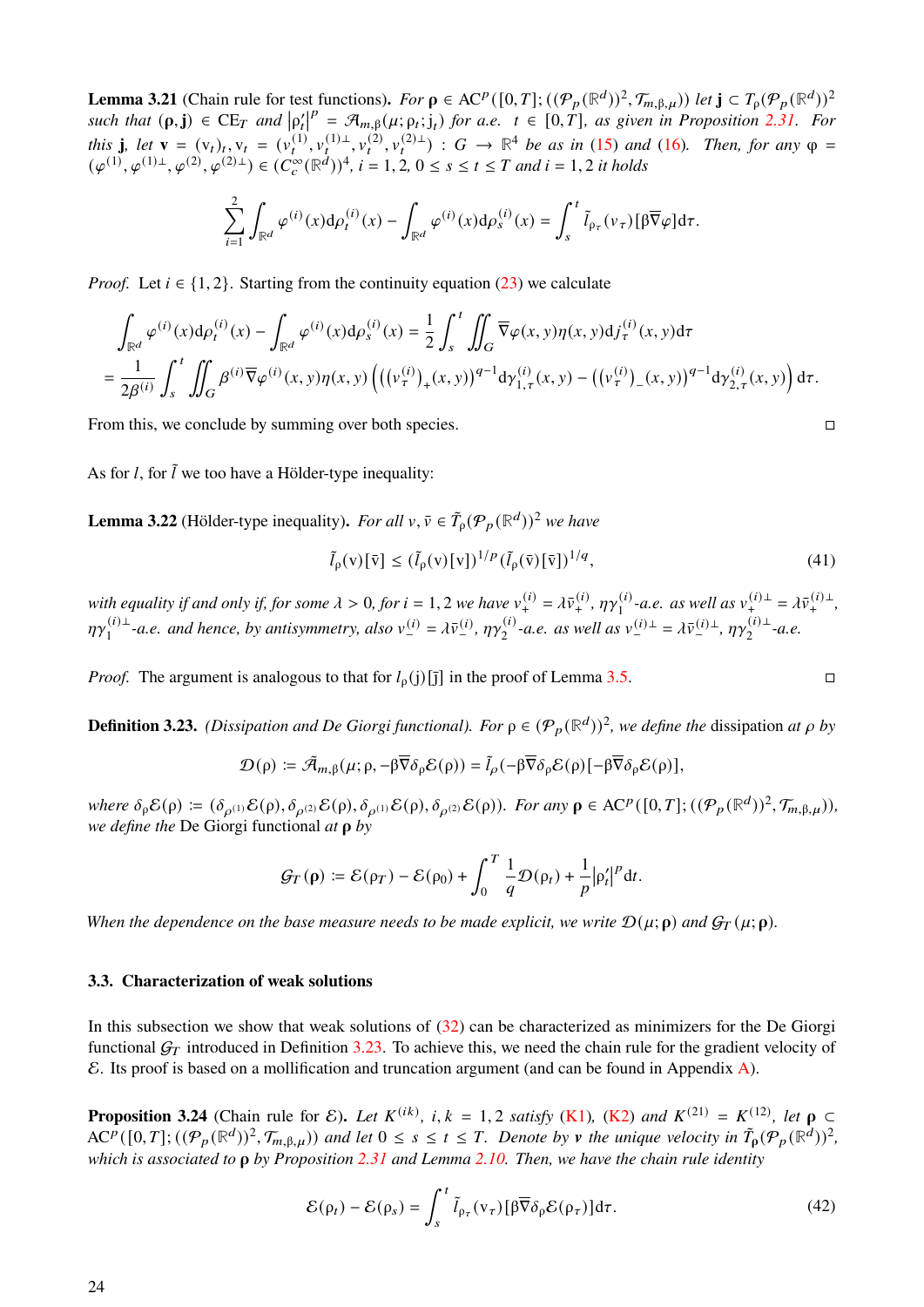Using the chain rule, we infer that  $\mathcal{D}^{1/q}$  is a one-sided strong upper gradient for  $\mathcal{E}$ .

<span id="page-24-0"></span>**Corollary 3.25.** For any curve  $\rho \in AC^p([0,T]; (({\cal P}_p(\mathbb{R}^d))^2, {\cal T}_{m,\beta,\mu}))$  and any  $0 \le s \le t \le T$  we have

$$
\mathcal{E}(\rho_t) - \mathcal{E}(\rho_s) \geq -\int_s^t (\mathcal{D}(\rho_\tau))^{1/q} |\rho_\tau'| d\tau,
$$

*i.e.,* D1/ *is a one-sided strong upper gradient for* E *in the sense of Definition [3.16.](#page-22-1)*

*Proof.* Without loss of generality, assume that  $\int_{s}^{t} (\mathcal{D}(\rho_{\tau}))^{1/q} |\rho_{\tau}'| d\tau < \infty$  as otherwise there is nothing to show. We employ [\(42\)](#page-23-1) from Proposition [3.24](#page-23-2) and apply the Hölder-type inequality from Lemma [3.22.](#page-23-3) For  $0 \leq s \leq t \leq T$ , we have

$$
\mathcal{E}(\rho_t) - \mathcal{E}(\rho_s) = \int_s^t \tilde{l}_{\rho_\tau}(v_\tau) [\beta \overline{\nabla} \delta_\rho \mathcal{E}(\rho_\tau)] d\tau = -\int_s^t \tilde{l}_{\rho_\tau}(v_\tau) [-\beta \overline{\nabla} \delta_\rho \mathcal{E}(\rho_\tau)] d\tau
$$
  
\n
$$
\geq -\int_s^t (\tilde{l}_{\rho_\tau}(v_\tau) [v_\tau])^{1/p} (\tilde{l}_{\rho_\tau}(-\beta \overline{\nabla} \delta_\rho \mathcal{E}(\rho_\tau)) [-\beta \overline{\nabla} \delta_\rho \mathcal{E}(\rho_\tau)])^{1/q} d\tau
$$
  
\n
$$
= -\int_s^t (\tilde{\mathcal{A}}_{m,\beta}(\rho_\tau, v_\tau))^{1/p} (\mathcal{D}(\rho_\tau))^{1/q} d\tau = -\int_s^t |\rho_\tau' | (\mathcal{D}(\rho_\tau))^{1/q} d\tau.
$$

Here, the last two inequalities are provided by  $(40)$  and Proposition [2.31.](#page-14-3)

Now we are ready to identify weak solutions to  $(32)$  as minimizers of  $G_T$ .

<span id="page-24-2"></span>**Theorem 3.26** (Characterization of weak solutions to the nonlocal nonlocal cross-interaction system)**.** *Suppose*  $\mu$  satisfies [\(MB1\)](#page-3-4), [\(MB2\)](#page-3-3) and [\(BC\)](#page-3-2), and the kernels  $K^{(ik)}$  satisfy [\(K1\)](#page-17-1), [\(K2\)](#page-17-0) for i,  $k = 1, 2$  as well as  $K^{(21)} = K^{(12)}$ . A curve  $\rho : [0, T] \to (\mathcal{P}_p(\mathbb{R}^d))^2$  is a weak solution of [\(32\)](#page-16-1) according to Definition [3.1](#page-16-2) if and *only if*  $\rho \in AC^p([0,T];((\overline{\mathcal{P}}_p(\mathbb{R}^d))^2, \mathcal{T}_{m,\beta,\mu}))$  *is a curve of maximal slope for*  $\mathcal E$  *with respect to*  $(D(\rho))^{1/q}$  *in the sense of Definition [3.17,](#page-22-3) i.e., it satisfies*

<span id="page-24-1"></span>
$$
\mathcal{G}_T(\rho) = 0,\tag{43}
$$

*where*  $G_T$  *is the De Giorgi functional given in Definition [3.23.](#page-23-0)* 

*Proof.* Assume that  $\rho$  is a weak solution to [\(32\)](#page-16-1) according to Definition [3.1.](#page-16-2) To construct a weak solution for the continuity equation [\(23\)](#page-10-0), we define the flux **j** by

$$
\begin{aligned} \mathbf{d}{j}_t^{(i)}\mu&=(\beta^{(i)}(\overline{\nabla} \delta_{\rho^{(i)}}\mathcal{E}(\rho))_-)^{q-1}\mathbf{d}\gamma_{1,t}^{(i)}-(\beta^{(i)}(\overline{\nabla} \delta_{\rho^{(i)}}\mathcal{E}(\rho))_+)^{q-1}\mathbf{d}\gamma_{2,t}^{(i)},\\ \mathbf{d}{j}_t^{(i)\perp} &=(\beta^{(i)}(\overline{\nabla} \delta_{\rho^{(i)}}\mathcal{E}(\rho))_-)^{q-1}\mathbf{d}\gamma_{1,t}^{(i)\perp}-(\beta^{(i)}(\overline{\nabla} \delta_{\rho^{(i)}}\mathcal{E}(\rho))_+)^{q-1}\mathbf{d}\gamma_{2,t}^{(i)\perp}, \end{aligned}
$$

for  $i = 1, 2$ . Using the abbreviation  $v_t^{\mathcal{E}, (i)} \coloneqq \beta^{(i)} \overline{\nabla} \delta_{\rho^{(i)}} \mathcal{E}(\rho)$ , we immediately obtain

$$
\int_0^T \mathcal{A}_{m,\beta}(\mu;\rho_t,j_t)dt = \int_0^T \tilde{\mathcal{A}}_{m,\beta}(\mu;\rho_t,v_t^{\mathcal{E}})dt = \int_0^T \mathcal{D}(\rho_t)dt < \infty.
$$

The first two equalities are clear from the definitions. For the finiteness, recall that due to the concavity and finiteness of the mobility m, for any  $B \in \mathcal{B}(G)$  we have the bound

$$
(\gamma_{1,\tau}^{(i)} + \gamma_{1,\tau}^{(i)\perp})(B) \le M(\mu \otimes \mu + \rho^{(i)} \otimes \mu + \mu \otimes \rho^{(i)})(B),
$$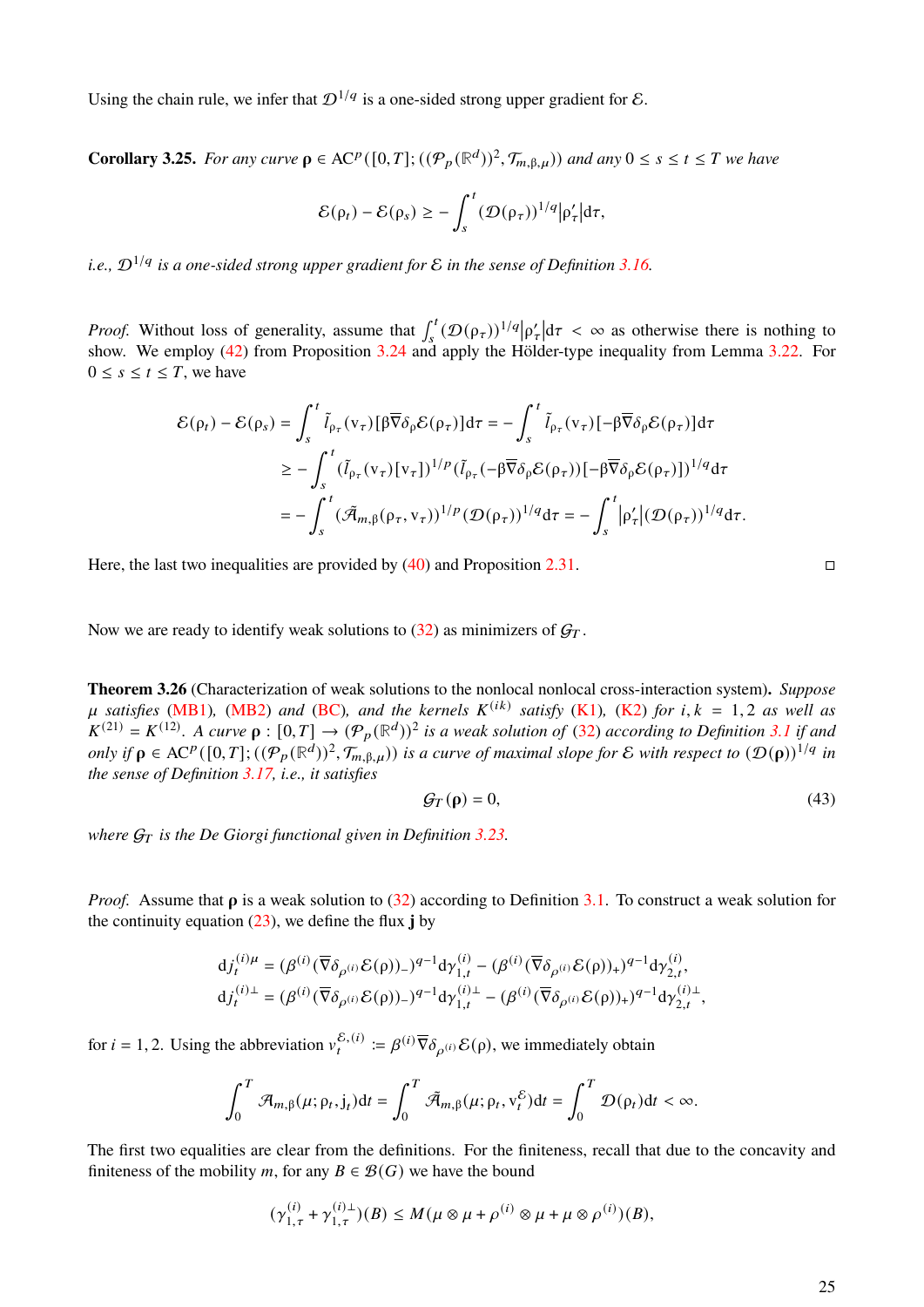where *M* only depends on *m* and *G*. With this, Jensen's inequality,  $(K2)$ ,  $(MB1)$  and  $(MB2)$ , we obtain

$$
\mathcal{D}(\rho_{t}) = \sum_{i=1}^{2} (\beta^{(i)})^{q-1} \Bigg[ \iint_{G} \left( \Bigg( \sum_{k=1}^{2} \overline{\nabla} (K^{(ik)} * \rho_{t}^{(k)}) \Bigg) \Bigg)^{q} \eta \mathrm{d}\gamma_{1,t}^{(i)} + \iint_{G} \left( \Bigg( \sum_{k=1}^{2} \overline{\nabla} (K^{(ik)} * \rho_{t}^{(k)}) \Bigg) \Bigg)^{q} \eta \mathrm{d}\gamma_{1,t}^{(i)\perp} \rightg] \Bigg] \eta \mathrm{d}\gamma_{1,t}^{(i)\perp}
$$
\n
$$
\leq ML_{K}^{q} \sum_{i,k=1}^{2} (\beta^{(i)})^{q-1} \int_{\mathbb{R}^{d}} \iint_{G} (|x - y|^{q} \vee |x - y|^{pq}) \eta(x, y) \mathrm{d}\mu(y) \mathrm{d}\rho_{t}^{(k)}(x) \mathrm{d}(\mu + 2\rho_{t}^{(i)})(z)
$$
\n
$$
\leq ML_{K}^{q} C_{\eta} \sum_{i,k=1}^{2} (\beta^{(i)})^{q-1} \int_{\mathbb{R}^{d}} \int_{\mathbb{R}^{d}} \mathrm{d}\rho_{t}^{(k)}(x) \mathrm{d}(\mu + 2\rho_{t}^{(i)})(z)
$$
\n
$$
= 2(C_{\mu} + 2)((\beta^{(1)})^{q-1} + (\beta^{(2)})^{q-1}) ML_{K}^{q} C_{\eta} < \infty.
$$

By Proposition [2.31,](#page-14-3) this also proves that  $\rho \in AC^p([0, T]; ((\mathcal{P}_p(\mathbb{R}^d))^2, \mathcal{T}_\beta))$  and that  $|\rho'_t|$  $\mathbf{P} \leq \mathcal{D}(\rho_t)$  for a.e.  $t \in [0, T]$ . The latter together with Proposition [3.24](#page-23-2) yields

$$
\mathcal{E}(\rho_t) - \mathcal{E}(\rho_s) = \int_s^t \tilde{l}_{\rho_\tau}(v_\tau^{\mathcal{E}}) [\beta \overline{\nabla} \delta_\rho \mathcal{E}(\rho_\tau)] d\tau = -\int_s^t \tilde{l}_{\rho_\tau}(v_\tau^{\mathcal{E}}) [-\beta \overline{\nabla} \delta_\rho \mathcal{E}(\rho_\tau)] d\tau
$$
  

$$
= -\int_s^t \tilde{l}_{\rho_\tau}(-\beta \overline{\nabla} \delta_\rho \mathcal{E}(\rho_\tau)) [-\beta \overline{\nabla} \delta_\rho \mathcal{E}(\rho_\tau)] d\tau
$$
  

$$
= -\int_s^t \mathcal{D}(\rho_\tau) d\tau \le -\int_s^t \frac{1}{q} \mathcal{D}(\rho_\tau) + \frac{1}{p} |\rho_\tau'|^p d\tau.
$$

Hence, Corollary [3.25](#page-24-0) in conjunction with Remark [3.18](#page-22-4) yields

$$
\mathcal{E}(\rho_t) - \mathcal{E}(\rho_s) + \int_s^t \frac{1}{q} \mathcal{D}(\rho_\tau) + \frac{1}{p} |\rho_\tau'|^p d\tau = 0.
$$

Therefore, the first implication of the theorem follows for the choices  $s = 0$  and  $t = T$  implying  $\mathcal{G}_T(\rho) = 0$ .

To prove the converse implication, now consider  $\rho \in AC^p([0, T]; ((\mathcal{P}_p(\mathbb{R}^d))^2, \mathcal{T}_\beta))$  satisfying [\(43\)](#page-24-1). We verify that  $\rho$  is a weak solution of [\(32\)](#page-16-1) according to Definition [3.1.](#page-16-2) By Proposition [2.31,](#page-14-3) there exists a unique family  $\mathbf{j} \subset T_{\rho}((\mathcal{P}(\mathbb{R}^d))^2)$ , such that  $(\rho, \mathbf{j}) \in \mathrm{CE}_T$ ,  $\int_0^T \mathcal{A}_{m, \beta}^{1/p}$  $\int_{m,\beta}^{1/p} (\rho_t, j_t) dt < \infty$  and  $|\rho'_t|$  $P = \mathcal{A}_{m,\beta}(\rho_t, j_t)$ , for a.e.  $t \in [0, T]$ . Moreover, by Lemma [2.10](#page-6-6) we find a family of antisymmetric measurable vector fields  $\mathbf{v} = (\mathbf{v}^{(1)}, \mathbf{v}^{(1)}\mathbf{\perp}, \mathbf{v}^{(2)}, \mathbf{v}^{(2)}\mathbf{\perp}) : [0, T] \times G \to \mathbb{R}^4$  such that for every  $t \in [0, T]$  and  $i = 1, 2$  we have

$$
dj^{(i)\mu} = (\nu_+^{(i)})^{q-1} d\gamma_1^{(i)} - (\nu_-^{(i)})^{q-1} d\gamma_2^{(i)},
$$
  
\n
$$
dj^{(i)\perp} = (\nu_+^{(i)\perp})^{q-1} d\gamma_1^{(i)\perp} - (\nu_-^{(i)\perp})^{q-1} d\gamma_2^{(i)\perp}.
$$

Employing Proposition [3.24,](#page-23-2) the Hölder-type inequality [\(41\)](#page-23-4), the identity [\(40\)](#page-22-2), Definition [3.23,](#page-23-0) and Young's inequality, we obtain

$$
\mathcal{E}(\rho_T) - \mathcal{E}(\rho_0) = \int_0^T \tilde{l}_{\rho_\tau}(v_\tau) [\beta \overline{\nabla} \delta_\rho \mathcal{E}(\rho_\tau)] d\tau = -\int_s^t \tilde{l}_{\rho_\tau}(v_\tau) [-\beta \overline{\nabla} \delta_\rho \mathcal{E}(\rho_\tau)] d\tau
$$
  
\n
$$
\geq -\int_0^T (\mathcal{A}_{m,\beta}(\rho_\tau,j_\tau))^{1/p} (\mathcal{D}(\rho_\tau))^{1/q} d\tau = -\int_0^T |\rho_\tau'| (\mathcal{D}(\rho_\tau))^{1/q} d\tau
$$
  
\n
$$
\geq -\int_0^T \frac{1}{q} \mathcal{D}(\rho_\tau) + \frac{1}{p} |\rho_\tau'|^p d\tau.
$$

Equation [\(43\)](#page-24-1) implies that the inequalities are actually equalities. By Lemma [3.5,](#page-17-3) equality holds if and only if for  $i = 1, 2$  and a.e.  $t \in [0, T]$  we have

$$
(\nu_t^{(i)})_+ = -\beta^{(i)} \overline{\nabla} \delta_{\rho^{(i)}} \mathcal{E}(\rho_t)_+, \quad \gamma_{1,t}^{(i)}\text{-a.e. on } G, \qquad (\nu_t^{(i)})_- = -\beta^{(i)} \overline{\nabla} \delta_{\rho^{(i)}} \mathcal{E}(\rho_t)_-, \quad \gamma_{2,t}^{(i)}\text{-a.e. on } G,
$$
  

$$
(\nu_t^{(i)\perp})_+ = -\beta^{(i)} \overline{\nabla} \delta_{\rho^{(i)}} \mathcal{E}(\rho_t)_+, \quad \gamma_{1,t}^{(i)\perp}\text{-a.e. on } G, \qquad (\nu_t^{(i)\perp})_- = -\beta^{(i)} \overline{\nabla} \delta_{\rho^{(i)}} \mathcal{E}(\rho_t)_-, \quad \gamma_{2,t}^{(i)\perp}\text{-a.e. on } G
$$

Hence,  $(\rho, j) \in \mathbb{C}E_T$  is a weak solution to [\(32\)](#page-16-1).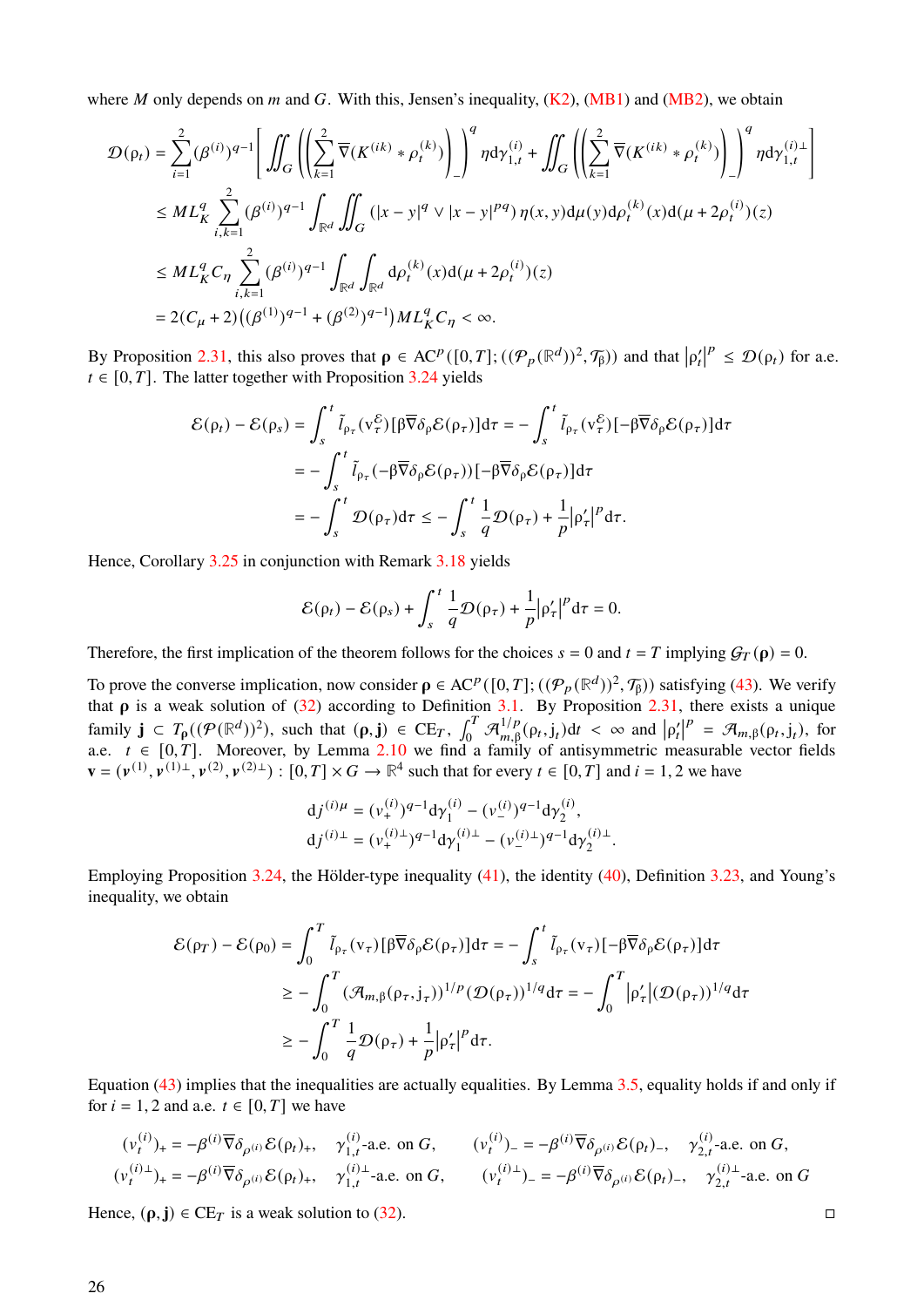## **3.4. Stability and existence of weak solutions**

In this section, we utilize the characterization of weak solutions to [\(32\)](#page-16-1) as minimizers of  $G_T$ , attaining  $G_T = 0$ . To show the existence of minimizers, we employ the direct method of calculus of variations. This way, we will prove the compactness and stability of gradient flows, which we will then utilize to approximate the desired problem by discrete problems. The existence of solutions is easy to show.

<span id="page-26-0"></span>**Lemma 3.27.** Let  $(\mu^n)_{n \in \mathbb{N}} \subset \mathcal{M}^+(\mathbb{R}^d)$  and suppose  $\mu^n \to^* \mu$  for some  $\mu \in \mathcal{M}^+(\mathbb{R}^d)$  as  $n \to \infty$ . Assume *that*  $\mu^n$  and  $\mu$  safisfy [\(MB1\)](#page-3-4), [\(MB2\)](#page-3-3) and [\(BC\)](#page-3-2) uniformly in *n*. For *i*,  $k = 1, 2$ , let  $K^{(ik)}$  satisfy [\(K1\)](#page-17-1), [\(K2\)](#page-17-0) and  $K^{(21)} = K^{(12)}$ . Moreover, let  $(\rho^n)_{n \in \mathbb{N}}$  be a sequence in  $(\mathcal{P}_p(\mathbb{R}^d))^2$ , which satisfies  $\sup_{n \in \mathbb{N}} M_p(\rho^{n,(i)}) < \infty$  and *is such that*  $\rho^n \to \rho$  *for some*  $\rho \in (\mathcal{P}_p(\mathbb{R}^d))^2$ *, as*  $n \to \infty$ *. Then, we have* 

$$
\liminf_{n\to\infty}\mathcal{D}(\mu^n;\rho^n)\geq \mathcal{D}(\mu;\rho).
$$

*Proof.* For every  $n \in \mathbb{N}$  and  $i = 1, 2$ , we define  $u^{n,(i)} \coloneqq \beta^{(i)} \sum_{k=1}^2 \overline{\nabla}(K^{(ik)} * \rho^{n,(k)})$  and  $u^{(i)} \coloneqq \beta^{(i)} \sum_{k=1}^2 \overline{\nabla}(K^{(ik)} * \rho^{n,(k)})$  $(\rho^{(k)})$ . Further, we define the convex and continuous map  $f : \mathbb{R} \to \mathbb{R}$ ,  $r \mapsto (r-)^q$  and note that we have

$$
\mathcal{D}(\mu^n; \rho^n) = \sum_{i=1}^2 \frac{1}{\beta^{(i)}} \iint_G f(u^{n,(i)}) \eta d(\gamma_1^{n,(i)} + \gamma_1^{n,(i)\perp}),
$$
  

$$
\mathcal{D}(\mu; \rho) = \sum_{i=1}^2 \frac{1}{\beta^{(i)}} \iint_G f(u^{(i)}) \eta d(\gamma_1^{(i)} + \gamma_1^{(i)\perp}),
$$

where  $\gamma_k^{(i)}$  $\chi_k^{(i)}$  and  $\gamma_k^{(i) \perp}$  $a_{k}^{(t)}$  are as in Lemma [2.8](#page-6-1) and Remark [2.9.](#page-6-7) We want to employ [\[3,](#page-34-9) Theorem 5.4.4 (ii)] to prove the desired inequality. To this end, we observe that  $u^{(i)} \in L^q(\eta \gamma_1^{(i)})$  $\binom{n}{1}$  and  $u^{n,(i)} \in L^q(\eta \gamma_1^{n,(i)})$  $\binom{n,(i)}{1}$ . Indeed, [\(K2\)](#page-17-0), [\(MB1\)](#page-3-4) and [\(MB2\)](#page-3-3) and the bound

$$
(\gamma_1^{n,(i)} + \gamma_1^{n,(i)\perp})(B) \le M(\mu \otimes \mu + \rho^{n,(i)} \otimes \mu + \mu \otimes \rho^{n,(i)})(B) \quad \forall B \in \mathcal{B}(G),
$$

from Lemma [2.14](#page-8-0) imply

$$
\iint_{G} \left| u^{n,(i)}(x,y) \right|^{q} \eta(x,y) \mathrm{d} \gamma_{1}^{n,(i)}(x,y)
$$
\n
$$
= \left( \beta^{(i)} \right)^{q} \iint_{G} \left| \sum_{k=1}^{2} K^{(ik)} * \rho^{n,(k)}(y) - K^{(ik)} * \rho^{n,(k)}(x) \right|^{q} \eta(x,y) \mathrm{d}(\gamma_{1}^{n,(i)} + \gamma_{1}^{n,(i)\perp})(x,y)
$$
\n
$$
\leq 2M(C_{\mu} + 2) \left( \beta^{(i)} \right)^{q} L_{K}^{q} C_{\eta}.
$$

Now, let  $\varphi \in C_c^{\infty}(G)$ . We find for  $i = 1, 2$ :

$$
\left(\beta^{(i)}\right)^{-q} \iint_G u^{n,(i)}(x,y)\varphi(x,y)\eta(x,y)d(\gamma_1^{n,(i)} + \gamma_1^{n,(i)\perp})(x,y)
$$
\n
$$
= \sum_{k=1}^2 \iint_G \int_{\mathbb{R}^d} \left(K^{(ik)}(y,z) - K^{(ik)}(x,z)\right) d\rho^{n,(k)}(z)\varphi(x,y)\eta(x,y)d(\gamma_1^{n,(i)} + \gamma_1^{n,(i)\perp})(x,y)
$$
\n
$$
= \sum_{k=1}^2 \iint_{\text{supp }\varphi} \int_{\mathbb{R}^d \cap B_R} \left(K^{(ik)}(y,z) - K^{(ik)}(x,z)\right) d\rho^{n,(k)}(z)\varphi(x,y)\eta(x,y)d(\gamma_1^{n,(i)} + \gamma_1^{n,(i)\perp})(x,y)
$$
\n
$$
+ \sum_{k=1}^2 \iint_{\text{supp }\varphi} \int_{\mathbb{R}^d \setminus B_R} \left(K^{(ik)}(y,z) - K^{(ik)}(x,z)\right) d\rho^{n,(k)}(z)\varphi(x,y)\eta(x,y)d(\gamma_1^{n,(i)} + \gamma_1^{n,(i)\perp})(x,y).
$$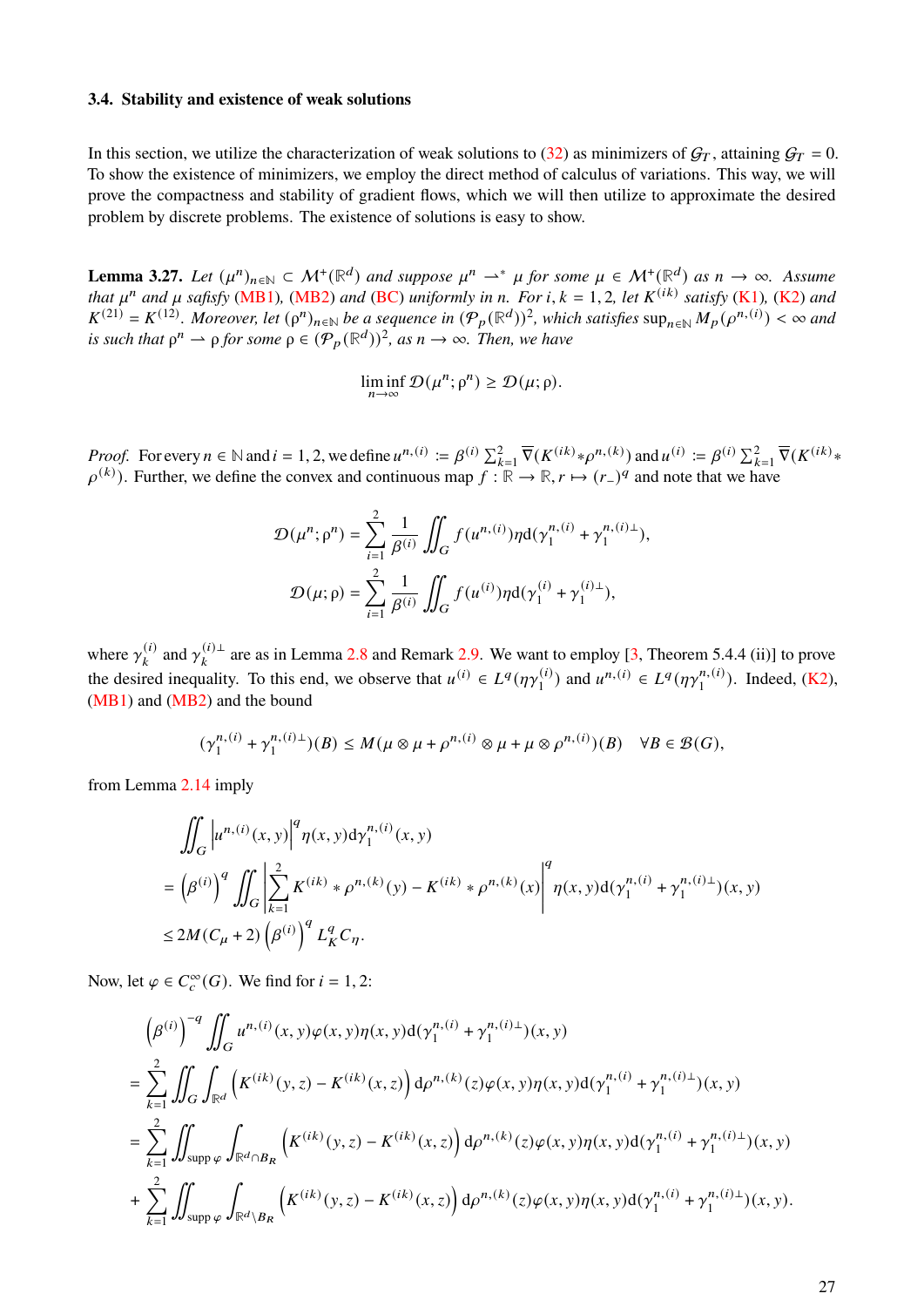The terms which are integrated over  $\mathbb{R}^d \setminus B_R$  vanish as  $R \to \infty$  since  $\rho^{n,(k)}(\mathbb{R}^d \setminus B_R) \xrightarrow{R \to \infty} 0$  by Prokhorov's Theorem.  $(K2)$  together with  $(MB1)$  and  $(MB2)$  yields

$$
\left| \iint_{\text{supp }\varphi} \int_{\mathbb{R}^d \backslash B_R} \left( K^{(ik)}(y, z) - K^{(ik)}(x, z) \right) \varphi(x, y) \eta(x, y) d(\rho^{n, (k)} \otimes (\gamma_1^{n, (i)} + \gamma_1^{n, (i) \perp})) (z, x, y) \right|
$$
  
\n
$$
\leq ML_K \|\varphi\|_{\infty} \rho^{n, (k)}(\mathbb{R}^d \setminus B_R) \iint_{\text{supp }\varphi} (|x - y| \vee |x - y|^p) \eta(x, y) d(\mu + 2\rho^{n, (i)})(x) d\mu^n(y)
$$
  
\n
$$
\leq \frac{(C_\mu + 2)ML_K C_\eta \|\varphi\|_{\infty} \rho^{n, (k)}(\mathbb{R}^d \setminus B_R)}{\inf_{\text{supp }\varphi} (|x - y|^{q/p} \vee |x - y|^q)}.
$$

By [\(W\)](#page-3-1) and [\(K2\)](#page-17-0), the function  $(z, y, x) \mapsto (K(y, z) - K(x, z))\varphi(x, y)\eta(x, y)$  is continuous and bounded on  $(\mathbb{R}^d \cap B_R) \times G$ . On the other hand we have  $\rho^{n,(k)} \otimes (\gamma_1^{n,(i)})$  $\gamma_1^{(i)} + \gamma_1^{(i)}$  $\hat{\rho}_1^{(i)}(i) \stackrel{\leftarrow}{\rightarrow} \rho^{(k)} \otimes (\gamma_1^{(i)})$  $\gamma_1^{(i)} + \gamma_1^{(i)\perp}$  $\mathcal{P}(\mathbb{R}^d) \times \mathcal{M}^+(G)$ for  $i, k = 1, 2$ . Therefore, for any  $R > 0$  and  $i, k = 1, 2$ , we obtain

$$
\lim_{n \to \infty} \iint_{\text{supp }\varphi} \int_{\mathbb{R}^d \cap B_R} \left( K^{(ik)}(y, z) - K^{(ik)}(x, z) \right) \varphi(x, y) \eta(x, y) d(\rho^{n, (k)} \otimes (\gamma_1^{n, (i)} + \gamma_1^{n, (i)\perp})) (z, x, y)
$$
\n
$$
= \iint_{\text{supp }\varphi} \int_{\mathbb{R}^d \cap B_R} \left( K^{(ik)}(y, z) - K^{(ik)}(x, z) \right) \varphi(x, y) \eta(x, y) d(\rho^{(k)} \otimes (\gamma_1^{(i)} + \gamma_1^{(i)\perp})) (z, x, y).
$$

Letting  $R \to \infty$ , we obtain

$$
\lim_{n\to\infty}\iint_G u^{n,(i)}\varphi\eta\mathrm{d}(\gamma_1^{n,(i)}+\gamma_1^{n,(i)\perp})=\iint_G u^{(i)}\varphi\eta\mathrm{d}(\gamma_1^{(i)}+\gamma_1^{(i)\perp}).
$$

Therefore,  $u^{n,(i)}$  converges weakly to  $u^{(i)}$  in the sense of [\[3,](#page-34-9) Definition 5.4.3]. This allows the application of [3, Theorem 5.4.4 (ii)] to conclude

$$
\liminf_{n \to \infty} \mathcal{D}(\mu^n; \rho^n) = \liminf_{n \to \infty} \sum_{i=1}^2 \frac{1}{\beta^{(i)}} \iint_G f(u^{n,(i)}) \eta d(\gamma_1^{n,(i)} + \gamma_1^{n,(i)\perp})
$$
  

$$
\geq \sum_{i=1}^2 \frac{1}{\beta^{(i)}} \iint_G f(u^{(i)}) \eta d(\gamma_1^{(i)} + \gamma_1^{(i)\perp}) = \mathcal{D}(\mu; \rho),
$$

which finishes the proof.  $\Box$ 

<span id="page-27-0"></span>**Lemma 3.28** (Compactness and lower semicontinuity of the De Giorgi functional). Let  $(\mu^n)_{n \in \mathbb{N}} \subset \mathcal{M}^+(\mathbb{R}^d)$ and suppose  $\mu^n \rightharpoonup^* \mu$  for some  $\mu \in \mathcal{M}^+(\mathbb{R}^d)$  as  $n \to \infty$ . Assume that  $\mu^n$  and  $\mu$  safisfy [\(MB1\)](#page-3-4), [\(MB2\)](#page-3-3) and [\(BC\)](#page-3-2) *uniformly in n. For i, k* = 1, 2, let  $K^{(ik)}$  satisfy [\(K1\)](#page-17-1), [\(K2\)](#page-17-0) and  $K^{(21)} = K^{(12)}$ . Moreover, let  $(\rho^n)_{n \in \mathbb{N}}$ *be such that*  $\rho^n \in AC^p([0,T];((\mathcal{P}_p(\mathbb{R}^d))^2, \mathcal{T}_{m,\beta,\mu^n}))$ , for all  $n \in \mathbb{N}$  with  $\sup_{n \in \mathbb{N}} M_p(\rho_0^{n,(i)})$  ${n,(i) \choose 0} < \infty$  for  $i = 1, 2$  $and \sup_{n\in\mathbb{N}} G_T(\mu^n; \rho^n) < \infty$ . Then, there exists  $\rho \in AC^p([0,T]; (({\cal P}_p(\mathbb{R}^d))^2, {\cal T}_{m,\beta,\mu}))$  such that up to a  $subsequence we have  $\rho_t^n \to \rho_t$  as  $n \to \infty$  for all  $t \in [0, T]$  and it holds$ 

$$
\liminf_{n\to\infty} \mathcal{G}_T(\mu^n; \rho^n) \geq \mathcal{G}_T(\mu; \rho).
$$

*Proof.* Let  $n \in \mathbb{N}$ . Recall

$$
\mathcal{G}_T(\mu^n; \rho^n) = \mathcal{E}(\rho^n_T) - \mathcal{E}(\rho^n_0) + \int_0^T \frac{1}{q} \mathcal{D}(\mu^n; \rho^n_t) + \frac{1}{p} |(\rho^n_t)'|_{\mathcal{T}_{m, \beta, \mu^n}}^p dt,
$$

where the metric derivative of  $\rho_t^n$  is taken with respect to  $\mathcal{T}_{m,\beta,\mu^n}$ . Since the domain of E is all of  $(\mathcal{P}_p(\mathbb{R}^d))^2$ and D is nonnegative, the bound  $\sup_{n \in \mathbb{N}} \mathcal{G}_T(\mu^n; \rho^n) < \infty$  ensures that

$$
\sup_{n\in\mathbb{N}}\int_0^T\big|(\rho_t^n)'\big|_{\mathcal{T}_{m,\beta,\mu^n}}^pdt<\infty.
$$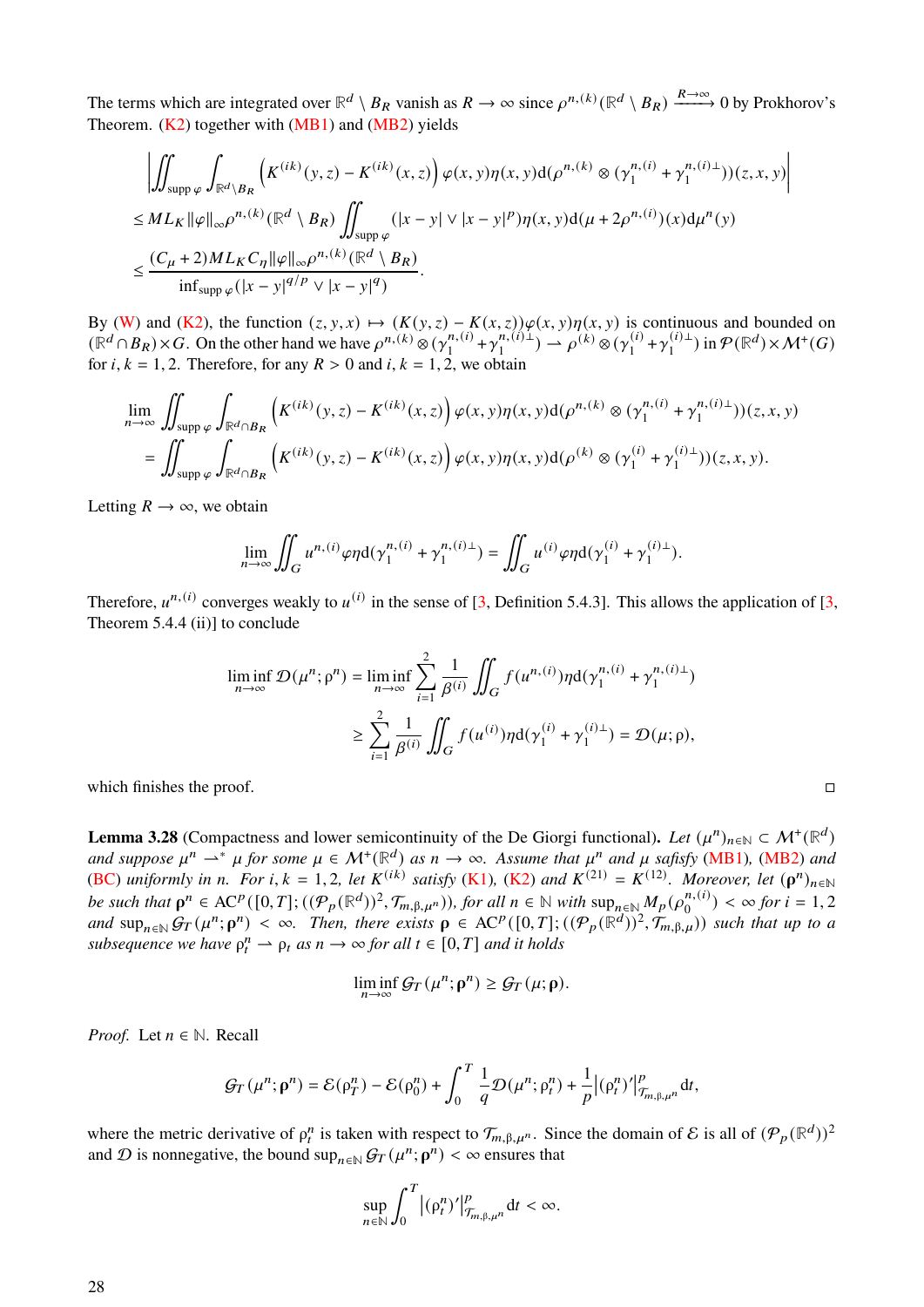Since for any *n* we have  $\rho^n \in AC^p([0,T]; ((\mathcal{P}_p(\mathbb{R}^d))^2, \mathcal{T}_{m,\beta,\mu^n}))$ , Proposition [2.31](#page-14-3) yields the existence of a unique flux  $\mathbf{j}^n$  such that  $(\mathbf{p}^n, \mathbf{j}^n) \in \text{CE}_T$  and  $|(\mathbf{p}_t^n)'|$  $\frac{1}{p}$  $T_{\pi_{n},\beta,\mu^n} = \mathcal{A}_{m,\beta}(\mu^n; \rho_t^n, j_t^n)$  for a.e.  $t \in [0,T]$ . We therefore obtain

$$
\sup_{n\in\mathbb{N}}\int_0^t\mathcal{A}_{m,\beta}(\mu^n;\rho_t^n,j_t^n)\mathrm{d}t=\sup_{n\in\mathbb{N}}\int_0^T\big|\big(\rho_t^n\big)'\big|_{\mathcal{T}_{m,\beta,\mu^n}}^p\mathrm{d}t<\infty.
$$

Thus, by Proposition [2.22,](#page-11-1) there exists  $(\rho, j) \in \mathbb{C}E_T$  such that, up to subsequences,  $\rho_t^n \rightharpoonup \rho_t$  and  $j_t^n \rightharpoonup^* j_t$  as  $n \to \infty$  for a.e.  $t \in [0, T]$ , and we have

$$
\int_0^t \mathcal{A}_{m,\beta}(\mu;\rho_t,j_t)dt \leq \liminf_{n\to\infty} \int_0^t \mathcal{A}_{m,\beta}(\mu^n;\rho_t^n,j_t^n)dt < \infty.
$$

Hence, Proposition [2.31](#page-14-3) implies that  $\rho \in AC^p([0, T]; (({\cal P}_p(\mathbb{R}^d))^2, {\cal T}_{m, \beta, \mu}))$  and  $|\rho'_t|$  $\overline{v}$  $\frac{p}{\tau_{m,\beta,\mu}} \leq \mathcal{A}_{m,\beta}(\mu; \rho_t, j_t)$  for a.e.  $t \in [0, T]$ , which now yields

<span id="page-28-0"></span>
$$
\int_0^T \left| \rho'_t \right|_{\mathcal{T}_{m,\beta,\mu}}^p dt \le \liminf_{n \to \infty} \int_0^T \left| (\rho_t^n)' \right|_{\mathcal{T}_{m,\beta,\mu}^p}^p dt. \tag{44}
$$

By Proposition [3.3,](#page-17-4) we have that the  $\mathcal E$  is narrowly continuous, i.e.

<span id="page-28-1"></span>
$$
\lim_{n \to \infty} \mathcal{E}(\rho_0^n) = \mathcal{E}(\rho_0) \text{ and } \lim_{n \to \infty} \mathcal{E}(\rho_T^n) = \mathcal{E}(\rho_T). \tag{45}
$$

Lastly, Fatou's lemma and the narrow lower semicontinuity of  $D$ , shown in Lemma [3.27,](#page-26-0) give us

<span id="page-28-2"></span>
$$
\int_0^T \mathcal{D}(\mu; \rho_t) dt \le \int_0^T \liminf_{n \to \infty} \mathcal{D}(\mu^n; \rho_t^n) dt \le \liminf_{n \to \infty} \int_0^T \mathcal{D}(\mu^n; \rho_t^n) dt. \tag{46}
$$

Combining  $(44)$ ,  $(45)$  and  $(46)$ , we finally obtain

$$
\mathcal{G}_T(\mu; \mathbf{p}) = \mathcal{E}(\rho_T) - \mathcal{E}(\rho_0) + \int_0^T \frac{1}{q} \mathcal{D}(\mu; \rho_t) + \frac{1}{p} \left| \rho'_t \right|_{\mathcal{T}_{m, \beta, \mu}}^p dt \le \liminf_{n \to \infty} \mathcal{G}_T(\mu^n; \mathbf{p}^n),
$$
\nwhich finishes he proof.

<span id="page-28-4"></span>**Theorem 3.29** (Closedness of the Null Space of the DeGiorgi Functional). Let  $(\mu^n)_{n \in \mathbb{N}} \subset \mathcal{M}^+(\mathbb{R}^d)$  and suppose  $\mu^n \rightharpoonup^* \mu$  for some  $\mu \in \mathcal{M}^+(\mathbb{R}^d)$  as  $n \to \infty$ . Assume that  $\mu^n$  and  $\mu$  safisfy [\(MB1\)](#page-3-4), [\(MB2\)](#page-3-3) and [\(BC\)](#page-3-2) uniformly  $\int$ *in n.* For *i*,  $k = 1, 2$  *let*  $K^{(ik)}$  *satisfy* (**K**1), (**K**2) *and*  $K^{(21)} = K^{(12)}$ *. Let*  $\rho^n$  *be a gradient flow of*  $\mathcal E$  *with respection*. *to*  $\mu^n$  *for all*  $n \in \mathbb{N}$ *, i.e.* 

$$
\mathcal{G}_T(\mu^n; \mathbf{p}^n) = 0, \quad \text{for all } n \in \mathbb{N}.
$$

*Additionally, assume*  $\sup_{n \in \mathbb{N}} M_p(\rho_0^{n,(i)})$  $\phi_0^{(n,(i)}) < \infty$  for  $i = 1, 2$  and  $\rho_t^n \rightharpoonup \rho_t$  for all  $t \in [0, T]$  for some  $\rho \subset (\mathcal{P}_p(\mathbb{R}^d))^2$  $as n \to \infty$ . Then,  $\rho \in AC^p([0,T]; ((\mathcal{P}_p(\mathbb{R}^d))^2, \mathcal{T}_{m,\beta,\mu}))$  *is a gradient flow of*  $\mathcal E$  *with respect to*  $\mu$ *, i.e.* 

<span id="page-28-3"></span>
$$
\mathcal{G}_T(\mu;\mathbf{\rho})=0.
$$

*Proof.* By Lemma [3.28,](#page-27-0) we immediately obtain that  $\rho \in AC^p([0,T]; ((\mathcal{P}_p(\mathbb{R}^d))^2, \mathcal{T}_{m,\beta,\mu}))$  and that, up to a subsequence, we have

$$
\liminf_{n\to\infty} \mathcal{G}_T(\mu^n; \rho^n) \geq \mathcal{G}_T(\mu; \rho).
$$

Finally, since  $\mathcal{G}_T(\mu; \rho) \ge 0$ , Young's inequality and Corollary [3.25](#page-24-0) yield  $\mathcal{G}_T(\mu; \rho) = 0$ .

**Theorem 3.30** (Existence of weak solutions). Let m satisfy assumption [\(A\)](#page-15-1) from Proposition [2.35](#page-15-2) and for  $i, k = 1, 2$ , let  $K^{(ik)}$  satisfy [\(K1\)](#page-17-1), [\(K2\)](#page-17-0) and  $K^{(21)} = K^{(12)}$ . Suppose that  $\mu \in \mathcal{M}^+(\mathbb{R}^d)$  satisfies [\(MB1\)](#page-3-4) and [\(BC\)](#page-3-2). Assume further that there exists  $C'_n > 0$  such that we have

<span id="page-28-5"></span>
$$
\sup_{(x,y)\in G\cap\text{supp}\,\mu\otimes\mu} (|x-y|^q \vee |x-y|^{pq})\,\eta(x,y) \le C'_\eta. \tag{MB2'}
$$

Let  $\varrho_0 \in (\mathcal{P}_p(\mathbb{R}^d))^2$  be  $\mu$ -absolutely continuous. Then, there exists a weakly continuous curve  $\rho : [0, T] \to$  $(\mathcal{P}_p(\mathbb{R}^d))^2$  *s.t.* supp  $\rho_t \subseteq$  supp  $\mu$  for all  $t \in [0,T]$ , which is a weak solution of [\(32\)](#page-16-1) and satisfies the initial *condition*  $\rho_0 = \rho_0$ *.*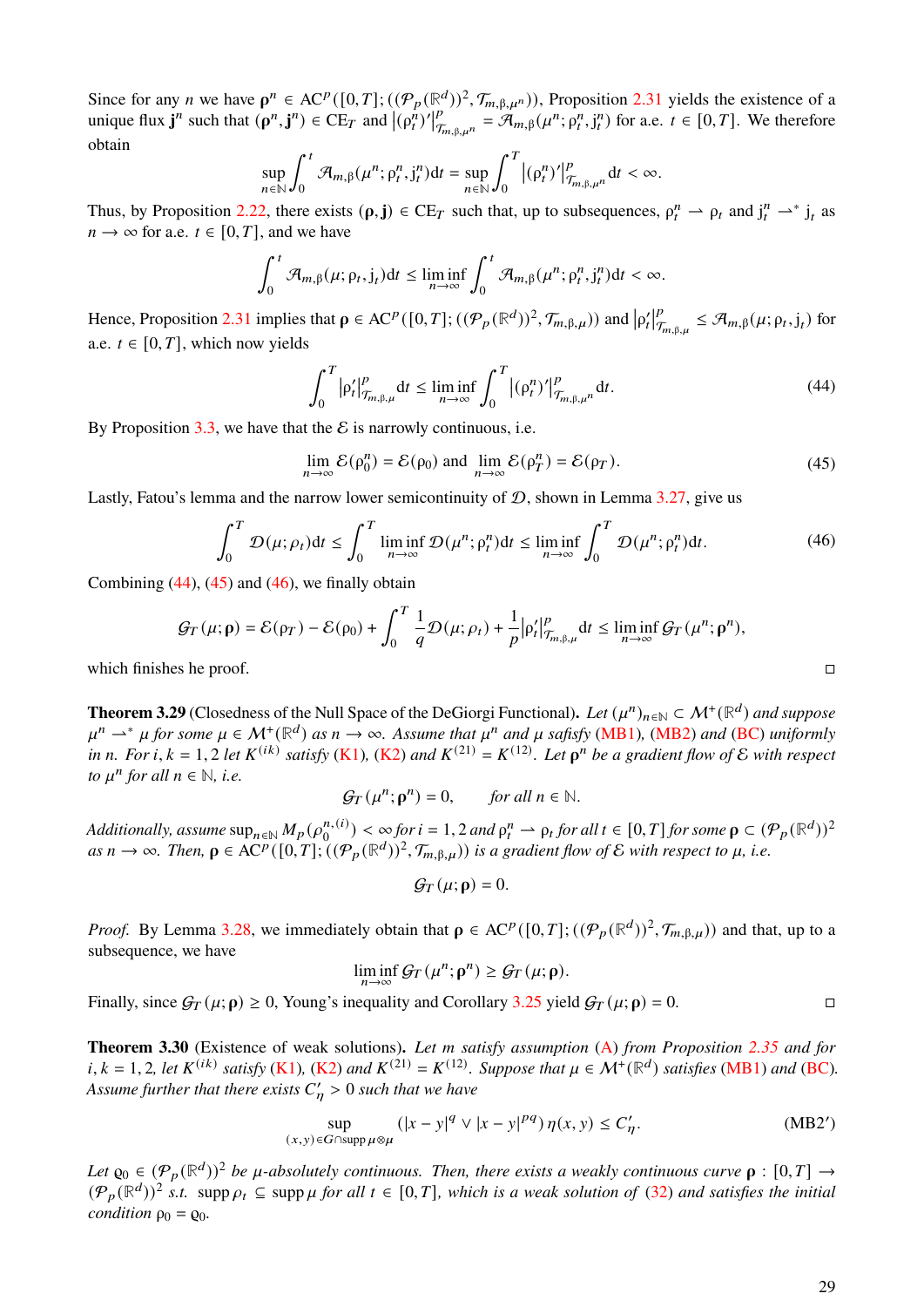*Proof.* Let  $(\mu^n)_{n \in \mathbb{N}} \subset \mathcal{M}^+(\mathbb{R}^d)$  be a sequence of atomic measures with finitely many atoms that narrowly converges to  $\mu$ . This means every  $\mu^n$  is of the form

$$
\mu^n = \sum_{l=1}^{N_n} \mu_l^n \delta_{x_l^n},\tag{47}
$$

for some  $N_n \in \mathbb{N}$ ,  $\mu_l^n \in \mathbb{R} \setminus \{0\}$  and  $x_l^n \in \mathbb{R}^d$ . We further assume, without loss of generality, for any  $n \in \mathbb{N}$  that  $\mu^{n}(\mathbb{R}^{d}) \leq \mu(\mathbb{R}^{d})$  and supp  $\mu^{n} \subset \text{supp }\mu$ .

Since every  $\mu^n$  consists of finitely many atoms and their limit  $\mu$  satisfies [\(BC\)](#page-3-2), the family  $(\mu^n)_{n \in \mathbb{N}}$  satisfies (BC) uniformly in *n*. Indeed, as  $\mu^n \to \mu$ , for any  $\varepsilon > 0$  and  $N \in \mathbb{N}$ , there exists  $\tilde{\varepsilon} = \tilde{\varepsilon}(\varepsilon, N) > 0$  s.t.  $\tilde{\varepsilon} \to 0$  when  $\varepsilon \to 0$  and  $N \to \infty$  and s.t. we have

$$
\sup_{n\geq N} \sup_{x\in\mathbb{R}^d} \int_{B_{\varepsilon}(x)\setminus\{x\}} |x-y|^q \eta(x,y) d\mu^n(y)
$$
\n
$$
\leq \sup_{x\in\mathbb{R}^d} \left( \sup_{n\geq N} \int_{B_{\varepsilon}(x)\setminus\{x\}} |x-y|^q \eta(x,y) |d\mu^n - d\mu|(y) + \int_{B_{\varepsilon}(x)\setminus\{x\}} |x-y|^q \eta(x,y) d\mu(y) \right)
$$
\n
$$
\leq \tilde{\varepsilon} + \sup_{x\in\mathbb{R}^d} \int_{B_{\varepsilon}(x)\setminus\{x\}} |x-y|^q \eta(x,y) d\mu(y).
$$

On the other hand, since all the  $\mu^n$  consist of only finitely many atoms, for any  $\varepsilon > 0$  there exists  $N = N(\varepsilon) \in \mathbb{N}$ such that  $N \to \infty$  when  $\varepsilon \to 0$  and such that we have

$$
\sup_{n < N} \sup_{x \in \mathbb{R}^d} \int_{B_{\varepsilon}(x) \setminus \{x\}} |x - y|^q \eta(x, y) \mathrm{d} \mu^n(y) = 0.
$$

Thus, choosing  $N(\varepsilon)$  and  $\tilde{\varepsilon}(\varepsilon, N(\varepsilon))$  as above, letting  $\varepsilon \to 0$  and using the fact that  $\mu$  satisfies [\(BC\)](#page-3-2), we obtain

$$
\lim_{\varepsilon \to 0} \sup_{n \in \mathbb{N}} \sup_{x \in \mathbb{R}^d} \int_{B_{\varepsilon}(x) \setminus \{x\}} |x - y|^q \eta(x, y) \mathrm{d} \mu^n(y) = 0.
$$

Next, denote by  $\tilde{\mu}^n$  the normalization of  $\mu^n$ , i.e.

$$
\tilde{\mu}^n = \frac{\mu(\mathbb{R}^d)}{\mu^n(\mathbb{R}^d)} \mu^n,
$$

and let  $\pi^n$  be an optimal transportation plan between  $\mu$  and  $\tilde{\mu}^n$  for the quadratic cost. Since we have  $\tilde{\mu}^n \to \mu$ narrowly, we have  $\pi^n \rightharpoonup (id \times id)_\# \mu$  narrowly. For  $i = 1, 2$  let  $\tilde{\varrho}_0^{(i)}$  $\varrho_0^{(i)}$  be the density of  $\varrho_0^{(i)}$  $v_0^{(t)}$  with respect to  $\mu$  and let  $\varrho_0^{n,(i)}$  $n_i^{(i)}$  be the second marginal of  $(\tilde{\varrho}_0^{(i)})$  $(0, 0) \times \mathbb{1} \times \mathbb{1} \times \mathbb{1}$ , i.e., for any  $B \in \mathcal{B}(\mathbb{R}^d)$ , we have  $\varrho_0^{n,(i)}$  $\binom{n,(i)}{0}(B) =$  $\int_{\mathbb{R}^d\times B} \tilde{\varrho}^{(i)}_0$  $\int_0^{(i)} (x) d\pi^n(x, y)$ . Then, by construction, for any  $n \in \mathbb{N}$  and  $i = 1, 2$ , we find  $\varrho_0^{n,(i)}$  $_{0}^{n,(i)}(\mathbb{R}^{d})=\varrho_{0}^{(i)}$  $\binom{(i)}{0}$  ( $\mathbb{R}^d$ ) and  $\varrho_0^{n,(i)} \ll \mu^n$ . Also, by the convergence of  $\pi^n$  and the fact that  $(\tilde{\varrho}_0^{(i)})$  $\binom{i}{0}$  × 1) $\pi^n$  is a transport plan between  $\varrho_0^{(i)}$  $\binom{0}{0}$  and  $\varrho^{n,(i)}_o$  $\varrho_0^{n,(i)}$ , we find that  $\varrho_0^{n,(i)} \rightharpoonup \varrho_0^{(i)}$  $\begin{bmatrix} 0 & 0 \\ 0 & \end{bmatrix}$  for  $i = 1, 2$  as  $n \to \infty$ . By [\(MB2](#page-28-3)'), for all  $n \in \mathbb{N}$ , we obtain the bound

$$
\mu-\text{ess}\sup_{x\in\mathbb{R}^d}\int_{\mathbb{R}^d}(|x-y|^q\vee|x-y|^{pq})\,\eta(x,y)\mathrm{d}\mu^n(y)\leq C'_\eta\mu^n(\mathbb{R}^d)\leq C'_\eta\mu(\mathbb{R}^d).
$$

Since, by construction,  $\varrho_0^{n,(i)} \ll \mu^n$ , we have supp  $\varrho_0^{n,(i)}$  $\mu^{(n)}_0 \subset \text{supp }\mu^n \subset \text{supp }\mu.$  By Proposition [2.35,](#page-15-2) the nested support is preserved in time for any  $\rho^n \in A\mathcal{C}^p([0,T];((\mathcal{P}_p(\mathbb{R}^d))^2,\mathcal{T}_{m,\beta,\mu}))$  with  $\rho_0^{n,(i)}$  $n_0^{(i)} = \varrho_0^{(i)}$  $\binom{n,(l)}{0}$ , i.e., we have  $\sup p \rho_t^{n,(i)} \subset \sup p \mu^n \subset \sup p \mu$  for any  $t \in [0, T]$  and any  $n \in \mathbb{N}$ . Therefore, [\(MB2](#page-28-3)') can be used to replace [\(MB2\)](#page-3-3) uniformly in  $n$ , when employing Lemma [3.28](#page-27-0) and Theorem [3.29](#page-28-4) later in this proof. Further note that  $\{\mu^n\}_n$  satisfy [\(MB1\)](#page-3-4) uniformly in *n*, since  $\mu$  satisfies (MB1). These considerations now allow us to construct curves  $\rho^n \in AC^p([0,T]; ((\mathcal{P}_p(\mathbb{R}^d))^2, \mathcal{T}_{m,\beta,\mu}))$ , which are gradient flows and converge to a gradient flow  $\rho$ . Indeed, since any  $\mu^n$  is a counting measure, we have  $\rho_t^{n,(i)} \ll \mu^n$  for any  $i = 1, 2, t \in [0, T]$ , and  $n \in \mathbb{N}$ . Thus, we can write

<span id="page-29-0"></span>
$$
\rho_t^{n,(i)} = \sum_{\nu=1}^{N_n} \rho_\nu^{n,(i)}(t) \mu_\nu^n \delta_{x_\nu^n},
$$
\n(48)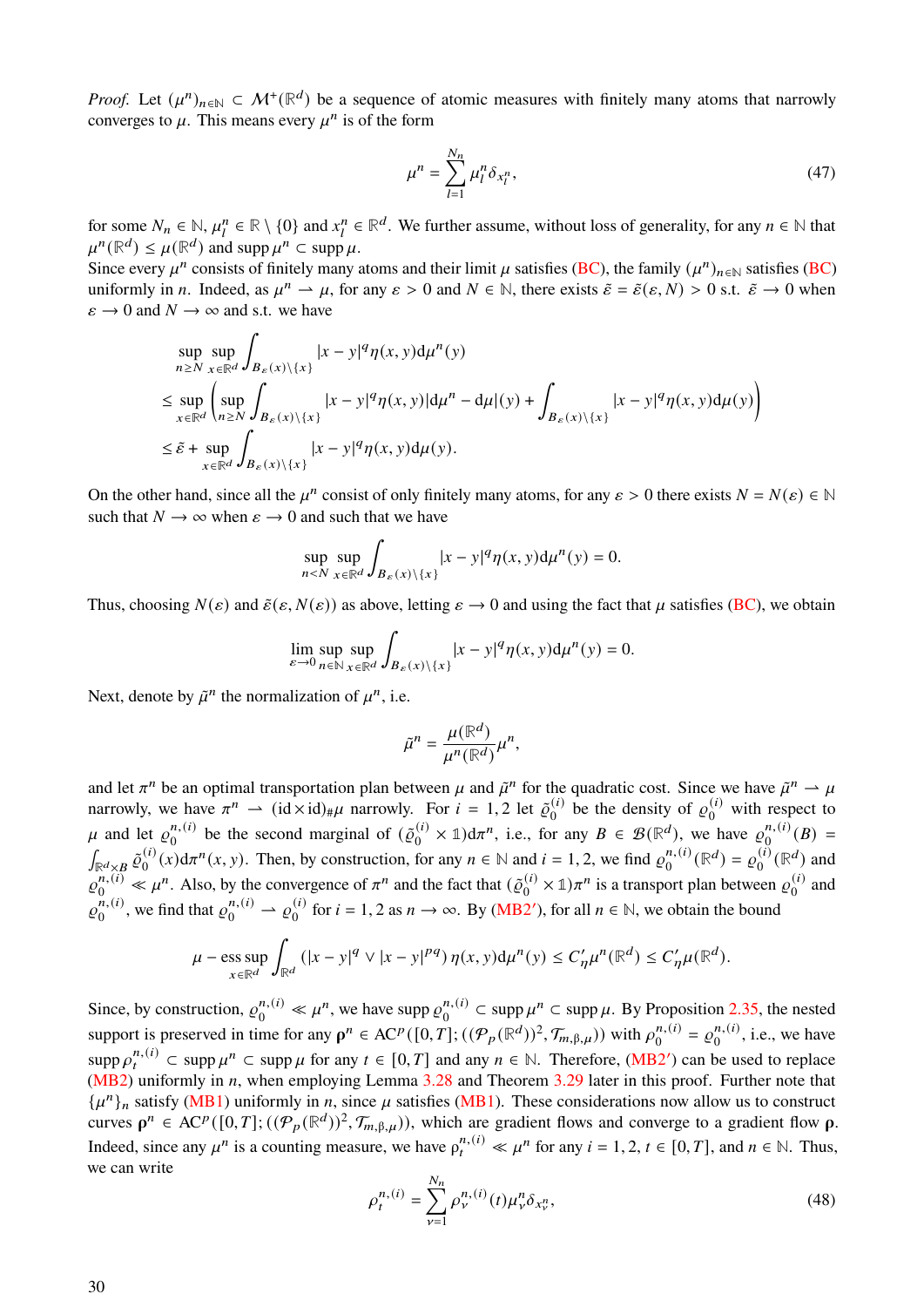for suitable functions  $\rho_{\nu}^{n,(i)} : [0,T] \to \mathbb{R}$  and the points  $x_{\nu}^{n} \in \mathbb{R}^{d}$  from [\(47\)](#page-28-5). Now, let  $\varphi_{\nu}^{n} \in C_c^{\infty}(\mathbb{R}^{d})$ ,  $v \in \{1, ..., N_n\}$  satisfy  $\varphi^n_{v}(x^n) \neq 0$  and  $\varphi^n_{v}(x^n) = 0$  for  $x_k \neq v$ . Then, inserting [\(47\)](#page-28-5) and [\(48\)](#page-29-0) into Equation [\(33\)](#page-16-3), we find for  $i = 1, 2$  and  $v \in \{1, ..., N_n\}$ 

<span id="page-30-1"></span>
$$
\partial_t \rho_l^{n,(i)} = \sum_{m=1}^{N_n} \left[ \left( \beta^{(i)} m \left( \rho_l^{n,(i)}, \rho_m^{n,(i)} \right) \left( \sum_{k=1}^2 \sum_{h=1}^{N_n} \left( K^{(ik)}(x_m^n, x_h^n) - K^{(ik)}(x_l^n, x_h^n) \right) \rho_h^{n,(k)} \mu_h^n \right) \right] \right)^{q-1} - \left( \beta^{(i)} m \left( \rho_m^{n,(i)}, \rho_l^{n,(i)} \right) \left( \sum_{k=1}^2 \sum_{h=1}^{N_n} \left( K^{(ik)}(x_m^n, x_h^n) - K^{(ik)}(x_l^n, x_h^n) \right) \rho_h^{n,(k)} \mu_h^n \right) \right)^{q-1} \right] \eta(x_l^n, x_m^n) \mu_m^n. \tag{49}
$$

Since  $m(0, s) = 0$ , we see that the simplex defined by

<span id="page-30-2"></span>
$$
\rho_{\nu}^{n,(i)} \in \left[0, \left(\min_{1 \le m \le N_n} \mu_{\kappa}^n\right)^{-1}\right], \quad \sum_{\nu=1}^{N_n} \mu_{\nu}^n \rho_{\nu}^{n,(i)} = 1. \tag{50}
$$

is an invariant region of the dynamics. Due to the continuity of  $m$ , the right-hand side of  $(49)$  is continuous with respect to  $\rho^{n,(i)}$  for any  $n \in \mathbb{N}$  and  $i = 1, 2$ . With this, the Peano existence theorem provides us with a strong solution  $\rho^n$  of [\(49\)](#page-30-1) on an interval  $[0, \tau_n]$  for some  $\tau_n > 0$ . Due to [\(50\)](#page-30-2),  $\tau_n$  only depends on *n* and  $\mu^n$ . Thus, by a standard continuation argument, a piecewise  $C^1$  solution exists on the whole interval [0, T]. By construction, this solution is a weak solution for [\(32\)](#page-16-1) in the sense of Definition [3.1](#page-16-2) with respect to  $\mu^n$  starting from  $\mathbf{g}_0^n$ <sup>n</sup>. Therefore, by Theorem [3.26,](#page-24-2)  $\rho^n$  is a gradient flow of E with respect to  $\mu^n$  with initial datum  $\rho_0^n$  $n_0^n$ , for any  $n \in \mathbb{N}$ . This allows us to apply the compactness from Lemma [3.28](#page-27-0) and the stability from Theorem [3.29](#page-28-4) to find that, up to a subsequence,  $\rho_t^n \rightharpoonup \rho_t$  as  $n \to \infty$  for all  $t \in [0, T]$ , where  $\rho \in AC^p([0, T]; ((\mathcal{P}_p(\mathbb{R}^d))^2, \mathcal{T}_{m, \beta, \mu}))$  is a gradient flow of E with respect to  $\mu$  starting from  $\varrho_0$ .

**Remark 3.31.** Assumption [\(MB2](#page-28-3)') is needed to obtain an atomic approximating sequence  $(\mu^n)_n$  for  $\mu$ , which *satisfies* [\(MB1\)](#page-3-4)*,* [\(MB2\)](#page-3-3) *and* [\(BC\)](#page-3-2) *uniformly in . There might be cases, where it is possible drop this assumption* if one is able to explicitly construct a sequence  $(\mu^n)_n$  satisfying these bounds uniformly in *n*.

# **Appendix**

# <span id="page-30-0"></span>**A. Chain rule**

<span id="page-30-4"></span>**Remark A.1.** *(Approximate energies). Let*  $K^{(ik)}$ *, i, k* = 1, 2 *satisfy* [\(K1\)](#page-17-1)*,* [\(K2\)](#page-17-0) *and*  $K^{(21)} = K^{(12)}$ *. Let*  $m \in C_c^{\infty}(\mathbb{R}^d \times \mathbb{R}^d)$  be a standard mollifier. For  $\varepsilon > 0$  and  $z \in \mathbb{R}^{2d}$ , we set  $m_{\varepsilon}(z) \coloneqq \frac{1}{\varepsilon^{2d}} m(z/\varepsilon)$ . Moreover, for  $R > 0$  *let*  $\varphi_R \in C_c^{\infty}(\mathbb{R}^{2d})$  *be a cut-off function with* supp  $\varphi_R \subset B_{2R}(0)$ ,  $\varphi_R|_{B_R(0)} \equiv 1$  *and*  $|\nabla \varphi_R| \leq \frac{2}{R}$ . Using *the mollifier and the cut-off we define for i,*  $k = 1, 2$ 

$$
K_R^{\varepsilon,(ik)}(x,y) \coloneqq \varphi_R(x,y) (K^{(ik)} * m_{\varepsilon})(x,y).
$$

Note that the functions  $K_R^{\varepsilon,(ik)}$  still satisfy [\(K1\)](#page-17-1), [\(K2\)](#page-17-0) and, additionally, lie in  $C_c^{\infty}(\mathbb{R}^{2d})$ . For  $\rho \in (\mathcal{P}_p(\mathbb{R}^d))^2$ , we *define the approximate energies*

$$
\mathcal{E}_R^{\varepsilon}(\rho) \coloneqq \frac{1}{2} \sum_{i,k=1}^2 \iint_{\mathbb{R}^d \times \mathbb{R}^d} K_R^{\varepsilon,(ik)}(x,y) \mathrm{d} \rho^{(i)}(x) \mathrm{d} \rho^{(k)}(y).
$$

<span id="page-30-3"></span>**Lemma A.2** (Mollification). Let  $(\rho, \mathbf{j}) \in \mathrm{CE}_T$  with  $\int_0^T \mathcal{A}_{m, \beta}(\mu; \rho_t, \mathbf{j}_t) dt < \infty$ . Let  $n \in C_c^{\infty}(\mathbb{R})$  be a standard *mollifier with* supp  $n \subseteq [-1, 1]$ *. For*  $\bar{\varepsilon} > 0$  *set*  $n_{\bar{\varepsilon}}(t) \coloneqq \frac{1}{\bar{\varepsilon}} n \left( \frac{t}{\bar{\varepsilon}} \right)$  $\frac{t}{\varepsilon}$ ). Extending  $\rho$  and **j** periodically to  $[-T, 2T]$ , i.e.,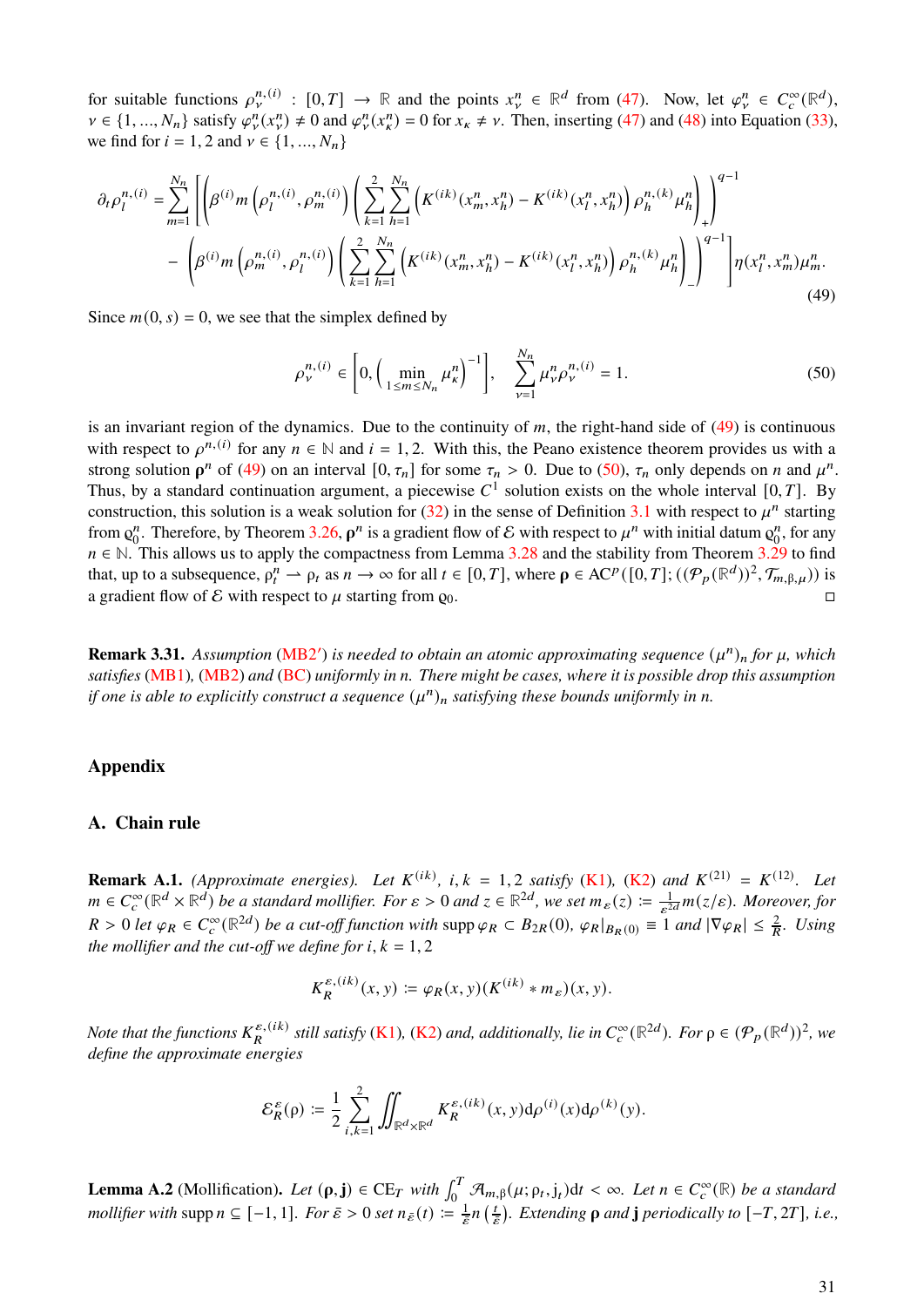$\rho_{-t} = \rho_{T-t}$  and  $\rho_{T+t} = \rho_t$  for any  $t \in (0,T]$  and likewise for j, we define the regularizations  $\rho_t^{\bar{\varepsilon}} = (\rho_t^{\bar{\varepsilon},(1)},\rho_t^{\bar{\varepsilon},(2)})^\top$ *and*  $j_t^{\bar{\varepsilon}} = (j_t^{\bar{\varepsilon},(1)}, j_t^{\bar{\varepsilon},(2)})^{\top}$  *by* 

$$
\rho_t^{\bar{\varepsilon},(i)}(A) := (n_{\bar{\varepsilon}} * \rho_t^{(i)})(A) = \int_{-\bar{\varepsilon}}^{\bar{\varepsilon}} n_{\bar{\varepsilon}}(s)\rho_{t-s}(A)ds, \qquad \forall A \subseteq \mathbb{R}^d,
$$
  

$$
j_t^{\bar{\varepsilon},(i)}(B) := (n_{\bar{\varepsilon}} * j_t^{(i)})(B) = \int_{-\bar{\varepsilon}}^{\bar{\varepsilon}} n_{\bar{\varepsilon}}(s)j_{t-s}(B)ds, \qquad \forall B \subseteq G,
$$

for  $i = 1, 2$  and any  $\bar{\varepsilon} \in (0, T)$ . Then, we obtain that the integral  $\int_0^T \mathcal{A}_{m, \beta}(\mu; \rho_t^{\bar{\varepsilon}}, j_t^{\bar{\varepsilon}})$ dt is uniformly bounded with *respect to*  $\bar{\varepsilon}$  and that the pair  $(\rho^{\bar{\varepsilon}}, j^{\bar{\varepsilon}})$  lies in  $CE_T$ . Furthermore, if  $\rho_t \in (\mathcal{P}_p(\mathbb{R}^d))^2$ , then  $(\rho_t^{\bar{\varepsilon}})_{\bar{\varepsilon}} \subset (\mathcal{P}_p(\mathbb{R}^d))^2$ *with uniformly bounded p-th moments.* 

*Proof.* If  $\rho_t \in (\mathcal{P}_p(\mathbb{R}^d))^2$  for all  $t \in [0, T]$ , it is immediate that  $\rho_t^{\bar{\varepsilon}} \in (\mathcal{P}_p(\mathbb{R}^d))^2$  for all  $t \in [0, T]$ . Indeed, for  $i \in \{1, 2\}$  and  $f : \mathbb{R}^d \to \mathbb{R}$  integrable with respect to  $\rho_t$  for  $t \in [0, T]$ , Fubini's theorem gives us

$$
\int_{\mathbb{R}^d} f(x) d\rho_t^{\bar{\varepsilon}, (i)}(x) = \int_{-\bar{\varepsilon}}^{\bar{\varepsilon}} n_{\bar{\varepsilon}}(s) \int_{\mathbb{R}^d} f(x) d\rho_{t-s}^{(i)}(x) ds.
$$

In particular, for  $f \equiv 1$  the inner integral is equal to 1 and hence the whole expression, while for  $f(x) = |x|^p$ the inner integral and consequently the whole expression are both finite. In particular, the family  $(\rho_t^{\bar{\epsilon}})_{\bar{\epsilon}}$  has uniformly bounded  $p$ -th moments.

Next, we prove the uniform bound. To shorten notation, we only consider the case  $R \wedge S < \infty$ . The recession terms in the case  $R = S = \infty$  can then be treated analogously by employing  $\sigma_t^{(i)} = s_t^{(i)} = \rho_t^{(i)\perp} \otimes \mu + \mu \otimes \rho_t^{(i)\perp}$ for  $i = 1, 2$ . By the joint convexity of the density function  $\alpha$ , Jensen's inequality and Fubini's theorem, we obtain

$$
\int_{0}^{T} \mathcal{A}_{m,\beta}(\mu;\rho_{t}^{\bar{\varepsilon}},j_{t}^{\bar{\varepsilon}})dt = \frac{1}{2} \sum_{i=1}^{2} \frac{1}{\beta^{(i)}} \int_{0}^{T} \iint_{G} \left[ \alpha \left( \int_{-\bar{\varepsilon}}^{\bar{\varepsilon}} \frac{dj_{t-s}^{(i)}}{d(\mu \otimes \mu)} n_{\bar{\varepsilon}}(s)ds, \int_{-\bar{\varepsilon}}^{\bar{\varepsilon}} \frac{d\gamma_{1,t-s}^{(i)}}{d(\mu \otimes \mu)} n_{\bar{\varepsilon}}(s)ds \right) \right. \\
\left. + \alpha \left( -\int_{-\bar{\varepsilon}}^{\bar{\varepsilon}} \frac{dj_{t-s}^{(i)}}{d(\mu \otimes \mu)} n_{\bar{\varepsilon}}(s)ds, \int_{-\bar{\varepsilon}}^{\bar{\varepsilon}} \frac{d\gamma_{2,t-s}^{(i)}}{d(\mu \otimes \mu)} n_{\bar{\varepsilon}}(s)ds \right) \right] \eta d(\mu \otimes \mu) dt
$$
  

$$
\leq \frac{1}{2} \sum_{i=1}^{2} \frac{1}{\beta^{(i)}} \int_{-\bar{\varepsilon}}^{\bar{\varepsilon}} \int_{0}^{T} \iint_{G} \left[ \alpha \left( \frac{dj_{t-s}^{(i)}}{d(\mu \otimes \mu)} n_{\bar{\varepsilon}}(s), \frac{dy_{1,t-s}^{(i)}}{d(\mu \otimes \mu)} n_{\bar{\varepsilon}}(s) \right) \right. \\
\left. + \alpha \left( -\frac{dj_{t-s}^{(i)}}{d(\mu \otimes \mu)} n_{\bar{\varepsilon}}(s), \frac{dy_{2,t-s}^{(i)}}{d(\mu \otimes \mu)} n_{\bar{\varepsilon}}(s) \right) \right] n_{\bar{\varepsilon}}(s) ds \eta d\mu \otimes \mu
$$
  

$$
= \int_{-\bar{\varepsilon}}^{\bar{\varepsilon}} \int_{0}^{T} \mathcal{A}_{m,\beta}(\mu;\rho_{t-s},j_{t-s}) dt ds \leq \int_{-T}^{2T} \mathcal{A}_{m,\beta}(\mu;\rho_{t},j_{t}) dt
$$
  

$$
= 3 \int_{0}^{T} \mathcal{A}_{m,\beta}(\mu;\rho_{t},j_{t}) dt < \in
$$

Let us now check that  $(\rho^{\bar{\varepsilon}}, j^{\bar{\varepsilon}}) \in CE_T$ . The first two requirements are immediate. Hence, it only remains to check that the continuity equation [\(23\)](#page-10-0) holds. To this end, let  $i \in \{1, 2\}$ ,  $\varphi \in C_c^{\infty}([0, T] \times \mathbb{R}^d)$ , and periodically extend  $\varphi$  to  $[-T, 2T]$ . Then, for  $i = 1, 2$  and denoting by  $\bar{\rho}^{(i)}$  the continuous representative of  $\rho^{(i)}$  defined in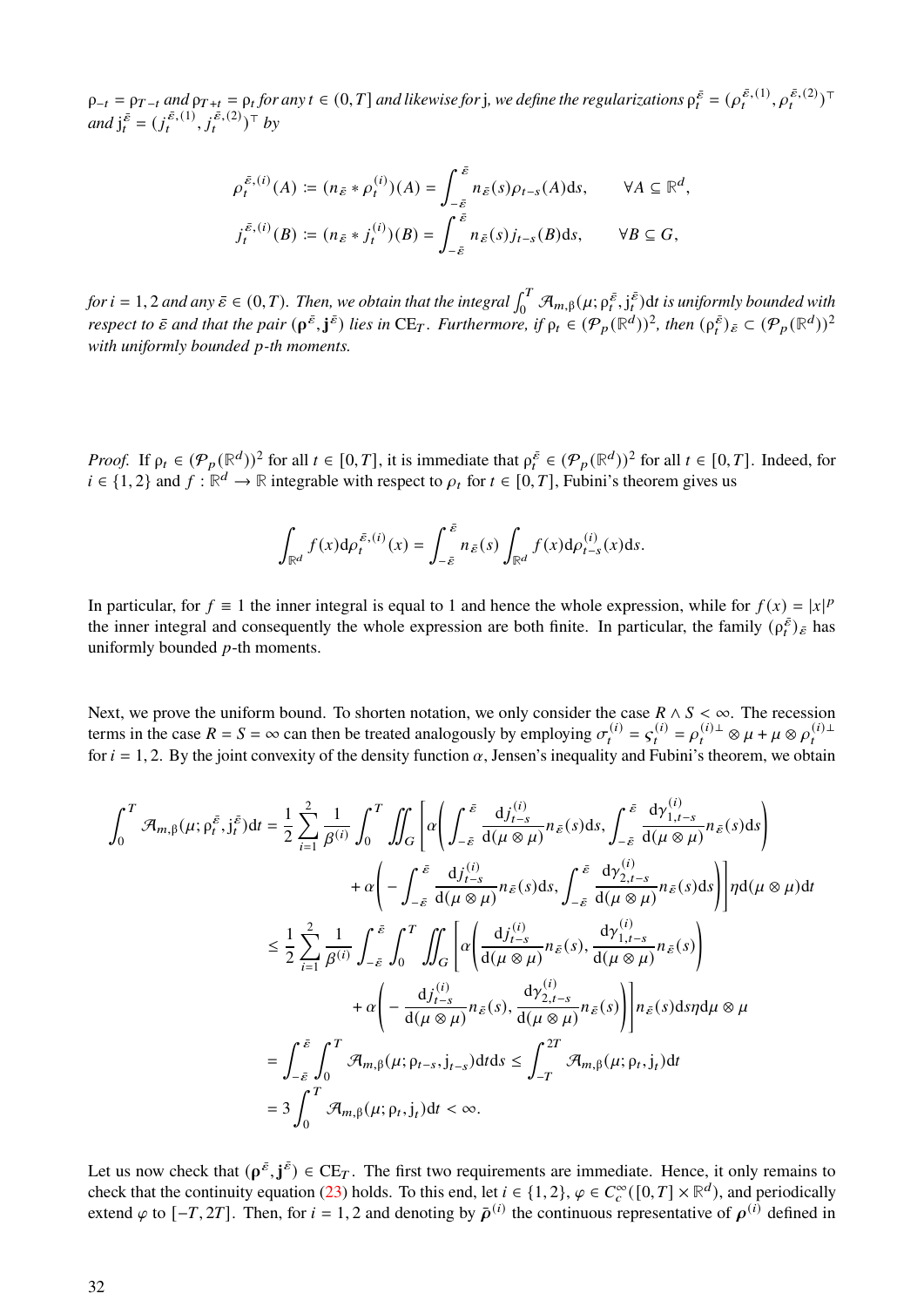Lemma [2.20,](#page-10-3) we obtain

$$
\int_{0}^{T} \int_{\mathbb{R}^{d}} \partial_{t} \varphi_{t}(x) d\rho_{t}^{\bar{\varepsilon},(i)}(x) dt + \frac{1}{2} \int_{0}^{T} \iint_{G} (\overline{\nabla} \varphi_{t})(x, y) d\rho_{t}^{\bar{\varepsilon},(i)}(x, y) dt
$$
\n
$$
= \int_{0}^{T} \int_{\mathbb{R}^{d}} \partial_{t} \varphi_{t}(x) \int_{-\bar{\varepsilon}}^{\bar{\varepsilon}} n_{\bar{\varepsilon}}(s) d\rho_{t-s}^{(i)}(x) ds dt + \frac{1}{2} \int_{0}^{T} \iint_{G} (\overline{\nabla} \varphi_{t})(x, y) \eta(x, y) \int_{-\bar{\varepsilon}}^{\bar{\varepsilon}} n_{\bar{\varepsilon}}(s) d\rho_{t-s}^{(i)}(x, y) ds dt
$$
\n
$$
= \int_{-\bar{\varepsilon}}^{\bar{\varepsilon}} n_{\bar{\varepsilon}}(s) \left[ \int_{0}^{T} \int_{\mathbb{R}^{d}} \partial_{t} \varphi_{t}(x) d\rho_{t-s}^{(i)}(x) dt + \frac{1}{2} \int_{0}^{T} \iint_{G} (\overline{\nabla} \varphi_{t})(x, y) \eta(x, y) d\rho_{t-s}^{(i)}(x, y) dt \right] ds
$$
\n
$$
= \int_{-\bar{\varepsilon}}^{\bar{\varepsilon}} n_{\bar{\varepsilon}}(s) \left[ \int_{-s}^{T-s} \int_{\mathbb{R}^{d}} \partial_{t} \varphi_{t+s}(x) d\rho_{t}^{(i)}(x) dt + \frac{1}{2} \int_{-s}^{T-s} \iint_{G} (\overline{\nabla} \varphi_{t+s})(x, y) \eta(x, y) d\rho_{t}^{(i)}(x, y) dt \right] ds
$$
\n
$$
= \int_{-\bar{\varepsilon}}^{\bar{\varepsilon}} n_{\bar{\varepsilon}}(s) \left[ \int_{\mathbb{R}^{d}} \varphi_{T}(x) d\rho_{T-s}^{(i)}(x) - \int_{\mathbb{R}^{d}} \varphi_{0}(x) d\rho_{s}^{(i)}(x) \right] ds = \int_{\mathbb{R}^{d}} \varphi_{T}(x)
$$

**Remark A.3** (Chain rule in the mollified case). *For*  $(\rho^{\bar{\varepsilon}}, j^{\bar{\varepsilon}}) \in CE_T$  *as in Lemma [A.2,](#page-30-3) by the regularity of*  $\rho^{\bar{\varepsilon}}$ *as well as the continuity equation* [\(23\)](#page-10-0) *in conjunction with Remark [2.19,](#page-0-1) we have*

$$
\frac{\mathrm{d}}{\mathrm{d}t} \mathcal{E}_R^{\varepsilon}(\rho_t^{\bar{\varepsilon}}) = \sum_{i,k=1}^2 \int_{\mathbb{R}^d} (K_R^{\varepsilon,(ik)} * \rho_t^{\bar{\varepsilon},(i)})(x) \partial_t \rho_t^{\bar{\varepsilon},(k)}(x) \mathrm{d}\mu(x)
$$
\n
$$
= \frac{1}{2} \sum_{i,k=1}^2 \iint_G \overline{\nabla} (K_R^{\varepsilon,(ik)} * \rho_t^{\bar{\varepsilon},(i)})(x,y) \eta(x,y) \mathrm{d}j_t^{\bar{\varepsilon},(k)}(x,y)
$$
\n
$$
= \frac{1}{2} \sum_{i=1}^2 \iint_G \overline{\nabla} \delta_{\rho^{(i)}} \mathcal{E}_R^{\varepsilon}(\rho_t^{\bar{\varepsilon}})(x,y) \eta(x,y) \mathrm{d}j_t^{\bar{\varepsilon},(i)}(x,y).
$$

Now, we are in the position to prove Proposition [3.24.](#page-23-2)

*Proof of Proposition* [3.24.](#page-23-2) Recall that choosing  $\rho$ , **j** and  $\nu$  as above, we have  $(\rho, \mathbf{j}) \in \mathrm{CE}_T$ ,  $|\rho'_t|$  $P = \mathcal{A}_{m,\beta}(\mu; \rho_t, j_t)$ for a.e.  $t \in [0, T]$ ,  $\int_0^T \mathcal{A}_{m,\beta}(\mu; \rho_t, j_t) dt < \infty$  and  $dj_t^{(i)\mu} = ((v_t^{(i)})_+)^{q-1} d\gamma_{1,t}^{(i)} - ((v_t^{(i)})_-)^{q-1} d\gamma_{2,t}^{(i)}$ ,  $(\mu \otimes \mu)$ -a.e. in G as well as  $dj_t^{(i)\perp} = ((v_t^{(i)\perp})_+)^{q-1} dy_{1,t}^{(i)\perp} - ((v_t^{(i)\perp})_-)^{q-1} dy_{2,t}^{(i)\perp}, s_t^{(i)}$ -a.e. in G, for a.e.  $t \in [0, T]$  and  $i = 1, 2$ . Inserting the definition of  $\tilde{l}$  as well as the connection between **v** and **j**, we can rewrite [\(42\)](#page-23-1) as

<span id="page-32-0"></span>
$$
\mathcal{E}(\rho_t) - \mathcal{E}(\rho_s) = \int_s^t \tilde{l}_{\rho}(v_{\tau}) [\beta \overline{\nabla} \delta_{\rho} \mathcal{E}(\rho_{\tau})]
$$
  
\n
$$
= \frac{1}{2} \sum_{i=1}^2 \frac{1}{\beta^{(i)}} \iint_G \beta^{(i)} \overline{\nabla} \delta_{\rho^{(i)}} \mathcal{E}(\rho_{\tau}) \eta \Big[ ((v_{\tau}^{(i)})_+)^{q-1} \mathrm{d} \gamma_{1,\tau}^{(i)} - ((v_{\tau}^{(i)})_-)^{q-1} \mathrm{d} \gamma_{2,\tau}^{(i)}
$$
  
\n
$$
+ ((v_{\tau}^{(i)\perp})_+)^{q-1} \mathrm{d} \gamma_{1,\tau}^{(i)\perp} - ((v_{\tau}^{(i)\perp})_-)^{q-1} \mathrm{d} \gamma_{2,\tau}^{(i)\perp} \Big]
$$
  
\n
$$
= \frac{1}{2} \sum_{i=1}^2 \int_s^t \iint_G \overline{\nabla} \delta_{\rho^{(i)}} \mathcal{E}(\rho_{\tau}) (x, y) \eta(x, y) \mathrm{d} j_{\tau}^{(i)}(x, y) \mathrm{d} \tau. \tag{51}
$$

We regularize  $(\rho, j)$  to obtain  $(\rho^{\bar{\varepsilon}}, j^{\bar{\varepsilon}})$  as in Lemma [A.2,](#page-30-3) approximate the energies as in Remark [A.1](#page-30-4) and integrate in time to obtain

<span id="page-32-1"></span>
$$
\mathcal{E}_R^{\varepsilon}(\rho_t^{\bar{\varepsilon}}) - \mathcal{E}_R^{\varepsilon}(\rho_s^{\bar{\varepsilon}}) = \frac{1}{2} \sum_{i=1}^2 \int_s^t \iint_G \overline{\nabla} \delta_{\rho^{(i)}} \mathcal{E}_R^{\varepsilon}(\rho_\tau^{\bar{\varepsilon}})(x, y) \eta(x, y) \mathrm{d}j_\tau^{\bar{\varepsilon}, (i)}(x, y) \mathrm{d}\tau. \tag{52}
$$

Our goal is to pass to the limit as  $\varepsilon \to 0$ ,  $\bar{\varepsilon} \to 0$  and  $R \to \infty$ , which will yield [\(51\)](#page-32-0). Due to Proposition [3.3,](#page-17-4) we immediately obtain  $\mathcal{E}_{R}^{\varepsilon}(\rho_{t}^{\varepsilon}) \to \mathcal{E}_{R}^{\varepsilon}(\rho_{t})$  as  $\bar{\varepsilon} \to 0$ . By definition we also have that  $K_{R}^{\varepsilon,(ik)} \to \varphi_{R} K^{(ik)} =: K_{R}^{(ik)},$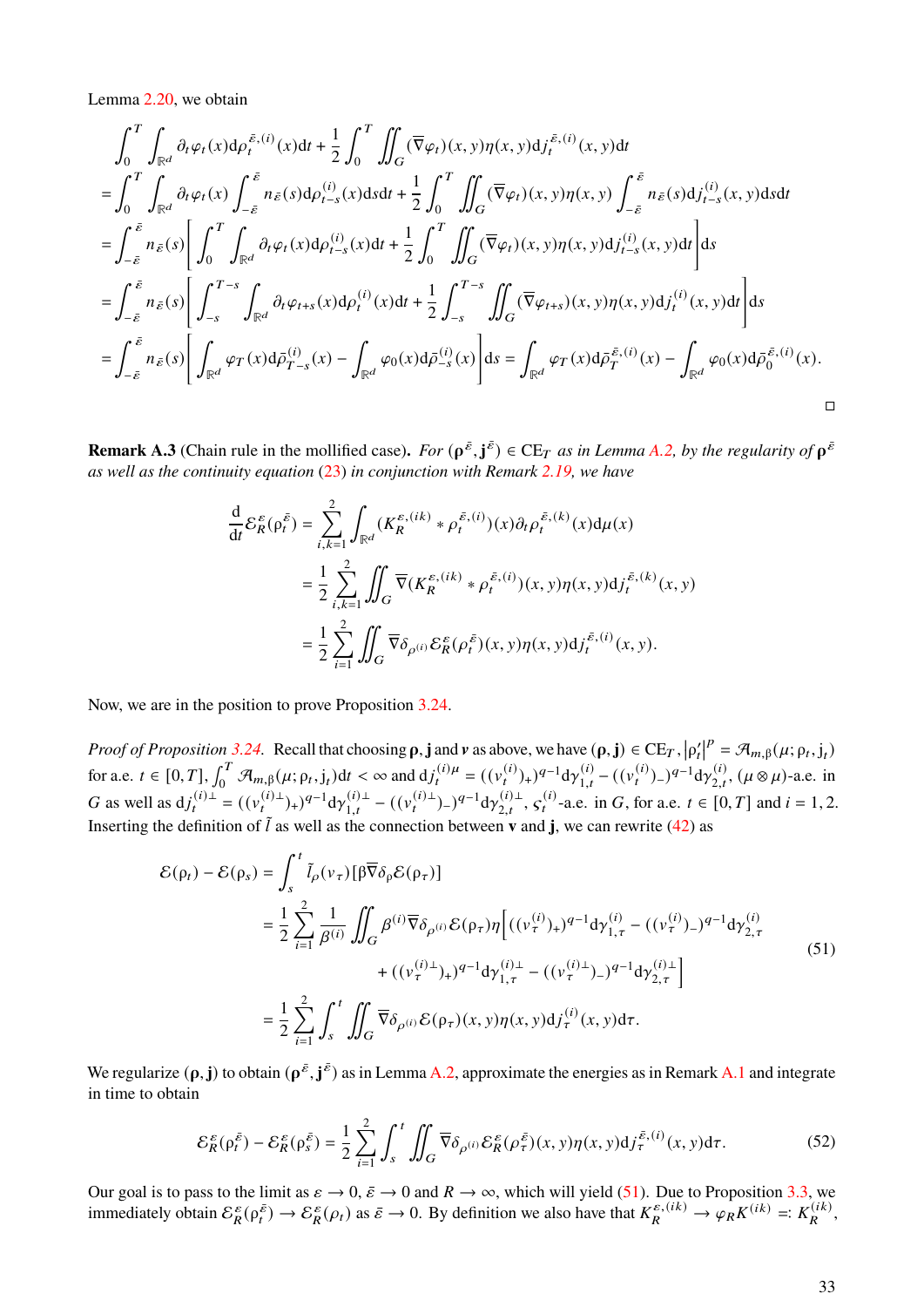uniformly as  $\varepsilon \to 0$ . Then, letting  $R \to \infty$ , we obtain convergence of the left-hand side of [\(52\)](#page-32-1) to the left-hand side of  $(51)$ .

It remains to show convergence of the right-hand side. To this end, we use a truncation argument. Let  $\tilde{\varepsilon} > 0$ and set  $N_{\tilde{\varepsilon}} := \overline{B}_{\tilde{\varepsilon}^{-1}} \times \overline{B}_{\tilde{\varepsilon}^{-1}}$ , where  $B_{\tilde{\varepsilon}^{-1}} = \{x \in \mathbb{R}^d : |x| < \tilde{\varepsilon}^{-1}\}$ , and set  $G_{\tilde{\varepsilon}} := \{(x, y) \in G : \tilde{\varepsilon} \leq |x - y|\}$ . Let  $(\varphi_{\tilde{\varepsilon}})_{\tilde{\varepsilon}>0} \subset C_c^{\infty}(\mathbb{R}^d \times G; [0,1])$  be a family of truncation functions, which is s.t.,for any  $\tilde{\varepsilon} > 0$ , we have  $\{\varphi_{\tilde{\varepsilon}}=1\}\supset \overline{B}_{\tilde{\varepsilon}}\cap N_{\tilde{\varepsilon}}\cap N_{\tilde{\varepsilon}}\}$ . We add and subtract  $\varphi_{\tilde{\varepsilon}}$  on the right-hand side of [\(52\)](#page-32-1). Since  $\rho_t^{\tilde{\varepsilon}}\otimes j_t^{\tilde{\varepsilon}}\to \rho_t\otimes j_t$ for any  $T \in [0, T]$  as  $\bar{\varepsilon} \to 0$ , and  $K_R^{\varepsilon, (ik)} \to K_R^{(ik)}$  uniformly as  $\varepsilon \to 0$ , we can pass to the limit in  $\bar{\varepsilon}$  and  $\varepsilon$  for any  $R, \tilde{\varepsilon} > 0$ :

$$
\lim_{\varepsilon \to 0} \frac{1}{2} \int_{s}^{t} \iint_{G} \int_{\mathbb{R}^{d}} \varphi_{\tilde{\varepsilon}}(z, x, y) \left( K_{R}^{\varepsilon, (ik)}(y, z) - K_{R}^{\varepsilon, (ik)}(x, z) \right) \eta(x, y) d\rho_{\tau}^{\tilde{\varepsilon}, (i)}(z) d j_{\tau}^{\tilde{\varepsilon}, (k)}(x, y) d\tau \n= \frac{1}{2} \int_{s}^{t} \iint_{G} \int_{\mathbb{R}^{d}} \varphi_{\tilde{\varepsilon}}(z, x, y) \left( K_{R}^{(ik)}(y, z) - K_{R}^{(ik)}(x, z) \right) \eta(x, y) d\rho_{\tau}^{(i)}(z) d j_{\tau}^{(k)}(x, y) d\tau,
$$

for  $i, k = 1, 2$ . By using  $\varphi_{\tilde{\varepsilon}} \le 1$ , [\(K2\)](#page-17-0) and Corollary [2.16](#page-9-2) in conjunction with [\(MB1\)](#page-3-4) and [\(MB2\)](#page-3-3), for any  $\tau \in [s, t]$ , we obtain the bound

$$
\begin{split} & \left| \frac{1}{2} \iint_{G} \int_{\mathbb{R}^{d}} \varphi_{\tilde{\varepsilon}}(z, x, y) \left( K_{R}^{(ik)}(y, z) - K_{R}^{(ik)}(x, z) \right) \eta(x, y) \mathrm{d} \rho_{\tau}^{(i)}(z) \mathrm{d} j_{\tau}^{(k)}(x, y) \right| \\ & \leq \frac{1}{2} \iint_{G} \int_{\mathbb{R}^{d}} \frac{\left| K_{R}^{(ik)}(y, z) - K_{R}^{(ik)}(x, z) \right|}{|x - y| \vee |x - y|^{p}} |x - y| \vee |x - y|^{p} \eta(x, y) \mathrm{d} \rho_{\tau}^{(i)}(z) \mathrm{d} j_{\tau}^{(k)}(x, y) \\ & \leq L_{K} M C_{\eta}^{1/q} \mathcal{A}_{m, \beta}^{1/p}(\mu; \rho_{\tau}, j_{\tau}). \end{split}
$$

Hence, the integral is bounded in time uniformly with respect to  $\tilde{\varepsilon}$  and R. Since, by definition of  $K_R^{(ik)}$ , we also have uniform boundedness in space, this allows us to apply Lebesgue's dominated convergence theorem to pass to the limit in  $\tilde{\varepsilon}$  and R to obtain:

$$
\lim_{\substack{\tilde{\varepsilon}\to 0\\R\to\infty}} \frac{1}{2} \int_{s}^{t} \iint_{G} \int_{\mathbb{R}^{d}} \varphi_{\tilde{\varepsilon}}(z, x, y) \left(K_{R}^{(ik)}(y, z) - K_{R}^{(ik)}(x, z)\right) \eta(x, y) d\rho_{\tau}^{(i)}(z) d j_{\tau}^{(k)}(x, y) d\tau \n= \frac{1}{2} \int_{s}^{t} \iint_{G} \int_{\mathbb{R}^{d}} \left(K^{(ik)}(y, z) - K^{(ik)}(x, z)\right) \eta(x, y) d\rho_{\tau}^{(i)}(z) d j_{\tau}^{(k)}(x, y) d\tau.
$$

The remaining step of the proof is to control the integral involving  $1 - \varphi_{\tilde{\varepsilon}}(z, x, y)$ . To do this, note that for  $\tilde{\varepsilon} > 0$ , we have  $\overline{c}$ 

$$
(\mathbb{R}^d \times G) \setminus \{ \varphi_{\tilde{\varepsilon}} = 1 \} \subseteq (\overline{B}_{\tilde{\varepsilon}^{-1}}^c \times G) \cup (G \setminus (G_{\tilde{\varepsilon}} \cap N_{\tilde{\varepsilon}}))) =: M_{\tilde{\varepsilon}}
$$

For *i*,  $k = 1, 2$ , as before, using ( $K2$ ) and splitting the contributions, we obtain

$$
\left| \iint_{G} \int_{\mathbb{R}^{d}} (1 - \varphi_{\tilde{\varepsilon}}(z, x, y)) \left( K_{R}^{\varepsilon, (ik)}(y, z) - K_{R}^{\varepsilon, (ik)}(x, z) \right) \eta(x, y) d\rho_{t}^{\tilde{\varepsilon}, (i)}(z) d j_{t}^{\tilde{\varepsilon}, (k)}(x, y) \right|
$$
  
\n
$$
\leq L_{K} \iiint_{M_{\tilde{\varepsilon}}} |x - y| \vee |x - y|^{p} 2\eta(x, y) d\rho_{t}^{\tilde{\varepsilon}, (i)}(z) d |j_{t}^{\tilde{\varepsilon}, (k)}|(x, y)
$$
  
\n
$$
\leq L_{K} \int_{\overline{B}_{\varepsilon}^c} d\rho_{t}^{\tilde{\varepsilon}, (i)}(z) \iint_{G_{\delta}^c} |x - y| \vee |x - y|^{p} \eta(x, y) d |j_{t}^{\tilde{\varepsilon}, (k)}|(x, y)
$$
  
\n
$$
+ L_{K} \int_{\mathbb{R}^{d}} d\rho_{t}^{\tilde{\varepsilon}, (i)}(z) \iint_{G_{\delta}^c} |x - y| \vee |x - y|^{p} \eta(x, y) d |j_{t}^{\tilde{\varepsilon}, (k)}|(x, y)
$$
  
\n
$$
+ L_{K} \int_{\mathbb{R}^{d}} d\rho_{t}^{\tilde{\varepsilon}, (i)}(z) \iint_{N_{\varepsilon}^c} |x - y| \vee |x - y|^{p} \eta(x, y) d |j_{t}^{\tilde{\varepsilon}, (k)}|(x, y).
$$

Thus, we rid ourselves of the dependence on  $R$ . In the first term we apply Corollary [2.16](#page-9-2) together with [\(MB1\)](#page-3-4) and [\(MB2\)](#page-3-3) to obtain

$$
L_K \int_{\overline{B}_{\tilde{\varepsilon}}} d\rho_t^{\tilde{\varepsilon},(i)}(z) \iint_G |x - y| \vee |x - y|^p \eta(x, y) d| j_t^{\tilde{\varepsilon},(k)} \big|(x, y) \le L_K M C_{\eta}^{1/q} \mathcal{A}_{m, \beta}^{1/p}(\mu; \rho_t^{\tilde{\varepsilon}}, j_t^{\tilde{\varepsilon}}) \rho_t^{\tilde{\varepsilon},(i)}(\overline{B}_{\tilde{\varepsilon}}^c),
$$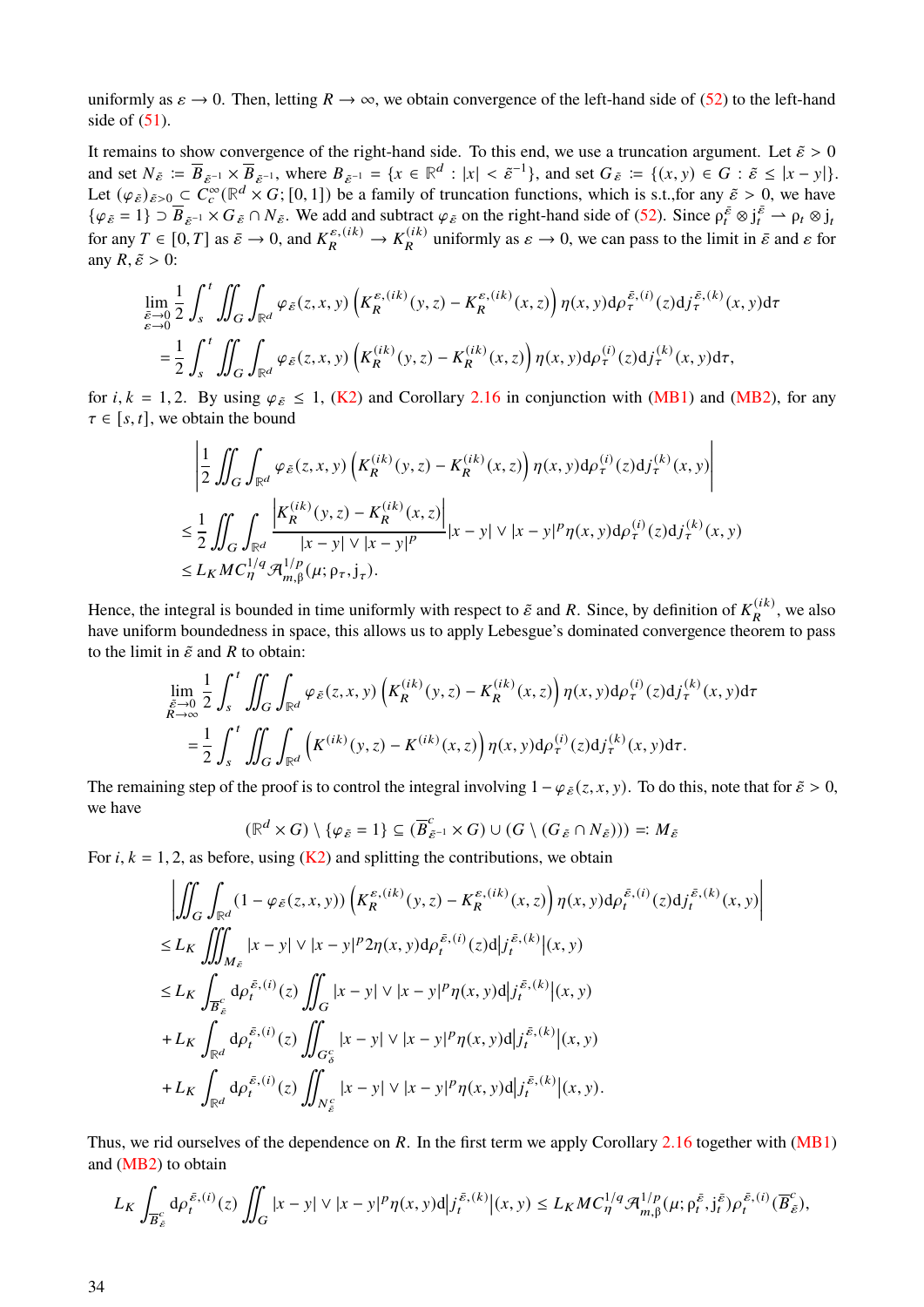hence this term vanishes as  $\tilde{\varepsilon} \to 0$ . To show that the second term also vanishes as  $\tilde{\varepsilon} \to 0$ , we assume, without loss of generality, that  $\tilde{\varepsilon} \le 1$ , which implies that  $|x - y| \vee |x - y|^p = |x - y|$  on  $G_{\tilde{\varepsilon}}^c$ . Applying Lemma [2.14](#page-8-0) with  $\Phi(x, y) = |x - y| \mathbb{1}_{G_{\tilde{\epsilon}}^c}(x, y)$  yields

$$
L_K \int_{\mathbb{R}^d} d\rho_t^{\bar{\varepsilon},(i)}(z) \iint_{G_{\bar{\varepsilon}}^c} |x - y| \vee |x - y|^p \eta(x, y) d| j_t^{\bar{\varepsilon},(k)}|(x, y) \le L_K M \mathcal{A}_{m, \beta}^{1/p}(\mu; \rho_t^{\bar{\varepsilon}}, j_t^{\bar{\varepsilon}}) \sum_{l=1}^2 \left( \iint_{G_{\bar{\varepsilon}}^c} |x - y|^q \eta(x, y) d(\mu \otimes \mu + \rho^{(l)} \otimes \mu + \mu \otimes \rho^{(l)})(x, y) \right)^{1/q}.
$$

By the local blow-up control Assumption [\(BC\)](#page-3-2), this also vanishes as  $\tilde{\varepsilon} \to 0$ . Similarly, for the third term, we apply Lemma [2.14](#page-8-0) with  $\Phi(x, y) = |x - y| \mathbb{1}_{N_{\breve{\varepsilon}}}(x, y)$  and obtain

$$
L_K \int_{\mathbb{R}^d} d\rho_t^{\bar{\varepsilon},(i)}(z) \iint_{N_{\varepsilon}^c} |x - y| \vee |x - y|^p \eta(x, y) d| j_t^{\bar{\varepsilon},(k)}|(x, y) \leq L_K M C_\eta \mathcal{A}_{m, \beta}^{1/p}(\mu; \rho_t^{\bar{\varepsilon}}, j_t^{\bar{\varepsilon}}) \left( \mu \left( \overline{B}_{\varepsilon^{-1}}^c \right) + \sum_{l=1}^2 \rho_t^{\bar{\varepsilon},(l)} \left( \overline{B}_{\varepsilon^{-1}}^c \right) \right).
$$

The uniform p-th moment bound of the family  $(\rho_t^{\bar{\varepsilon},(l)})_{\tilde{\varepsilon}}$  implies tightness by the de la Vallee-Poussin theorem and the single measure  $\mu \in \mathcal{M}^+(\mathbb{R}^d)$  is tight as well. Thus, the third term also vanishes as  $\tilde{\varepsilon} \to 0$ , which concludes the proof.

# **References**

- <span id="page-34-7"></span>[1] Martial Agueh. Finsler structure in the p-wasserstein space and gradient flows. *Comptes Rendus Mathematique*, 350(1):35–40, 2012.
- <span id="page-34-8"></span>[2] Luigi Ambrosio, Nicola Fusco, and Diego Pallara. *Functions of bounded variation and free discontinuity problems*. Oxford Mathematical Monographs. Oxford University Press, London, England, March 2000.
- <span id="page-34-9"></span>[3] Luigi Ambrosio, Nicola Gigli, and Giuseppe Savaré. *Gradient flows in metric spaces and in the space of probability measures*. Lectures in Mathematics ETH Zürich. Birkhäuser Verlag, Basel, second edition, 2008.
- <span id="page-34-0"></span>[4] Nicola J Armstrong, Kevin J Painter, and Jonathan A Sherratt. A continuum approach to modelling cell–cell adhesion. *Journal of theoretical biology*, 243(1):98–113, 2006.
- <span id="page-34-4"></span>[5] Rafael Bailo, José A Carrillo, Hideki Murakawa, and Markus Schmidtchen. Convergence of a fully discrete and energy-dissipating finite-volume scheme for aggregation-diffusion equations. *Mathematical Models and Methods in Applied Sciences*, pages 1–36, 2020.
- <span id="page-34-6"></span>[6] Rafael Bailo, José A. Carrillo, and Jingwei Hu. Bound-preserving finite-volume schemes for systems of continuity equations with saturation, 2021.
- <span id="page-34-5"></span>[7] Rafael Bailo, José Antonio Carrillo, and Jingwei Hu. Fully discrete positivity-preserving and energydissipating schemes for aggregation-diffusion equations with a gradient flow structure. *Commun. Math. Sci.*, 18, 2020.
- <span id="page-34-1"></span>[8] Julien Barre, Pierre Degond, Diane Peurichard, and Ewelina Zatorska. Modelling pattern formation through differential repulsion. *arXiv preprint arXiv:1906.00704*, 2019.
- <span id="page-34-3"></span>[9] Jean-David Benamou and Yann Brenier. A computational fluid mechanics solution to the Monge-Kantorovich mass transfer problem. *Numerische Mathematik*, 84(3):375–393, Jan 2000.
- <span id="page-34-2"></span>[10] Judith Berendsen, Martin Burger, and Jan-Frederik Pietschmann. On a cross-diffusion model for multiple species with nonlocal interaction and size exclusion. *Nonlinear Analysis*, 159:10–39, 2017.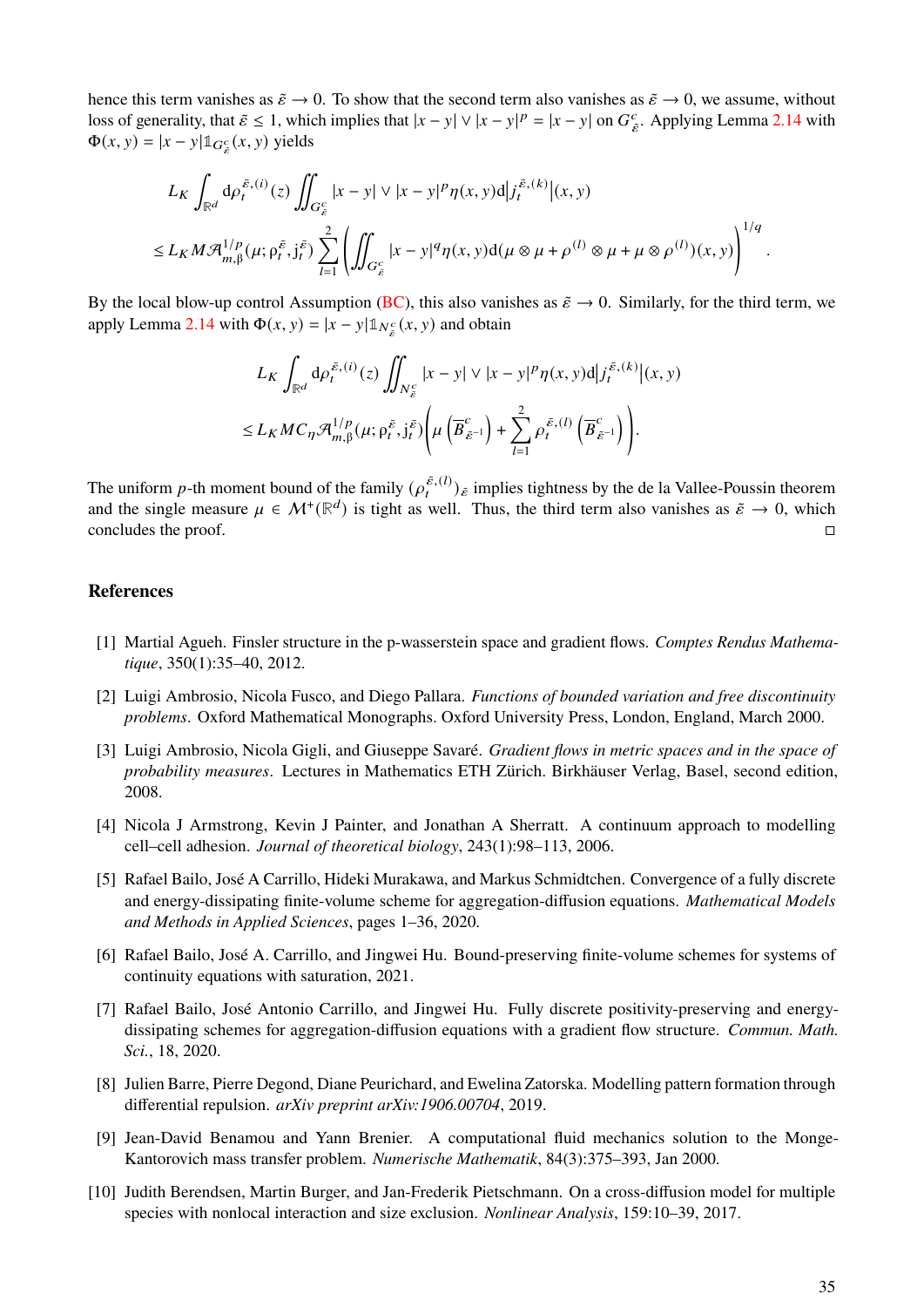- <span id="page-35-14"></span>[11] Marianne Bessemoulin-Chatard and Francis Filbet. A finite volume scheme for nonlinear degenerate parabolic equations. *SIAM Journal on Scientific Computing*, 34(5):B559–B583, 2012.
- <span id="page-35-2"></span>[12] Giovanni A Bonaschi, José A Carrillo, Marco Di Francesco, and Mark A Peletier. Equivalence of gradient flows and entropy solutions for singular nonlocal interaction equations in 1d. *ESAIM: Control, Optimisation and Calculus of Variations*, 21(2):414–441, 2015.
- <span id="page-35-9"></span>[13] Martin Burger, José A Carrillo, Jan-Frederik Pietschmann, and Markus Schmidtchen. Segregation effects and gap formation in cross-diffusion models. *Interfaces and Free Boundaries*, 22(2):175–203, 2020.
- <span id="page-35-17"></span>[14] J.A. Carrillo, S. Lisini, G. Savaré, and D. Slepčev. Nonlinear mobility continuity equations and generalized displacement convexity. *Journal of Functional Analysis*, 258(4):1273–1309, 2010.
- <span id="page-35-0"></span>[15] José A Carrillo, Marco DiFrancesco, Alessio Figalli, Thomas Laurent, and Dejan Slepčev. Global-in-time weak measure solutions and finite-time aggregation for nonlocal interaction equations. *Duke Mathematical Journal*, 156(2):229 – 271, 2011.
- <span id="page-35-13"></span>[16] José A Carrillo, Francis Filbet, and Markus Schmidtchen. Convergence of a finite volume scheme for a system of interacting species with cross-diffusion. *Numerische Mathematik*, 145:473–511, 2020.
- <span id="page-35-1"></span>[17] José A Carrillo, Massimo Fornasier, Giuseppe Toscani, and Francesco Vecil. Particle, kinetic, and hydrodynamic models of swarming. In *Mathematical modeling of collective behavior in socio-economic and life sciences*, pages 297–336. Springer, 2010.
- <span id="page-35-7"></span>[18] José A Carrillo, Yanghong Huang, and Markus Schmidtchen. Zoology of a nonlocal cross-diffusion model for two species. *SIAM Journal on Applied Mathematics*, 78(2):1078–1104, 2018.
- <span id="page-35-16"></span>[19] José A Carrillo, Francois James, Frédéric Lagoutière, and Nicolas Vauchelet. The Filippov characteristic flow for the aggregation equation with mildly singular potentials. *Journal of Differential Equations*, 260(1):304–338, 2016.
- <span id="page-35-6"></span>[20] Jose A Carrillo, Hideki Murakawa, Makoto Sato, Hideru Togashi, and Olena Trush. A population dynamics model of cell-cell adhesion incorporating population pressure and density saturation. *Journal of theoretical biology*, 474:14–24, 2019.
- <span id="page-35-15"></span>[21] José A. Carrillo, Alina Chertock, and Yanghong Huang. A finite-volume method for nonlinear nonlocal equations with a gradient flow structure. *Communications in Computational Physics*, 17(1):233–258, 2015.
- <span id="page-35-4"></span>[22] José Antonio Carrillo, Marco Di Francesco, Antonio Esposito, Simone Fagioli, and Markus Schmidtchen. Measure solutions to a system of continuity equations driven by newtonian nonlocal interactions. *Discrete & Continuous Dynamical Systems*, 40(2):1191–1231, 2020.
- <span id="page-35-12"></span>[23] Christopher J. Chang and Kenneth G. Cooper. A practical difference scheme for Fokker-Planck equations. *Journal of Computational Physics*, 6(1):1–16, 1970.
- <span id="page-35-10"></span>[24] Lenaic Chizat, Gabriel Peyré, Bernhard Schmitzer, and François-Xavier Vialard. An interpolating distance between optimal transport and fisher–rao metrics. *Foundations of Computational Mathematics*, 18(1):1–44, 2018.
- <span id="page-35-11"></span>[25] Shui-Nee Chow, Wen Huang, Yao Li, and Haomin Zhou. Fokker-Planck equations for a free energy functional or Markov process on a graph. *Archive for Rational Mechanics and Analysis*, 203(3):969–1008, 2012.
- <span id="page-35-5"></span>[26] Marco Di Francesco, Antonio Esposito, and Simone Fagioli. Nonlinear degenerate cross-diffusion systems with nonlocal interaction. *Nonlinear Analysis*, 169:94–117, 2018.
- <span id="page-35-8"></span>[27] Marco Di Francesco, Antonio Esposito, and Simone Fagioli. Nonlinear degenerate cross-diffusion systems with nonlocal interaction. *Nonlinear Analysis*, 169:94–117, 2018.
- <span id="page-35-3"></span>[28] Marco Di Francesco, Antonio Esposito, and Markus Schmidtchen. Many-particle limit for a system of interaction equations driven by newtonian potentials. *Calculus of Variations and Partial Differential Equations*, 60(2):1–44, 2021.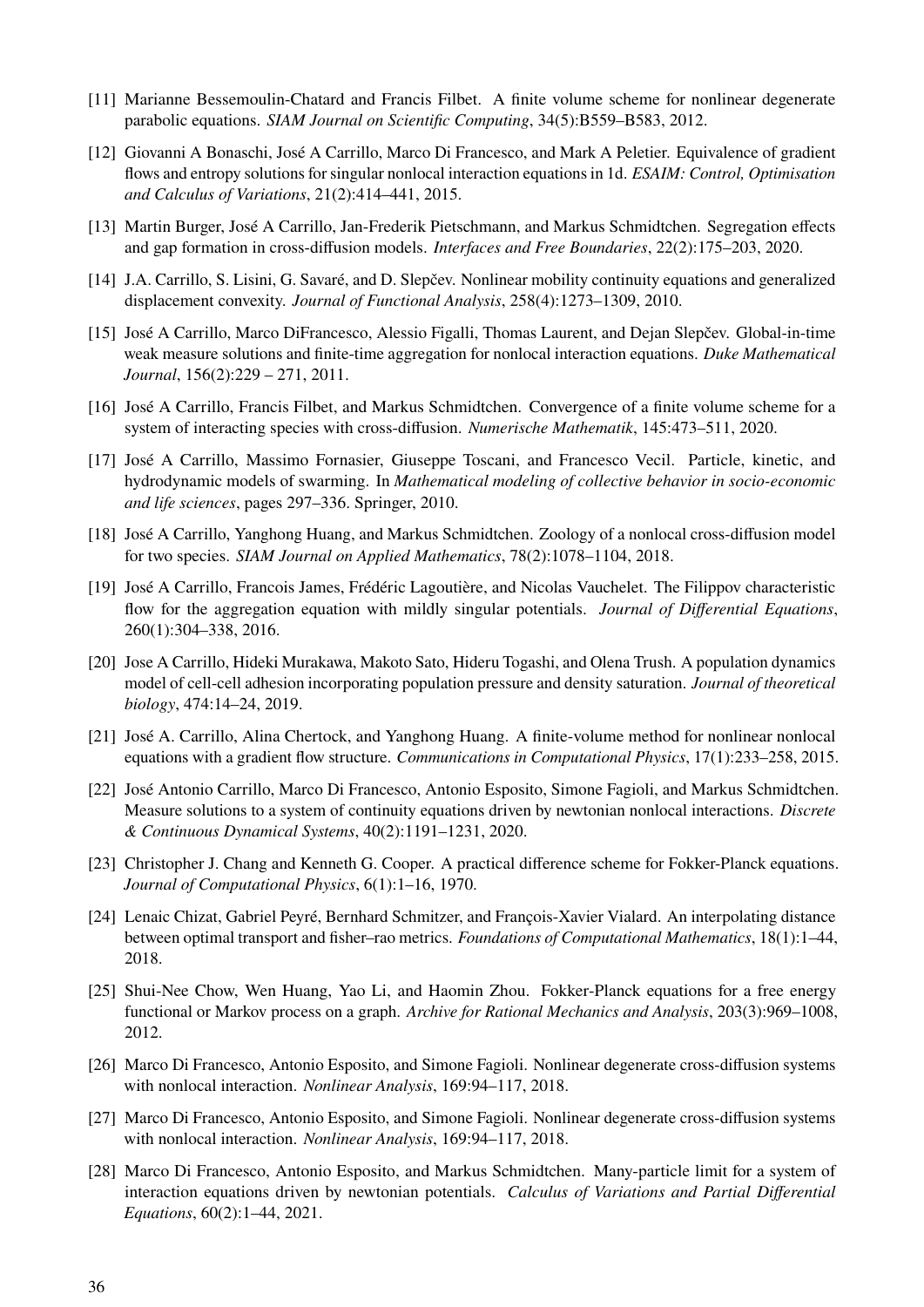- <span id="page-36-7"></span>[29] Marco Di Francesco and Simone Fagioli. A nonlocal swarm model for predators–prey interactions. *Mathematical Models and Methods in Applied Sciences*, 26(02):319–355, 2016.
- <span id="page-36-3"></span>[30] Roland L'vovich Dobrushin. Vlasov equations. *Functional Analysis and Its Applications*, 13(2):115–123, 1979.
- <span id="page-36-11"></span>[31] Jean Dolbeault, Bruno Nazaret, and Giuseppe Savaré. A new class of transport distances between measures. *Calculus of Variations and Partial Differential Equations*, 34(2):193–231, Jun 2008.
- <span id="page-36-1"></span>[32] Maria R D'Orsogna, Yao-Li Chuang, Andrea L Bertozzi, and Lincoln S Chayes. Self-propelled particles with soft-core interactions: patterns, stability, and collapse. *Physical review letters*, 96(10):104302, 2006.
- <span id="page-36-15"></span>[33] Matthias Erbar. Gradient flows of the entropy for jump processes. *Annales de l'Institut Henri Poincaré, Probabilités et Statistiques*, 50(3):920 – 945, 2014.
- <span id="page-36-14"></span>[34] Matthias Erbar and Jan Maas. Gradient flow structures for discrete porous medium equations. *Discrete Contin. Dyn. Syst.*, 34(4):1355–1374, 2014.
- <span id="page-36-10"></span>[35] Antonio Esposito, Francesco S Patacchini, André Schlichting, and Dejan Slepčev. Nonlocal-interaction equation on graphs: gradient flow structure and continuum limit. *Archive for Rational Mechanics and Analysis*, pages 1–62, 2021.
- <span id="page-36-17"></span>[36] Robert Eymard, Thierry Gallouët, and Raphaèle Herbin. Finite volume methods. *Handbook of numerical analysis*, 7:713–1018, 2000.
- <span id="page-36-6"></span>[37] Marco Di Francesco and Simone Fagioli. Measure solutions for non-local interaction PDEs with two species. *Nonlinearity*, 26(10):2777–2808, sep 2013.
- <span id="page-36-5"></span>[38] François Golse. On the dynamics of large particle systems in the mean field limit. In *Macroscopic and large scale phenomena: coarse graining, mean field limits and ergodicity*, pages 1–144. Springer, 2016.
- <span id="page-36-20"></span>[39] Stefano Lisini and Antonio Marigonda. On a class of modified wasserstein distances induced by concave mobility functions defined on bounded intervals. *manuscripta mathematica*, 133(1-2):197–224, June 2010.
- <span id="page-36-19"></span>[40] Nadia Loy and Mattia Zanella. Structure preserving schemes for fokker–planck equations with nonconstant diffusion matrices. *Mathematics and Computers in Simulation*, 188:342–362, 2021.
- <span id="page-36-13"></span><span id="page-36-2"></span>[41] Jan Maas. Gradient flows of the entropy for finite Markov chains. *J. Funct. Anal.*, 261(8):2250–2292, 2011.
- [42] Alexander Mogilner and Leah Edelstein-Keshet. A non-local model for a swarm. *Journal of mathematical biology*, 38(6):534–570, 1999.
- <span id="page-36-12"></span>[43] Léonard Monsaingeon. A new transportation distance with bulk/interface interactions and flux penalization. *Calculus of Variations and Partial Differential Equations*, 60(3):101, Apr 2021.
- <span id="page-36-4"></span>[44] Helmut Neunzert. An introduction to the nonlinear boltzmann-vlasov equation. In *Kinetic theories and the Boltzmann equation*, pages 60–110. Springer, 1984.
- <span id="page-36-8"></span>[45] Kevin J Painter and Jonathan A Sherratt. Modelling the movement of interacting cell populations. *Journal of theoretical biology*, 225(3):327–339, 2003.
- <span id="page-36-16"></span>[46] Lorenzo Pareschi and Mattia Zanella. Structure preserving schemes for nonlinear fokker–planck equations and applications. *Journal of Scientific Computing*, 74(3):1575–1600, 2018.
- <span id="page-36-18"></span>[47] André Schlichting and Christian Seis. The Scharfetter–Gummel scheme for aggregation-diffusion equations. *arXiv preprint arXiv:2004.13981*, 2020.
- <span id="page-36-0"></span>[48] Chad M Topaz, Andrea L Bertozzi, and Mark A Lewis. A nonlocal continuum model for biological aggregation. *Bulletin of mathematical biology*, 68(7):1601—1623, October 2006.
- <span id="page-36-9"></span>[49] Alexandria Volkening, Madeline R Abbott, N Chandra, B Dubois, F Lim, D Sexton, and Bjorn Sandstede. Modeling stripe formation on growing zebrafish tailfins. *Bulletin of mathematical biology*, 82(5):1–33, 2020.